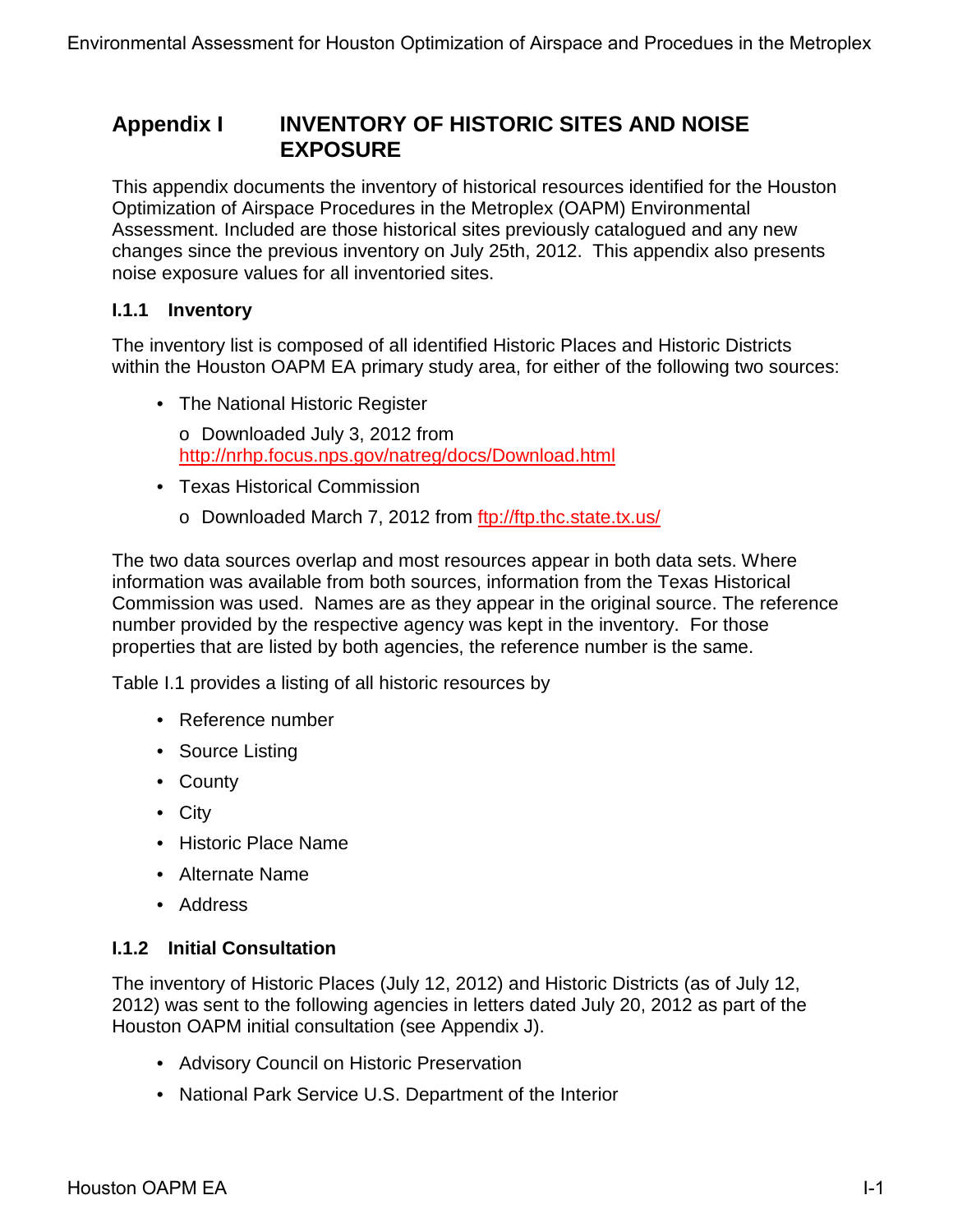• Texas Historical Commission

No comments were received regarding the inventory.

### **I.1.3 Changes Since Early Consultation**

Since the early consultation effort, the Houston OAPM EA inventory of Historical Places and Historical Districts has undergone two changes.

- The Alabama-Coushatta Tribe of Texas Reservation has been added as a Historic and Cultural Place. Location information is similar to information located in Table H.1 and was found on the Alabama-Coushatta Tribe of Texas website.<sup>17</sup>
- Heights Boulevard Esplanade (Reference number 84001766) was removed from the Historic Districts Inventory, but is remains on the Historic Places Inventory. During the early consultation, this was resource was catalogued as both a Historic Places and as a Historic District. Later research indicated that the Heights Boulevard Esplanade is a Historic Place only.<sup>18</sup> Otherwise, the previously inventoried sites have remained the same.

#### **I.1.4 Noise Exposure at Historic Sites**

All inventoried historic resource (both places and districts) were entered into the noise model. Table I-2 presents the Day-Night Average Sound Level (DNL) noise exposure levels at the historic resources for following five scenarios

- the current year (2012),
- 2014 No Action
- 2014 Proposed Action
- 2019 No Action
- 2019 Proposed Action

<sup>17</sup> http://www.alabama-coushatta.com/

<sup>&</sup>lt;sup>18</sup> http://nrhp.focus.nps.gov/natregadvancedsearch.do?searchtype=natregadvanced

Search by Reference Number 84001766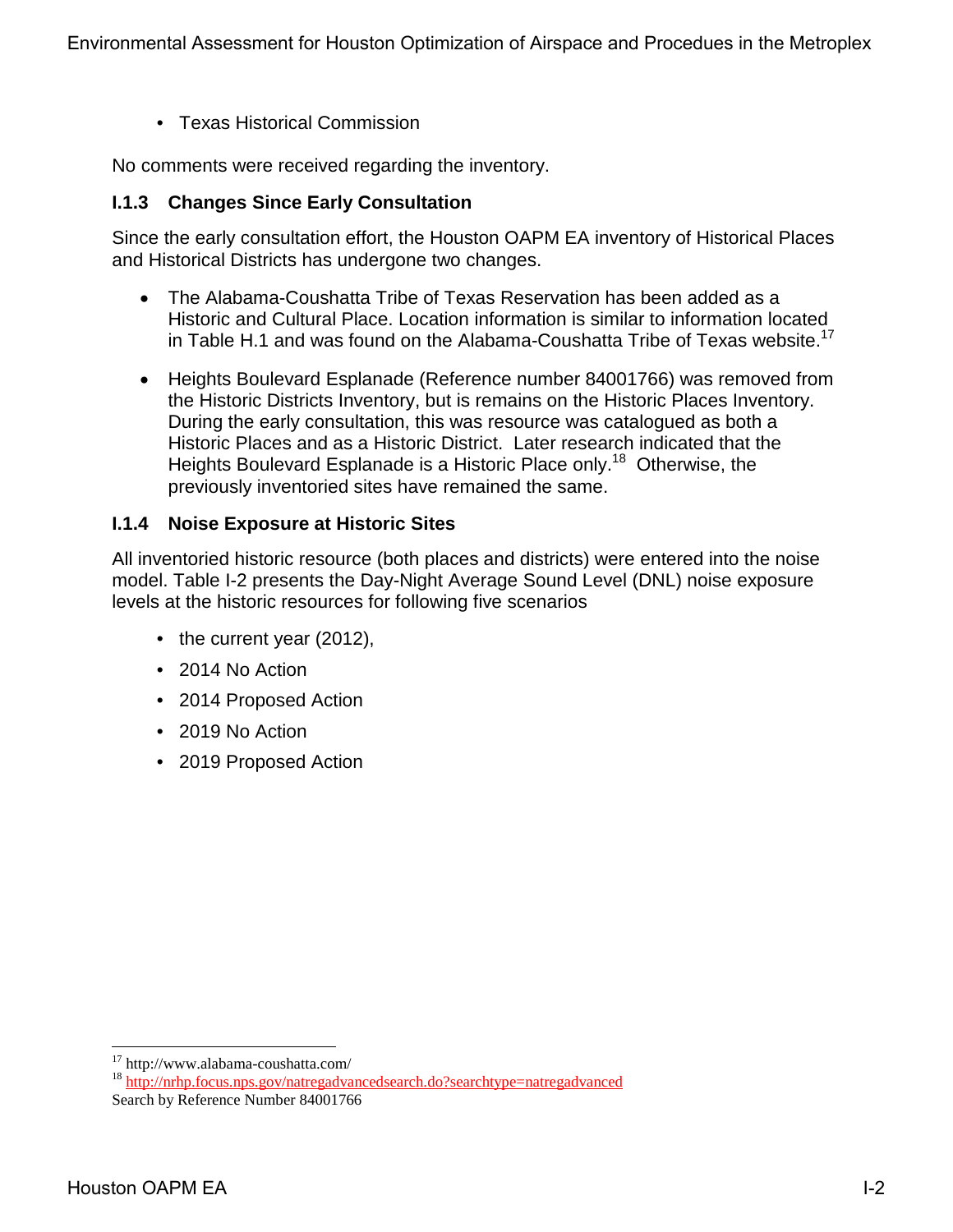Environmental Assessment for Houston Optimization of Airspace and Procedues in the Metroplex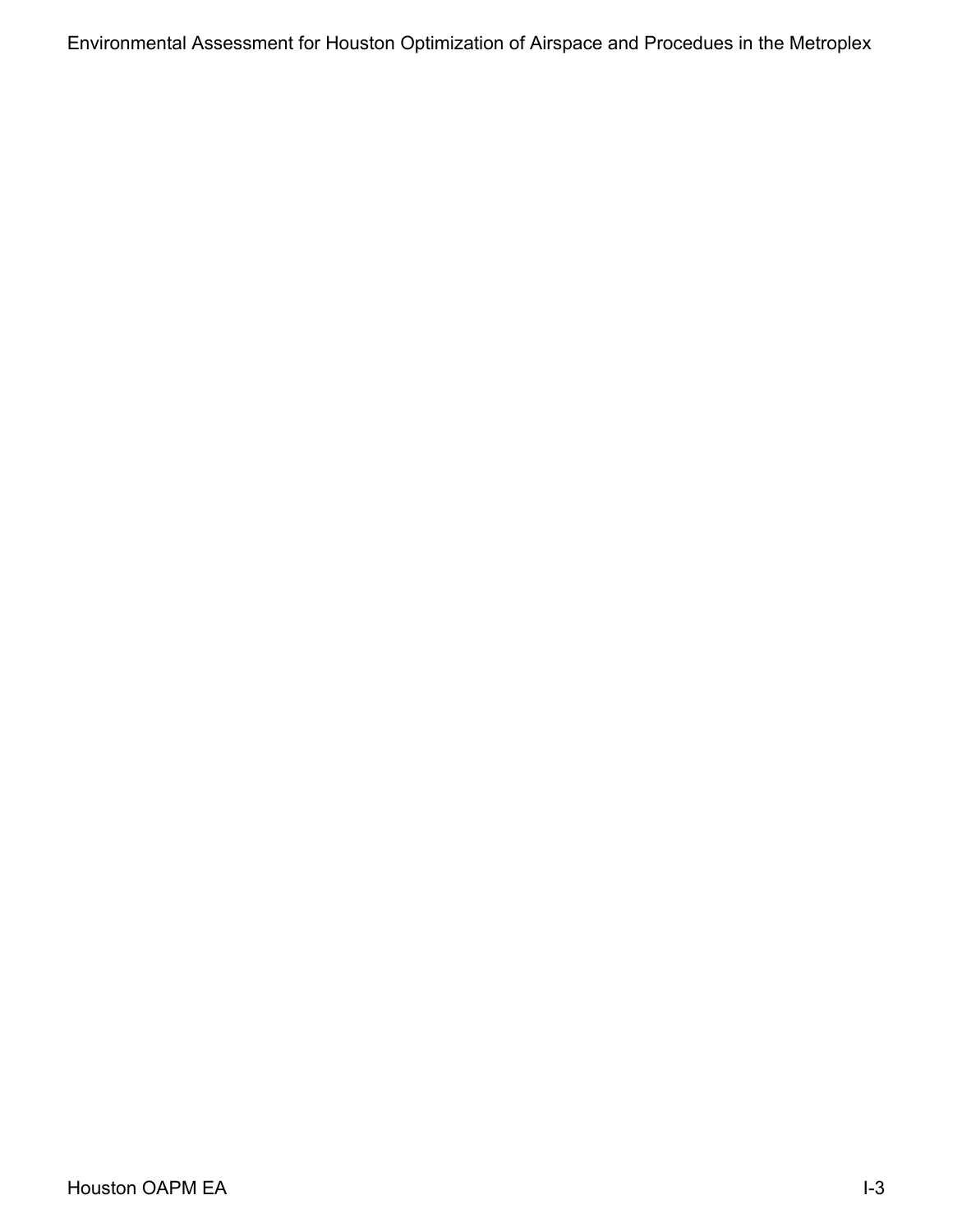## **Historic Locations**

| Ref#                               | Listing (State /<br>National) | County          | City            | <b>Historic Place Name</b>                          | Alternate Name                                                     | <b>Address</b>                             | <b>First Line</b><br>of Noise<br>Data |
|------------------------------------|-------------------------------|-----------------|-----------------|-----------------------------------------------------|--------------------------------------------------------------------|--------------------------------------------|---------------------------------------|
| Sec61131,<br>Sec61132,<br>Sec61303 |                               | Polk            | Livingston      | Alabama-Coushatta Tribe of Texas<br>Reservation     |                                                                    | 571 State Park Road 56                     | $\mathbf{1}$                          |
| 83003074                           | Both                          | Austin          | <b>Wallis</b>   | Church of the Guardian Angel                        | Churches with<br>Decorative Interior 5614 Demel St.<br>Painting TR |                                            | 144                                   |
| 91000783                           | Both                          | Brazoria        | <b>Brazoria</b> | Brazoria Bridge                                     |                                                                    | 0.9 mi. E of TX 36 on TX<br>332            | 315                                   |
| 10000050                           | National                      | <b>Brazoria</b> | Lake Jackson    | Dow, Alden B., Office and Lake Jackson City<br>Hall |                                                                    | 101 S. Parking Pl.                         | 47                                    |
| 4001173                            | <b>Both</b>                   | Brazoria        | Sweeny          | Gazebo for James Richard Marmion                    |                                                                    | 1214 County Rd.                            | 56                                    |
| 79002922                           | <b>Both</b>                   | Brazoria        | Angleton        | Old Brazoria County Courthouse                      |                                                                    | Public Sq.                                 | 105                                   |
| 4001172                            | Both                          | Brazoria        | Sweeny          | Palapa Table for James Richard Marmion              |                                                                    | 1214 County Rd.                            | 56                                    |
| 76002011                           | Both                          | Brazoria        | East Columbia   | Underwood, Ammon, House                             |                                                                    | Main St.                                   | 82                                    |
| 8000339                            | National                      | Chambers        | Anahuac         | <b>Chambers County Courthouse</b>                   |                                                                    | 404 Washington St.                         | 127                                   |
| 79002925                           | <b>Both</b>                   | Chambers        | Anahuac         | Chambersea                                          |                                                                    | Washington and<br><b>Cummings Sts</b>      | 106                                   |
| 80004119                           | <b>Both</b>                   | Fort Bend       | Richmond        | Fort Bend County Courthouse                         |                                                                    | 400 Jackson St.                            | 129                                   |
| 96001016                           | Both                          | Fort Bend       | Kendleton       | Green, Henry G. and Annie B., House                 |                                                                    | .5 mi SE of old US 59 and<br><b>TX 118</b> | 338                                   |
| 5000244                            | <b>Both</b>                   | Fort Bend       | Richmond        | Lamar-Calder House                                  |                                                                    | 915 Front St.                              | 57                                    |
| 1000104                            | Both                          | Fort Bend       | Richmond        | Moore, John M. and Lottie D., House                 |                                                                    | 406 S. Fifth St.                           | 50                                    |
| 3001377                            | <b>Both</b>                   | Fort Bend       | Katy            | Woods, B. Ray and Charlotte, House                  |                                                                    | 610 Woods Lane                             | 56                                    |
| 69000204                           | <b>Both</b>                   | Galveston       | Galveston       | <b>Ashton Villa</b>                                 |                                                                    | 2328 Broadway                              | 61                                    |
| 97000258                           | State                         | Galveston       | Galveston       | <b>Balinese Room</b>                                |                                                                    | 2107 Seawall Blvd.                         | 342                                   |
| 78002929                           | <b>Both</b>                   | Galveston       | Galveston       | Beissner, Henry, House                              |                                                                    | 2818 Ball Ave.                             | 96                                    |
| 70000746                           | Both                          | Galveston       | Galveston       | <b>Bishop's Palace</b>                              |                                                                    | 1402 Ave. J (Broadway)                     | 63                                    |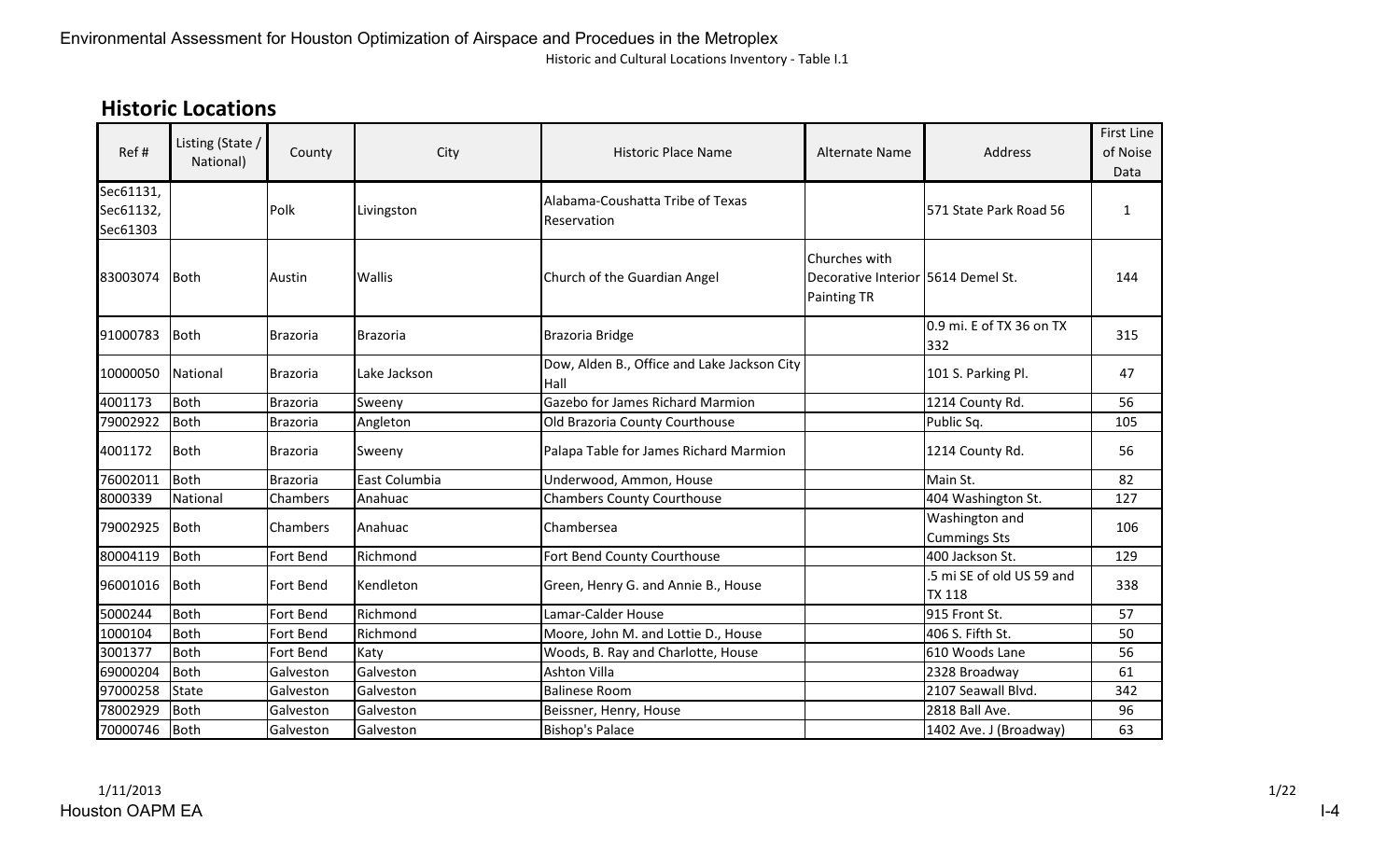| Ref#     | Listing (State /<br>National) | County    | City       | <b>Historic Place Name</b>                               | Alternate Name                                 | <b>Address</b>                          | First Line<br>of Noise<br>Data |
|----------|-------------------------------|-----------|------------|----------------------------------------------------------|------------------------------------------------|-----------------------------------------|--------------------------------|
| 84001671 | <b>Both</b>                   | Galveston | Galveston  | Building at 1921-1921 1/2 Avenue D                       | <b>Central Business</b><br><b>District MRA</b> | 1921-1921 1/2 Ave. D                    | 211                            |
| 84001668 | <b>Both</b>                   | Galveston | Galveston  | Building at 1925-1927 Market Street                      | <b>Central Business</b><br><b>District MRA</b> | 1925-1927 Market St.                    | 210                            |
| 84001676 | <b>Both</b>                   | Galveston | Galveston  | <b>City Hall</b>                                         | <b>Central Business</b><br><b>District MRA</b> | 823 25th St.                            | 212                            |
| 84001680 | <b>Both</b>                   | Galveston | Galveston  | <b>City National Bank</b>                                | <b>Central Business</b><br><b>District MRA</b> | 2219 Ave. D                             | 213                            |
| 76002033 | <b>Both</b>                   | Galveston | Texas City | Davison, Frank B., House                                 |                                                | 109 3rd Ave.                            | 87                             |
| 84001683 | <b>Both</b>                   | Galveston | Galveston  | Eiband's                                                 | <b>Central Business</b><br><b>District MRA</b> | 2001 Central Plaza                      | 214                            |
| 78002930 | <b>Both</b>                   | Galveston | Galveston  | <b>ELISSA</b>                                            |                                                | Seawolf Park                            | 97                             |
| 84001688 | <b>Both</b>                   | Galveston | Galveston  | First Evangelical Lutheran Church                        | <b>Central Business</b><br><b>District MRA</b> | 2401 Ave. G                             | 215                            |
| 79002942 | <b>Both</b>                   | Galveston | Galveston  | First Presbyterian Church                                |                                                | 1903 Church St.                         | 107                            |
| 79002943 | <b>Both</b>                   | Galveston | Galveston  | <b>Galveston Orphans Home</b>                            |                                                | 1315 21st St.                           | 108                            |
| 77001443 | <b>Both</b>                   | Galveston | Galveston  | <b>Galveston Seawall</b>                                 |                                                | Seawall Blvd.                           | 91                             |
| 1000438  | <b>Both</b>                   | Galveston | Galveston  | Galveston US Post Office, Custom House<br>and Courthouse |                                                | 25th St. and F Ave.                     | 50                             |
| 79002944 | <b>Both</b>                   | Galveston | Galveston  | <b>Galvez Hotel</b>                                      |                                                | 2024 Seawall Blvd.                      | 109                            |
| 77001444 | <b>Both</b>                   | Galveston | Galveston  | <b>Garten Verein Pavilion</b>                            |                                                | 27th St. and Avenue O<br>(Kempner Park) | 92                             |
| 75001980 | <b>Both</b>                   | Galveston | Galveston  | <b>Grace Episcopal Church</b>                            |                                                | 1115 36th St.                           | 75                             |
| 74002071 | <b>Both</b>                   | Galveston | Galveston  | <b>Grand Opera House</b>                                 |                                                | 2012--2020 Ave. E                       | 71                             |
| 82004505 | <b>Both</b>                   | Galveston | Galveston  | Hagemann, John, House                                    |                                                | 3301 Ave. L                             | 139                            |
| 84001698 | <b>Both</b>                   | Galveston | Galveston  | House at 2017-2023 Avenue I                              | <b>Central Business</b><br><b>District MRA</b> | 2017-2023 Ave. I                        | 216                            |
| 84001700 | <b>Both</b>                   | Galveston | Galveston  | House at 2528 Postoffice St.                             | <b>Central Business</b><br><b>District MRA</b> | 2528 Postoffice St.                     | 217                            |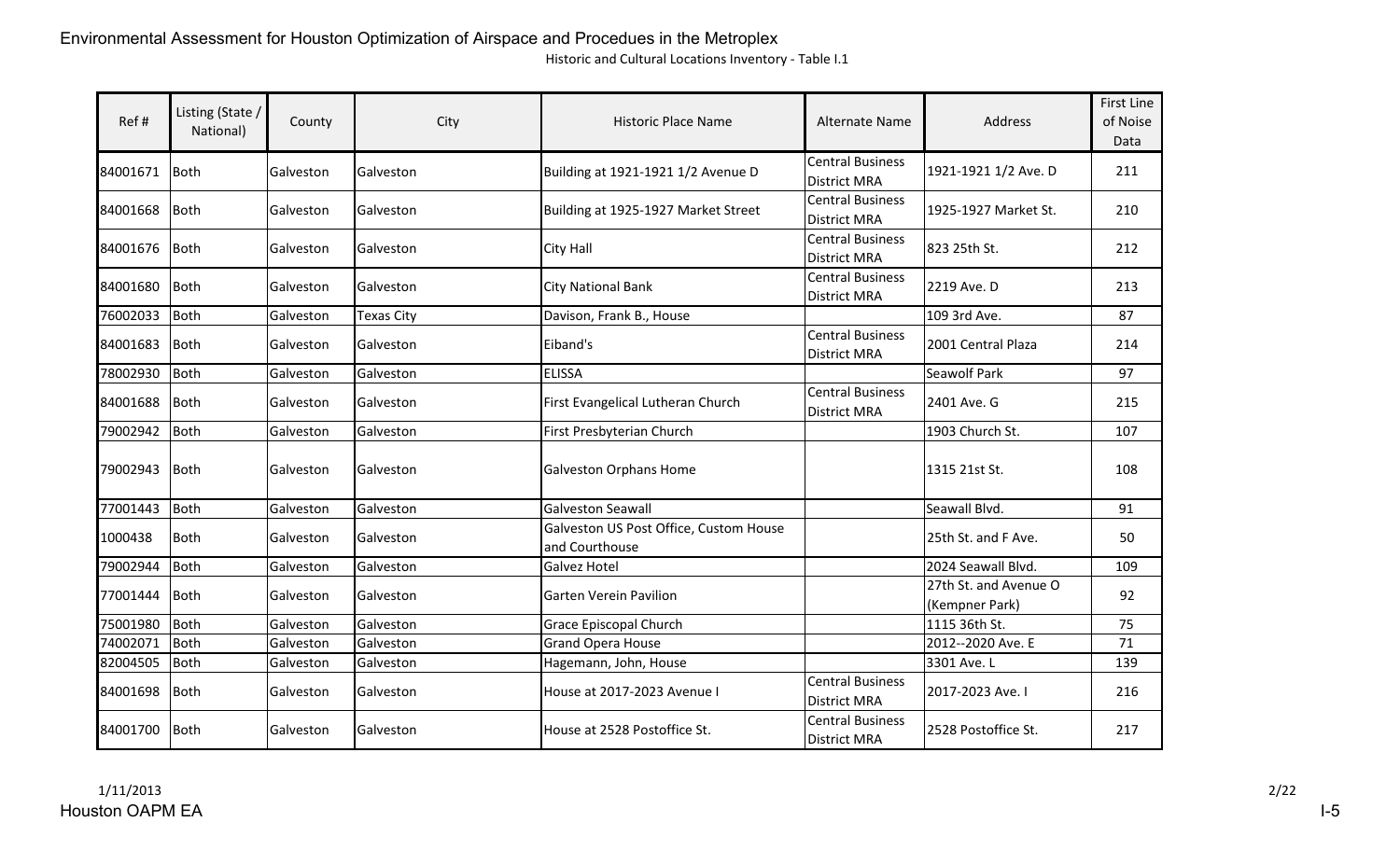Historic and Cultural Locations Inventory - Table I.1 Environmental Assessment for Houston Optimization of Airspace and Procedues in the Metroplex

| Ref#     | Listing (State /<br>National) | County    | City       | <b>Historic Place Name</b>           | Alternate Name                                                     | Address                                         | <b>First Line</b><br>of Noise<br>Data |
|----------|-------------------------------|-----------|------------|--------------------------------------|--------------------------------------------------------------------|-------------------------------------------------|---------------------------------------|
| 94000796 | <b>Both</b>                   | Galveston | Galveston  | Hutchings, Sealy, House              |                                                                    | 2805 Ave. O                                     | 327                                   |
| 84001703 | <b>Both</b>                   | Galveston | Galveston  | I.O.O.F. Lodge                       | <b>Central Business</b><br><b>District MRA</b>                     | 505 20th St.                                    | 218                                   |
| 95001028 | <b>Both</b>                   | Galveston | Galveston  | Illies Building--Justine Apartments  | <b>Galveston Central</b><br><b>Business District</b><br><b>MRA</b> | 503 21st St.                                    | 333                                   |
| 84001705 | <b>Both</b>                   | Galveston | Galveston  | Jean Lafitte Hotel                   | <b>Central Business</b><br><b>District MRA</b>                     | 2105 Ave. F                                     | 219                                   |
| 79002945 | <b>Both</b>                   | Galveston | Galveston  | Kempner, Daniel Webster, House       |                                                                    | 2504 Ave. O                                     | 110                                   |
| 83003140 | <b>Both</b>                   | Galveston | Galveston  | Lasker Home for Homeless Children    |                                                                    | 1019 16th St.                                   | 145                                   |
| 3001163  | <b>Both</b>                   | Galveston | Galveston  | Levy, E.S., Building                 | <b>National Hotel</b><br><b>Building</b>                           | 2221-2225 Market St.                            | 56                                    |
| 84001706 | <b>Both</b>                   | Galveston | Galveston  | <b>Marschner Building</b>            | Central Business<br><b>District MRA</b>                            | 1914-1916 Mechanic St.                          | 220                                   |
| 76002030 | <b>Both</b>                   | Galveston | Galveston  | McKinney-McDonald House              |                                                                    | 926 Winnie St.                                  | 84                                    |
| 98001246 | <b>Both</b>                   | Galveston | Galveston  | <b>Melrose Apartment Building</b>    | <b>Galveston Central</b><br><b>Business District</b><br><b>MRA</b> | 2002 Post Office St.                            | 358                                   |
| 76002031 | <b>Both</b>                   | Galveston | Galveston  | Menard, Michel B., House             |                                                                    | 1605 33rd St.                                   | 85                                    |
| 85000121 | <b>Both</b>                   | Galveston | Galveston  | <b>Merimax Building</b>              | <b>Central Business</b><br><b>District MRA</b>                     | 521 22nd St.                                    | 274                                   |
| 84001707 | <b>Both</b>                   | Galveston | Galveston  | Model Laundry                        | <b>Central Business</b><br><b>District MRA</b>                     | 513-523 25th St.                                | 221                                   |
| 94001241 | <b>Both</b>                   | Galveston | Texas City | Moore, Col. Hugh B. and Helen, House |                                                                    | 8 Ninth Ave., N.                                | 331                                   |
| 84001711 | State                         | Galveston | Galveston  | Moser House                          | <b>Central Business</b><br><b>District MRA</b>                     | 509 19th St.                                    | 222                                   |
| 75001981 | <b>Both</b>                   | Galveston | Galveston  | Mosquito Fleet Berth, Pier 19        |                                                                    | N end of 20th St., Pier 19                      | 76                                    |
| 70000747 | <b>Both</b>                   | Galveston | Galveston  | <b>Old Galveston Customhouse</b>     |                                                                    | SE corner 20th and Post<br>Office (Ave. E) Sts. | 64                                    |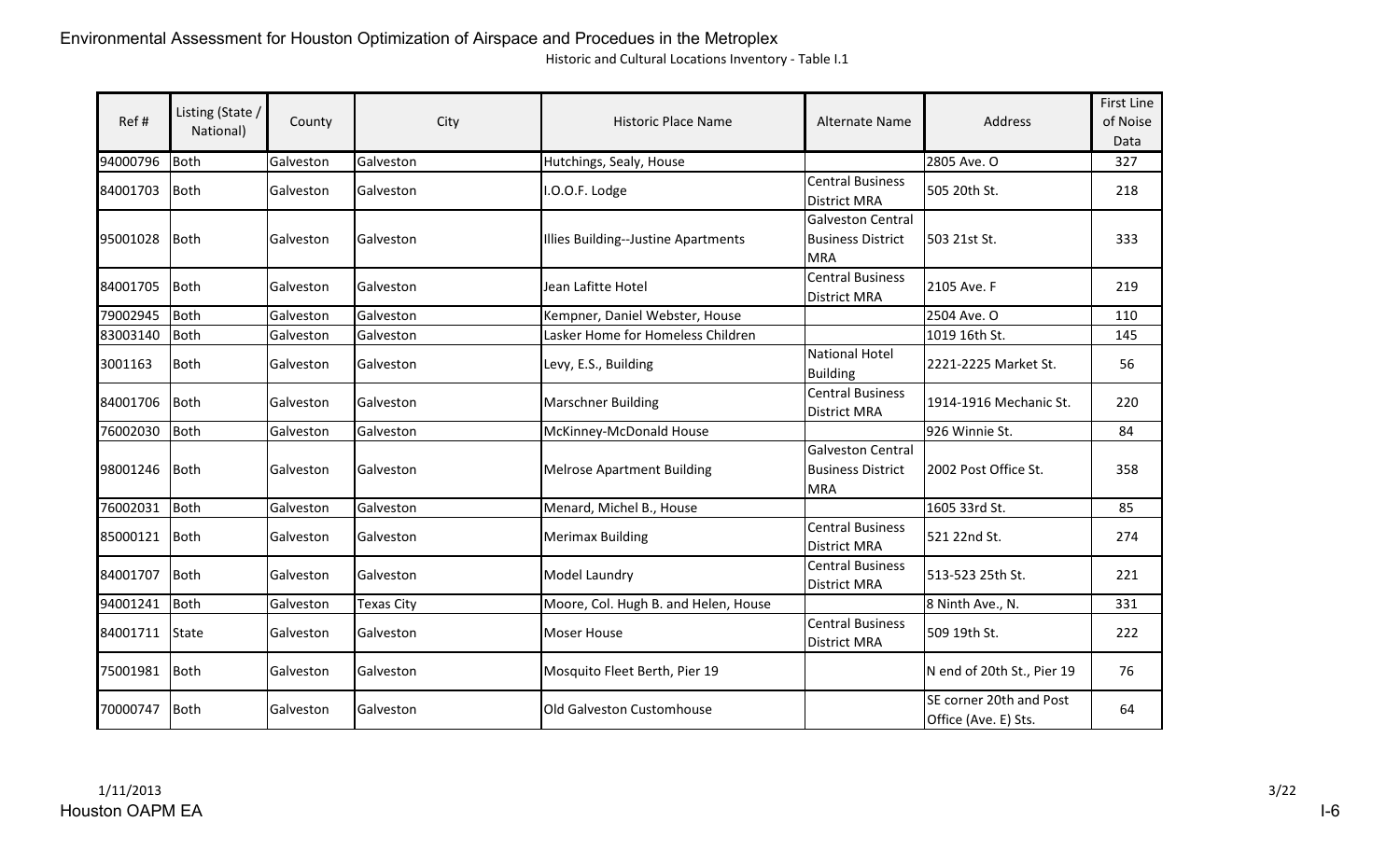Historic and Cultural Locations Inventory - Table I.1 Environmental Assessment for Houston Optimization of Airspace and Procedues in the Metroplex

| Ref#     | Listing (State /<br>National) | County    | City         | Historic Place Name            | Alternate Name                                 | Address                         | <b>First Line</b><br>of Noise<br>Data |
|----------|-------------------------------|-----------|--------------|--------------------------------|------------------------------------------------|---------------------------------|---------------------------------------|
| 84001713 | <b>Both</b>                   | Galveston | Galveston    | <b>Pix Building</b>            | <b>Central Business</b><br><b>District MRA</b> | 2128 Postoffice St.             | 223                                   |
| 77001445 | <b>Both</b>                   | Galveston | Port Bolivar | Point Bolivar Lighthouse       |                                                | <b>TX 87</b>                    | 93                                    |
| 75001982 | <b>Both</b>                   | Galveston | Galveston    | Powhatan House                 |                                                | 3427 Ave. O                     | 77                                    |
| 84001717 | Both                          | Galveston | Galveston    | Reedy Chapel-AME Church        |                                                | 2013 Broadway                   | 224                                   |
| 84001720 | <b>Both</b>                   | Galveston | Galveston    | <b>Robinson Building</b>       | <b>Central Business</b><br><b>District MRA</b> | 2009-2011 Postoffice St.        | 225                                   |
| 84001722 | <b>Both</b>                   | Galveston | Galveston    | Rosenberg Library              | <b>Central Business</b><br><b>District MRA</b> | 2310 Sealy St.                  | 226                                   |
| 84001724 | <b>Both</b>                   | Galveston | Galveston    | <b>Scottish Rite Cathedral</b> | <b>Central Business</b><br><b>District MRA</b> | 2128 Church St.                 | 227                                   |
| 69000205 | <b>Both</b>                   | Galveston | Galveston    | Sealy, George, House           |                                                | 2424 Broadway                   | 62                                    |
| 84001728 | <b>Both</b>                   | Galveston | Galveston    | Shaw, M. W., Building          | <b>Central Business</b><br><b>District MRA</b> | 2427 Ave. D                     | 228                                   |
| 69000203 | <b>Both</b>                   | Galveston | Galveston    | Smith, Ashbel, Building        | Old Red; Big Red                               | 914-916 Ave. B (Strand<br>Ave.) | 60                                    |
| 76002032 | <b>Both</b>                   | Galveston | Galveston    | St. Joseph's Church            |                                                | 2202 Ave. K                     | 86                                    |
| 73001964 | <b>Both</b>                   | Galveston | Galveston    | St. Mary's Cathedral           |                                                | 2011 Church Ave.                | 70                                    |
| 84001731 | <b>Both</b>                   | Galveston | Galveston    | <b>Star Drug Store</b>         | <b>Central Business</b><br><b>District MRA</b> | 510 23rd St.                    | 229                                   |
| 88002671 | <b>Both</b>                   | Galveston | Galveston    | Steffens--Drewa House Complex  |                                                | 2701, 2705, and 2709 Ave.<br>O  | 301                                   |
| 78002931 | <b>Both</b>                   | Galveston | Galveston    | Sweeney-Royston House          |                                                | 2402 Ave. L                     | 98                                    |
| 84001734 | <b>Both</b>                   | Galveston | Galveston    | <b>Texas Building</b>          | <b>Central Business</b><br><b>District MRA</b> | 2200 Central Plaza              | 230                                   |
| 84001737 | <b>Both</b>                   | Galveston | Galveston    | Texas Heroes Monument          | <b>Central Business</b><br><b>District MRA</b> | 25th and Broadway               | 231                                   |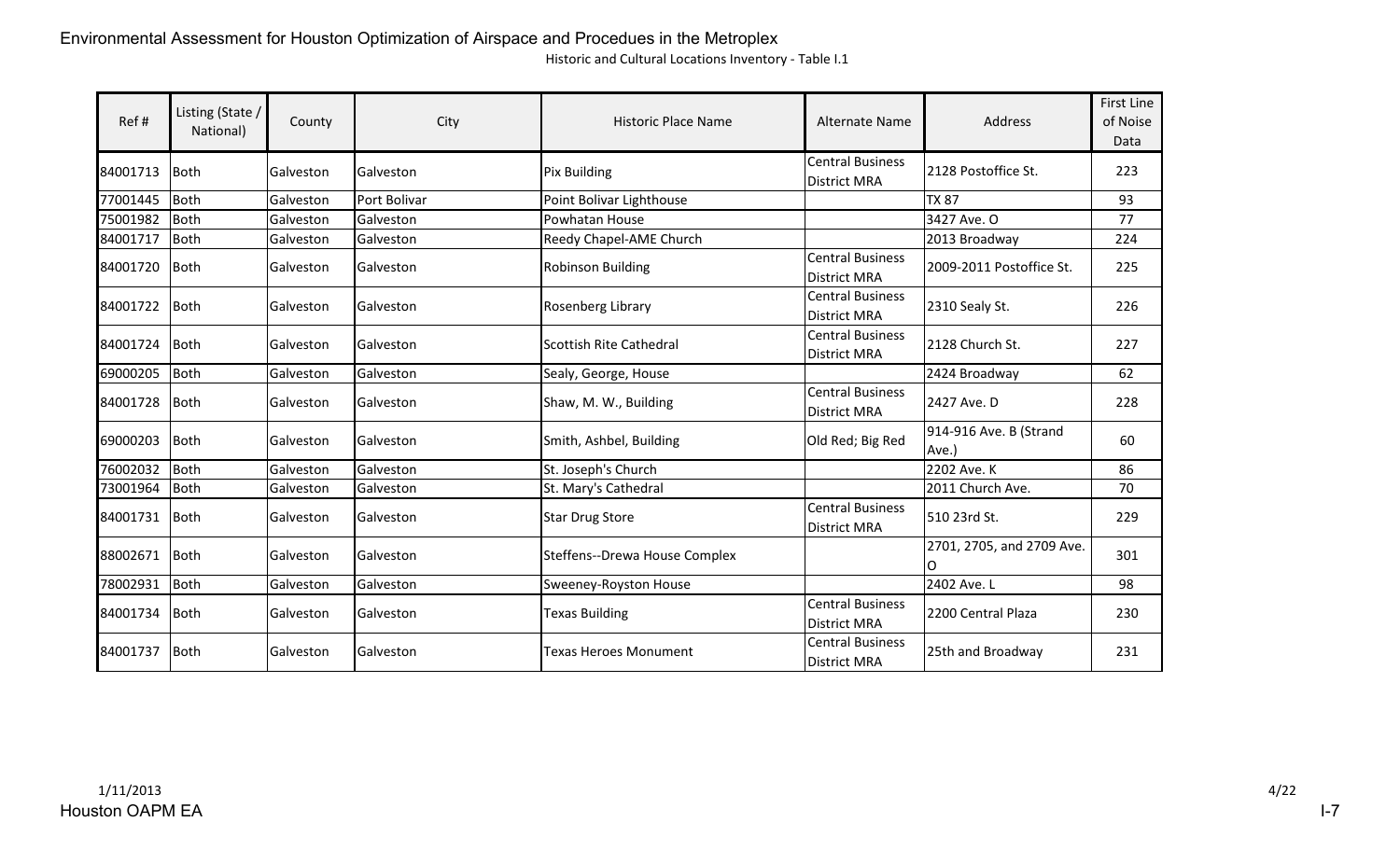| Ref#     | Listing (State /<br>National) | County        | City              | <b>Historic Place Name</b>            | Alternate Name                                 | Address                                                                                                                                 | First Line<br>of Noise<br>Data |
|----------|-------------------------------|---------------|-------------------|---------------------------------------|------------------------------------------------|-----------------------------------------------------------------------------------------------------------------------------------------|--------------------------------|
| 10000268 | National                      | Galveston     | <b>Texas City</b> | The Settlement Historic District      |                                                | Centered on the<br>intersection of N Bell Dr<br>and the 100 block of S Bell<br>Dr with cross-streets<br><b>Carver Ave and Eunice St</b> | 48                             |
| 79002946 | <b>Both</b>                   | Galveston     | Galveston         | Trinity Protestant Episcopal Church   |                                                | 22nd St. and Ave. G                                                                                                                     | 111                            |
| 71000933 | <b>Both</b>                   | Galveston     | Galveston         | Trueheart-Adriance Building           |                                                | 212 22nd St.                                                                                                                            | 66                             |
| 84001739 | <b>Both</b>                   | Galveston     | Galveston         | <b>U.S. National Bank</b>             | <b>Central Business</b><br><b>District MRA</b> | 2201 Ave. D                                                                                                                             | 232                            |
| 8000477  | National                      | Galveston     | Galveston         | USS CAVALLA (submarine)               |                                                | <b>E.end of Seawolf Park</b>                                                                                                            | 136                            |
| 7000689  | National                      | Galveston     | Galveston         | <b>USS STEWART</b>                    |                                                | <b>East End of Seawolf Park</b>                                                                                                         | 65                             |
| 71000934 | <b>Both</b>                   | Galveston     | Galveston         | Williams, Samuel May, House           |                                                | 361 Ave. P                                                                                                                              | 67                             |
| 94000410 | <b>Both</b>                   | Galveston     | Galveston         | <b>Willis--Moody Mansion</b>          |                                                | 2618 Broadway                                                                                                                           | 324                            |
| 80004126 | <b>Both</b>                   | Hardin        | Batson            | Ada Belle Oil Well                    |                                                | N of Batson                                                                                                                             | 130                            |
| 76002037 | <b>Both</b>                   | Harris        | Houston           | 1879 Houston Waterworks               |                                                | 27 Artesian St.                                                                                                                         | 88                             |
| 71000938 | <b>Both</b>                   | Harris        | Houston           | 1884 Houston Cotton Exchange Building |                                                | 202 Travis St.                                                                                                                          | 68                             |
| 83004425 | <b>Both</b>                   | Harris        | Houston           | All Saints Roman Catholic Church      | <b>Houston Heights</b><br><b>MRA</b>           | 201 E. 10th St.                                                                                                                         | 147                            |
| 83004426 | <b>Both</b>                   | <b>Harris</b> | Houston           | <b>Allbach House</b>                  | <b>Houston Heights</b><br><b>MRA</b>           | 2023 Arlington St.                                                                                                                      | 148                            |
| 7001234  | National                      | Harris        | Houston           | Almeda Road Bridge over Brays Bayou   | Historic Bridges of<br><b>Texas MPS</b>        | Almeda Rd. at Brays Bayou                                                                                                               | 65                             |
| 87002241 | <b>Both</b>                   | Harris        | Houston           | Anderson, John W., House              | <b>Houston Heights</b><br><b>MRA</b>           | 711 Columbia                                                                                                                            | 281                            |
| 75001988 | <b>Both</b>                   | Harris        | Houston           | <b>Annunciation Church</b>            |                                                | 1618 Texas Ave.                                                                                                                         | 78                             |
| 76002038 | <b>Both</b>                   | Harris        | Houston           | Antioch Missionary Baptist Church     |                                                | 313 Robin St.                                                                                                                           | 89                             |
| 85002815 | <b>Both</b>                   | <b>Harris</b> | Houston           | <b>Apollo Mission Control Center</b>  |                                                | Lyndon B. Johnson Space<br><b>Flight Center</b>                                                                                         | 278                            |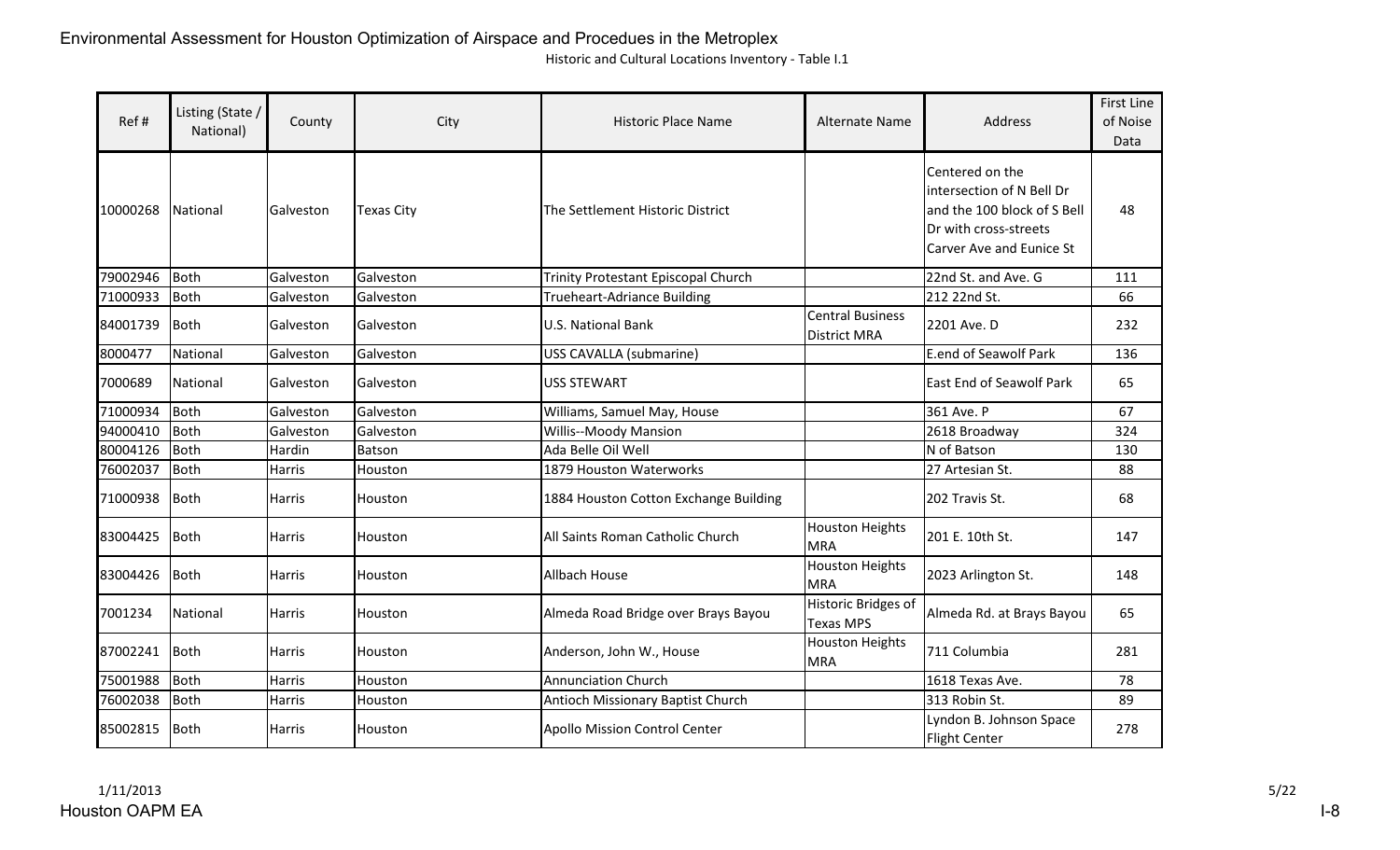| Ref#     | Listing (State /<br>National) | County | City    | <b>Historic Place Name</b>         | Alternate Name                       | Address                               | <b>First Line</b><br>of Noise<br>Data |
|----------|-------------------------------|--------|---------|------------------------------------|--------------------------------------|---------------------------------------|---------------------------------------|
| 79002953 | <b>Both</b>                   | Harris | Houston | Autry, James L., House             |                                      | 5 Courtlandt Pl.                      | 112                                   |
| 5000858  | National                      | Harris | Houston | Aviary at the Houston Zoo          | Sculpture by<br>in Texas MPS         | Dionicio Rodriguez   1513 N. McGregor | 58                                    |
| 83004427 | <b>Both</b>                   | Harris | Houston | <b>Banta House</b>                 | <b>Houston Heights</b><br><b>MRA</b> | 119 E. 20th St.                       | 149                                   |
| 87002242 | <b>Both</b>                   | Harris | Houston | Baring, Otto H., House             | <b>Houston Heights</b><br><b>MRA</b> | 1030 Rutland                          | 282                                   |
| 84001754 | Both                          | Harris | Houston | <b>Barker House</b>                | <b>Houston Heights</b><br><b>MRA</b> | 121 E. 16th St.                       | 233                                   |
| 83004428 | <b>Both</b>                   | Harris | Houston | Beaconsfield                       |                                      | 1700 Main St.                         | 150                                   |
| 2001063  | <b>Both</b>                   | Harris | Houston | <b>Benjamin Apartments</b>         |                                      | 1218 Webster St.                      | 54                                    |
| 97001626 | <b>Both</b>                   | Harris | Houston | <b>Bethel Baptist Church</b>       |                                      | 801 Andrews                           | 354                                   |
| 84001755 | <b>Both</b>                   | Harris | Houston | <b>Borgstrom House</b>             | <b>Houston Heights</b><br><b>MRA</b> | 1401 Cortlandt St.                    | 234                                   |
| 83004430 | <b>Both</b>                   | Harris | Houston | <b>Burge House</b>                 | <b>Houston Heights</b><br><b>MRA</b> | 1801 Heights Blvd.                    | 151                                   |
| 87002243 | <b>Both</b>                   | Harris | Houston | Burlingame, George L., House       | <b>Houston Heights</b><br><b>MRA</b> | 1238 Harvard                          | 283                                   |
| 83004671 | Both                          | Harris | Houston | <b>Burnett House</b>               | <b>Houston Heights</b><br><b>MRA</b> | 219 W. Eleventh St.                   | 208                                   |
| 94000677 | <b>Both</b>                   | Harris | Houston | Bute, James, Company Warehouse     |                                      | 711 William St.                       | 326                                   |
| 90001048 | <b>Both</b>                   | Harris | Houston | Carden, David A., House            | <b>Houston Heights</b><br><b>MRA</b> | 718 W. 17th Ave.                      | 311                                   |
| 79002955 | <b>Both</b>                   | Harris | Houston | Carroll, J. J., House              |                                      | 16 Courtlandt Pl.                     | 114                                   |
| 79002956 | Both                          | Harris | Houston | Carter, W. T., Jr., House          |                                      | 18 Courtlandt Pl.                     | 115                                   |
| 79002957 | <b>Both</b>                   | Harris | Houston | <b>Christ Church</b>               |                                      | 1117 Texas Ave.                       | 116                                   |
| 291      | <b>Both</b>                   | Harris | Houston | <b>City National Bank Building</b> |                                      | 1001 McKinney Ave.                    | 55                                    |
| 90001040 | <b>Both</b>                   | Harris | Houston | Clanton, Moses A., House           | <b>Houston Heights</b><br><b>MRA</b> | 1025 Arlington                        | 304                                   |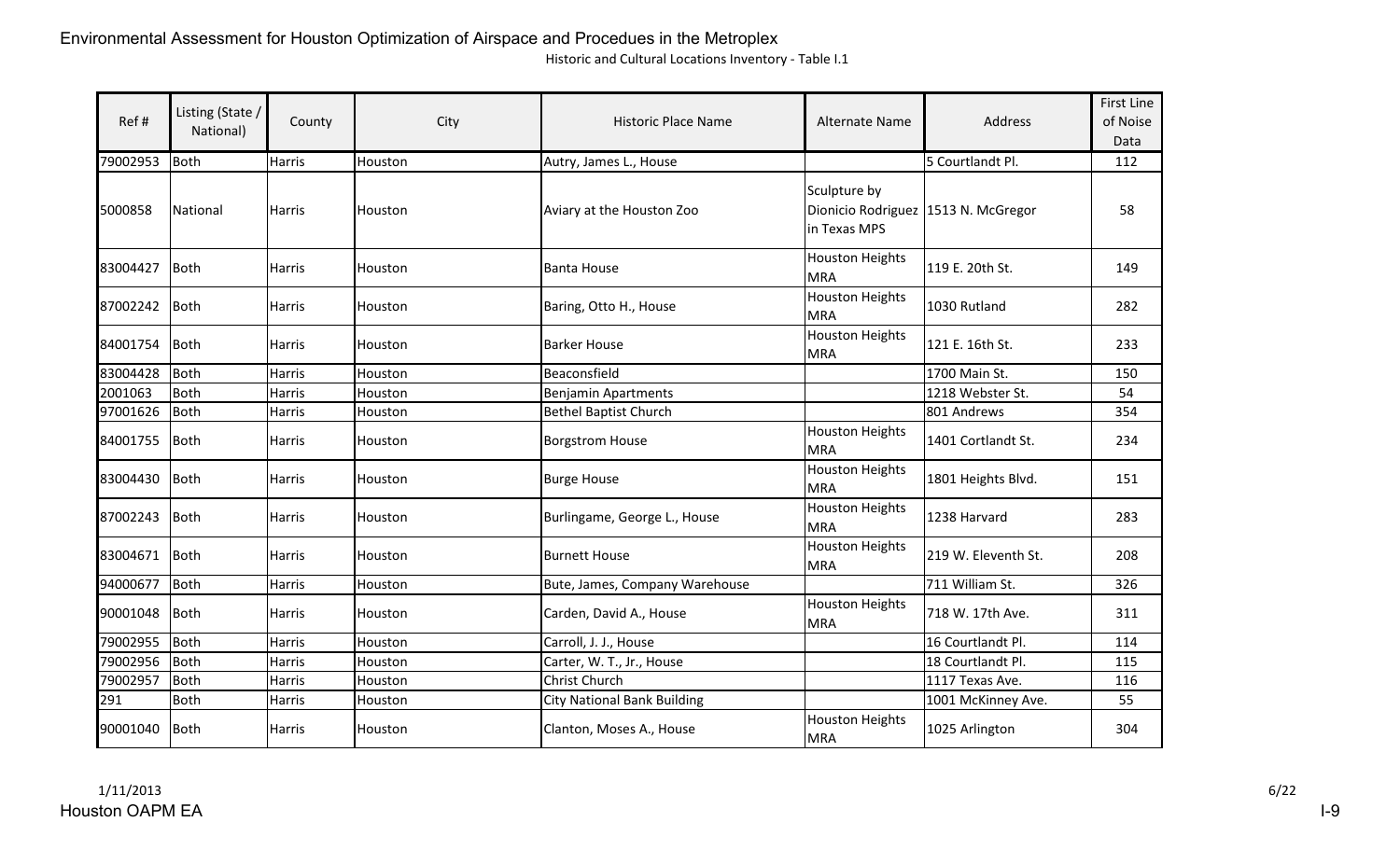Historic and Cultural Locations Inventory - Table I.1 Environmental Assessment for Houston Optimization of Airspace and Procedues in the Metroplex

| Ref#     | Listing (State /<br>National) | County        | City    | <b>Historic Place Name</b>        | Alternate Name                       | Address            | <b>First Line</b><br>of Noise<br>Data |
|----------|-------------------------------|---------------|---------|-----------------------------------|--------------------------------------|--------------------|---------------------------------------|
| 87002244 | <b>Both</b>                   | <b>Harris</b> | Houston | Clare, J. H., House               | <b>Houston Heights</b><br><b>MRA</b> | 939 Arlington      | 284                                   |
| 94000354 | <b>Both</b>                   | Harris        | Houston | Clarke & Courts Building          |                                      | 1210 W. Clay Ave.  | 323                                   |
| 84001756 | <b>Both</b>                   | Harris        | Houston | Clayton, William L., Summer House |                                      | 3376 Inwood Dr.    | 235                                   |
| 79002958 | <b>Both</b>                   | Harris        | Houston | Cleveland, A. S., House           |                                      | 8 Courtlandt Pl.   | 117                                   |
| 85002771 | <b>Both</b>                   | Harris        | Houston | Cohn, Arthur B., House            |                                      | 1711 Rusk Ave.     | 276                                   |
| 90001041 | <b>Both</b>                   | Harris        | Houston | Coombs, Charles E., House         | <b>Houston Heights</b><br><b>MRA</b> | 1037 Columbia      | 305                                   |
| 84001757 | <b>Both</b>                   | <b>Harris</b> | Houston | Coop, Dr. B. F., House            | <b>Houston Heights</b><br><b>MRA</b> | 1536 Heights Blvd. | 236                                   |
| 87002248 | <b>Both</b>                   | Harris        | Houston | Copeland, Austin, House I         | <b>Houston Heights</b><br><b>MRA</b> | 921 Arlington      | 288                                   |
| 87002245 | <b>Both</b>                   | Harris        | Houston | Copeland, Austin, House II        | <b>Houston Heights</b><br><b>MRA</b> | 925 Arlington      | 285                                   |
| 83004431 | <b>Both</b>                   | Harris        | Houston | Countryman House                  | <b>Houston Heights</b><br><b>MRA</b> | 402 E. 9th St.     | 152                                   |
| 83004432 | <b>Both</b>                   | <b>Harris</b> | Houston | <b>Cummings House</b>             | <b>Houston Heights</b><br><b>MRA</b> | 1418 Heights Blvd. | 153                                   |
| 97000549 | <b>Both</b>                   | Harris        | Houston | Cyrus, Ben C. and Jenetter, House | Independence<br><b>Heights MPS</b>   | 325 E. 25th St.    | 351                                   |
| 94000248 | <b>Both</b>                   | <b>Harris</b> | Houston | Dawson, James A., House           |                                      | 400 Emerson Ave.   | 321                                   |
| 84001759 | <b>Both</b>                   | Harris        | Houston | DePelchin Faith Home              |                                      | 2700 Albany St.    | 237                                   |
| 84001761 | <b>Both</b>                   | Harris        | Houston | <b>Dexter House</b>               | <b>Houston Heights</b><br><b>MRA</b> | 224 W. 17th St.    | 238                                   |
| 79002959 | <b>Both</b>                   | Harris        | Houston | Donoghue, Thomas J., House        |                                      | 17 Courtlandt Pl.  | 118                                   |
| 79002960 | <b>Both</b>                   | Harris        | Houston | Dorrance, John M., House          |                                      | 9 Courtlandt Pl.   | 119                                   |
| 90001046 | <b>Both</b>                   | Harris        | Houston | Doughty, Lula J., House           | <b>Houston Heights</b><br><b>MRA</b> | 1233 Yale St.      | 310                                   |
| 87002246 | <b>Both</b>                   | Harris        | Houston | Durham, Jay L., House             | <b>Houston Heights</b><br><b>MRA</b> | 921 Heights Blvd.  | 286                                   |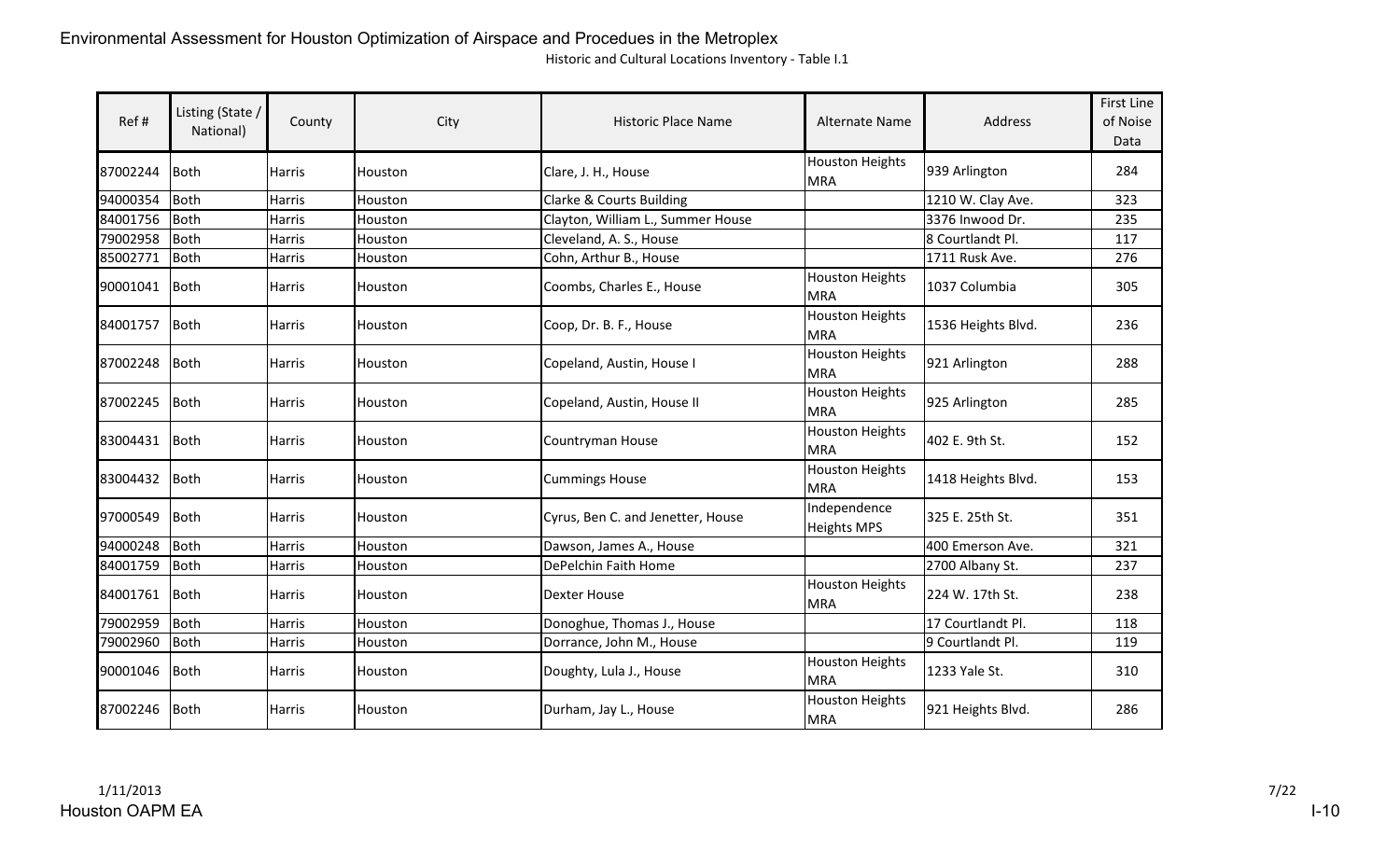Historic and Cultural Locations Inventory - Table I.1 Environmental Assessment for Houston Optimization of Airspace and Procedues in the Metroplex

| Ref#     | Listing (State /<br>National) | County        | City    | <b>Historic Place Name</b>         | Alternate Name                       | Address                                                  | <b>First Line</b><br>of Noise<br>Data |
|----------|-------------------------------|---------------|---------|------------------------------------|--------------------------------------|----------------------------------------------------------|---------------------------------------|
| 83004433 | <b>Both</b>                   | Harris        | Houston | <b>Eaton House</b>                 | <b>Houston Heights</b><br><b>MRA</b> | 510 Harvard St.                                          | 154                                   |
| 83004434 | National                      | <b>Harris</b> | Houston | <b>Elkins House</b>                | <b>Houston Heights</b><br><b>MRA</b> | 602 E. 9th St.                                           | 155                                   |
| 83004435 | <b>Both</b>                   | Harris        | Houston | Ellis, Dr. Billie V., House        | <b>Houston Heights</b><br><b>MRA</b> | 1515 Heights Blvd.                                       | 156                                   |
| 97001599 | <b>Both</b>                   | Harris        | Houston | Eppes, Ned A. and Linda S., House  |                                      | 5322 Institute Ln.                                       | 353                                   |
| 84001762 | <b>Both</b>                   | <b>Harris</b> | Houston | <b>Ezzell House</b>                | <b>Houston Heights</b><br><b>MRA</b> | 1236 Rutland St.                                         | 239                                   |
| 9000866  | National                      | Harris        | Houston | Farnsworth & Chambers Building     |                                      | 2999 S. Wayside                                          | 314                                   |
| 6000923  | National                      | Harris        | Houston | Farrar, Roy and Margaret, House    |                                      | 511 Lovett Blvd.                                         | 58                                    |
| 85003238 | <b>Both</b>                   | Harris        | Houston | Fire Engine House No. 9            |                                      | 1810--1812 Keene St.                                     | 279                                   |
| 6001066  | National                      | <b>Harris</b> | Houston | First Evangelical Church           |                                      | 1311 Holman St.                                          | 58                                    |
| 87002247 | <b>Both</b>                   | Harris        | Houston | Fluegel, William F., House         | <b>Houston Heights</b><br><b>MRA</b> | 1327 Ashland                                             | 287                                   |
| 78002942 | <b>Both</b>                   | Harris        | Houston | Foley, W. L., Building             |                                      | 214--218 Travis St.                                      | 99                                    |
| 88001053 | <b>Both</b>                   | Harris        | Houston | Forum of Civics                    |                                      | 2503 Westheimer Rd.                                      | 300                                   |
| 97000545 | <b>Both</b>                   | <b>Harris</b> | Houston | <b>General Mercantile Store</b>    | Independence<br><b>Heights MPS</b>   | 7322 N. Main St.                                         | 348                                   |
| 84001764 | <b>Both</b>                   | Harris        | Houston | <b>Gillette House</b>              | <b>Houston Heights</b><br><b>MRA</b> | 301-303 E. 15th St.                                      | 240                                   |
| 83004436 | <b>Both</b>                   | Harris        | Houston | <b>Gulf Building</b>               |                                      | 710-724 Main St.                                         | 157                                   |
| 81000629 | <b>Both</b>                   | <b>Harris</b> | Houston | Harris County Courthouse of 1910   |                                      | 301 Fannin St.                                           | 138                                   |
| 83004437 | <b>Both</b>                   | <b>Harris</b> | Houston | <b>Hartley House</b>               | <b>Houston Heights</b><br><b>MRA</b> | 315 W. 17th St.                                          | 158                                   |
| 84001765 | <b>Both</b>                   | <b>Harris</b> | Houston | <b>Hawkins House</b>               | <b>Houston Heights</b><br><b>MRA</b> | 1015 Heights Blvd.                                       | 241                                   |
| 84001766 | National                      | <b>Harris</b> | Houston | <b>Heights Boulevard Esplanade</b> | <b>Houston Heights</b><br><b>MRA</b> | Heights Boulevard from<br>White Oak Bayou to 20th<br>St. | 242                                   |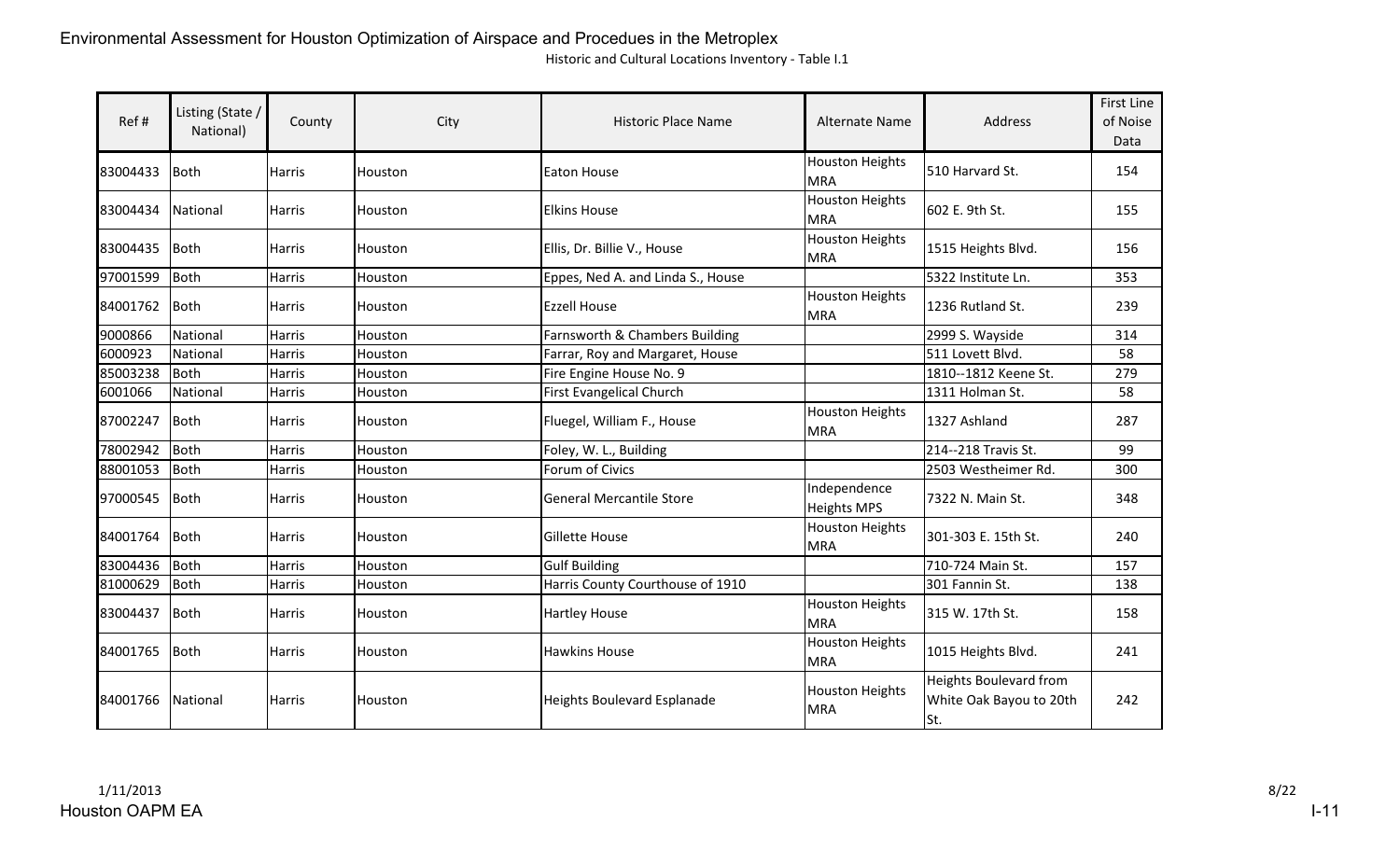Historic and Cultural Locations Inventory - Table I.1 Environmental Assessment for Houston Optimization of Airspace and Procedues in the Metroplex

| Ref#     | Listing (State /<br>National) | County        | City    | <b>Historic Place Name</b>            | Alternate Name                          | Address                           | <b>First Line</b><br>of Noise<br>Data |
|----------|-------------------------------|---------------|---------|---------------------------------------|-----------------------------------------|-----------------------------------|---------------------------------------|
| 83004438 | <b>Both</b>                   | Harris        | Houston | Heights Christian Church              | <b>Houston Heights</b><br><b>MRA</b>    | 1703 Heights Blvd.                | 159                                   |
| 83004439 | <b>Both</b>                   | <b>Harris</b> | Houston | <b>Heights State Bank Building</b>    | <b>Houston Heights</b><br><b>MRA</b>    | 3620 Washington St.               | 160                                   |
| 94000266 | <b>Both</b>                   | Harris        | Houston | Heyne, Fred J., House                 |                                         | 220 Westmoreland Ave.             | 322                                   |
| 7001131  | <b>National</b>               | <b>Harris</b> | Houston | Hill Street Bridge over Buffalo Bayou | Historic Bridges of<br><b>Texas MPS</b> | S. Jensen Dr. at Buffalo<br>Bayou | 65                                    |
| 78002943 | <b>Both</b>                   | Harris        | Houston | <b>Hogg Building</b>                  |                                         | 401 Louisiana St.                 | 100                                   |
| 84001768 | <b>Both</b>                   | Harris        | Houston | House at 1111 Heights Boulevard       | <b>Houston Heights</b><br><b>MRA</b>    | 1111 Heights Blvd.                | 243                                   |
| 84001771 | <b>Both</b>                   | Harris        | Houston | House at 112 W. 4th Street            | <b>Houston Heights</b><br><b>MRA</b>    | 112 W. 4th St.                    | 244                                   |
| 84001774 | <b>Both</b>                   | <b>Harris</b> | Houston | House at 1210 Harvard Street          | <b>Houston Heights</b><br><b>MRA</b>    | 1210 Harvard St.                  | 245                                   |
| 87002249 | <b>Both</b>                   | <b>Harris</b> | Houston | House at 1217 Harvard                 | <b>Houston Heights</b><br><b>MRA</b>    | 1217 Harvard                      | 289                                   |
| 84001776 | <b>Both</b>                   | Harris        | Houston | House at 122 East Fifth Street        | <b>Houston Heights</b><br><b>MRA</b>    | 122 E. 5th St.                    | 246                                   |
| 87002250 | <b>Both</b>                   | Harris        | Houston | House at 1220 Harvard                 | <b>Houston Heights</b><br><b>MRA</b>    | 1220 Harvard                      | 290                                   |
| 90001043 | <b>Both</b>                   | Harris        | Houston | House at 1222 Harvard Street          | <b>Houston Heights</b><br><b>MRA</b>    | 1222 Harvard St.                  | 307                                   |
| 84001777 | Both                          | <b>Harris</b> | Houston | House at 1227 Rutland Street          | <b>Houston Heights</b><br><b>MRA</b>    | 1227 Rutland St.                  | 247                                   |
| 84001780 | <b>Both</b>                   | <b>Harris</b> | Houston | House at 1230 Oxford Street           | <b>Houston Heights</b><br><b>MRA</b>    | 1230 Oxford St.                   | 248                                   |
| 83004456 | <b>Both</b>                   | Harris        | Houston | House at 1237 Rutland Street          | <b>Houston Heights</b><br><b>MRA</b>    | 1237 Rutland St.                  | 177                                   |
| 84001784 | <b>Both</b>                   | Harris        | Houston | House at 1304 Cortlandt Street        | <b>Houston Heights</b><br><b>MRA</b>    | 1304 Cortlandt St.                | 249                                   |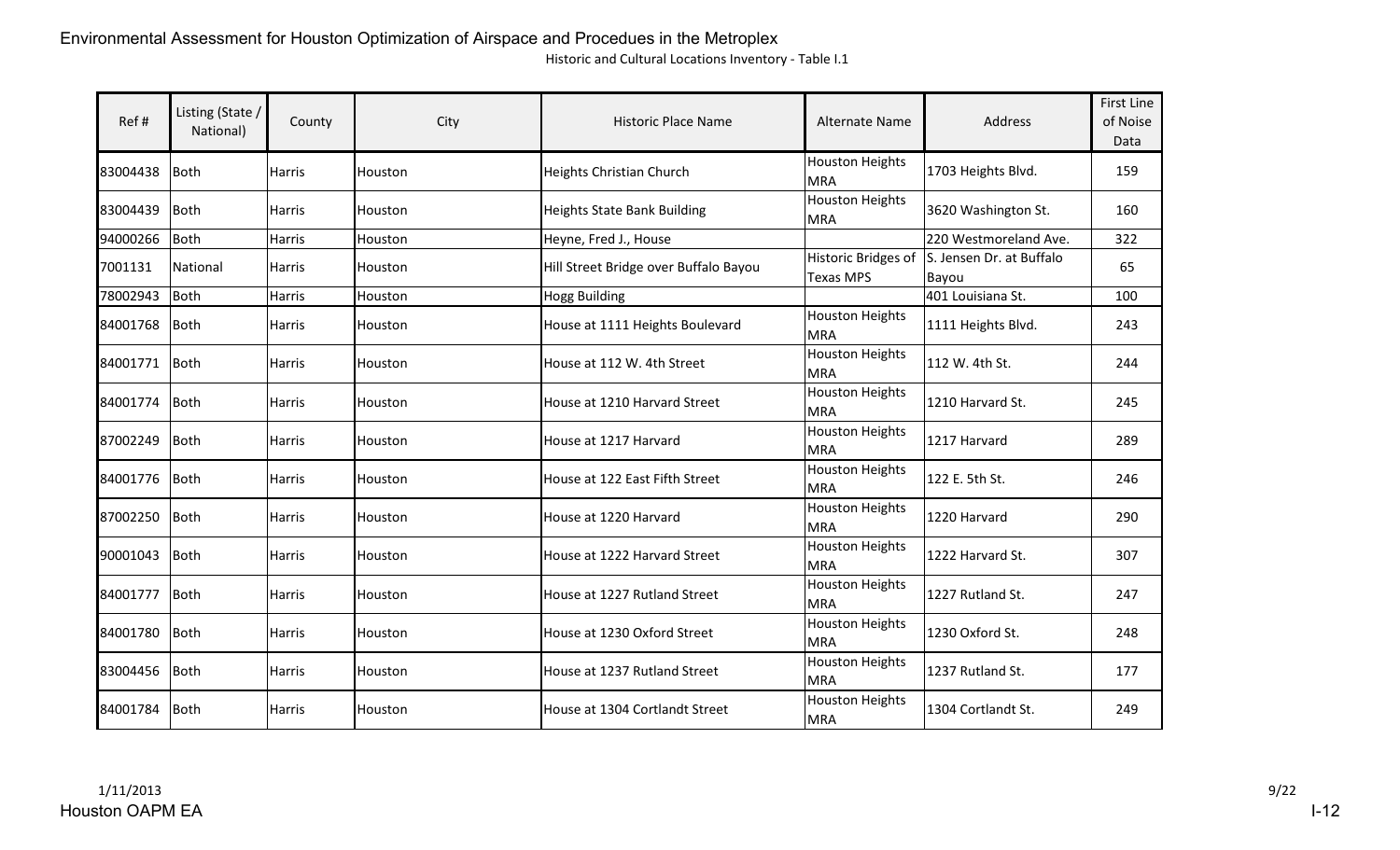| Ref#     | Listing (State /<br>National) | County        | City    | <b>Historic Place Name</b>        | Alternate Name                       | <b>Address</b>        | <b>First Line</b><br>of Noise<br>Data |
|----------|-------------------------------|---------------|---------|-----------------------------------|--------------------------------------|-----------------------|---------------------------------------|
| 83004443 | <b>Both</b>                   | Harris        | Houston | House at 1343 Allston Street      | <b>Houston Heights</b><br><b>MRA</b> | 1343 Allston St.      | 164                                   |
| 83004449 | <b>Both</b>                   | <b>Harris</b> | Houston | House at 1421 Harvard St.         | <b>Houston Heights</b><br><b>MRA</b> | 1421 Harvard St.      | 170                                   |
| 83004452 | <b>Both</b>                   | Harris        | Houston | House at 1421 Heights Boulevard   | <b>Houston Heights</b><br><b>MRA</b> | 1421 Heights Blvd.    | 173                                   |
| 83004459 | <b>Both</b>                   | Harris        | Houston | House at 1421-1423 Waverly Street | <b>Houston Heights</b><br><b>MRA</b> | 1421-1423 Waverly St. | 180                                   |
| 87002251 | <b>Both</b>                   | Harris        | Houston | House at 1435 Heights Boulevard   | <b>Houston Heights</b><br><b>MRA</b> | 1435 Heights Blvd.    | 291                                   |
| 83004453 | <b>Both</b>                   | Harris        | Houston | House at 1437 Heights Boulevard   | <b>Houston Heights</b><br><b>MRA</b> | 1437 Heights Blvd.    | 174                                   |
| 83004458 | <b>Both</b>                   | <b>Harris</b> | Houston | House at 1437 Waverly Street      | <b>Houston Heights</b><br><b>MRA</b> | 1437 Waverly St.      | 179                                   |
| 83004442 | <b>Both</b>                   | Harris        | Houston | House at 1443 Allston Street      | <b>Houston Heights</b><br><b>MRA</b> | 1443 Allston St.      | 163                                   |
| 83004441 | <b>Both</b>                   | Harris        | Houston | House at 1509 Allston Street      | <b>Houston Heights</b><br><b>MRA</b> | 1509 Allston St.      | 162                                   |
| 83004440 | <b>Both</b>                   | Harris        | Houston | House at 1515 Allston Street      | <b>Houston Heights</b><br><b>MRA</b> | 1515 Allston St.      | 161                                   |
| 83004446 | <b>Both</b>                   | Harris        | Houston | House at 1517 Cortland Street     | <b>Houston Heights</b><br><b>MRA</b> | 1517 Cortland St.     | 167                                   |
| 83004457 | <b>Both</b>                   | <b>Harris</b> | Houston | House at 1537 Tulane Street       | <b>Houston Heights</b><br><b>MRA</b> | 11537 Tulane Street   | 178                                   |
| 83004450 | <b>Both</b>                   | <b>Harris</b> | Houston | House at 1640 Harvard Street      | <b>Houston Heights</b><br><b>MRA</b> | 1640 Harvard St.      | 171                                   |
| 83004460 | <b>Both</b>                   | Harris        | Houston | House at 201 W. 15th Street       | <b>Houston Heights</b><br><b>MRA</b> | 201 W. 15th St.       | 181                                   |
| 83004455 | <b>Both</b>                   | <b>Harris</b> | Houston | House at 2035 Rutland Street      | <b>Houston Heights</b><br><b>MRA</b> | 2035 Rutland St.      | 176                                   |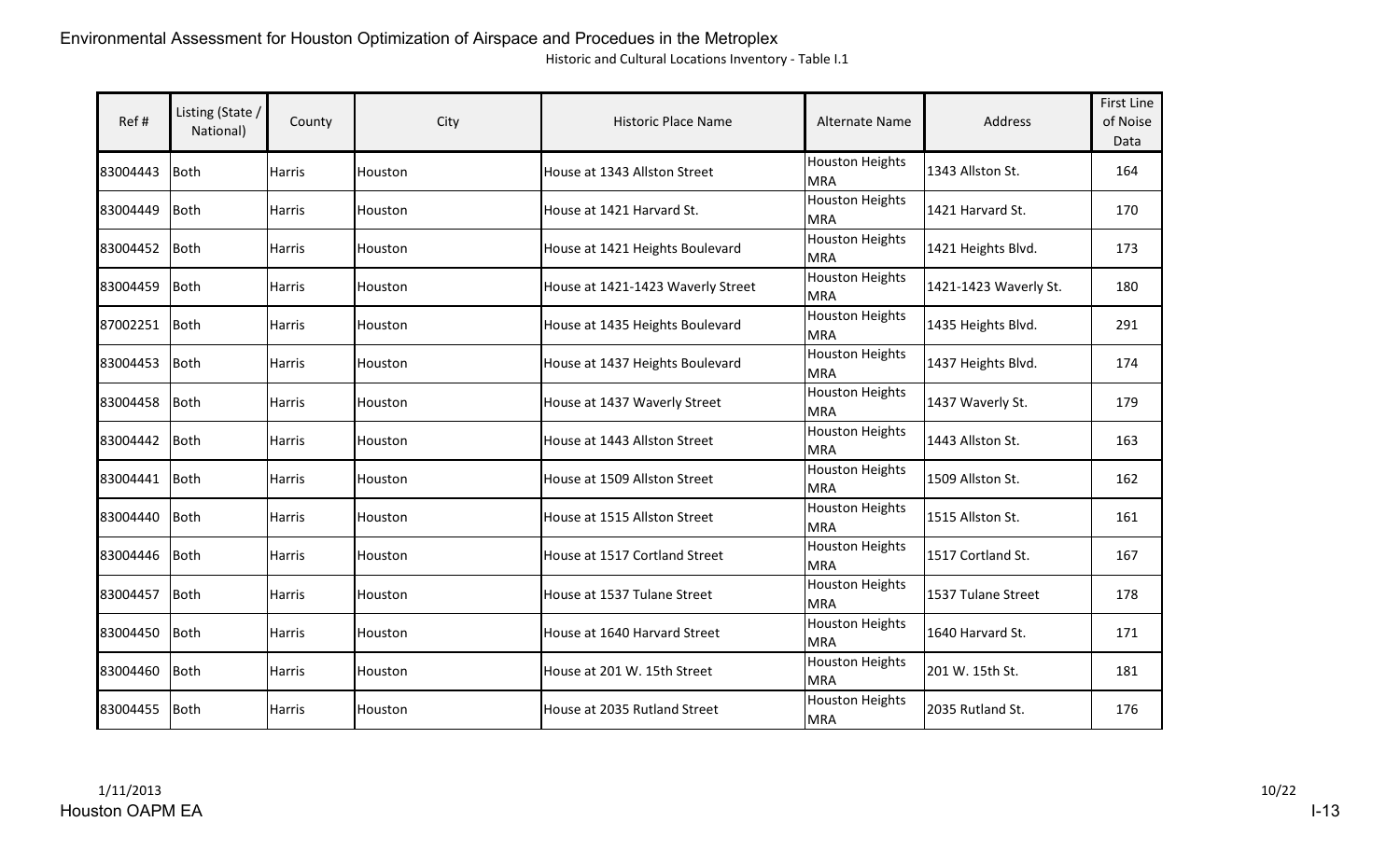| Ref#     | Listing (State /<br>National) | County        | City    | <b>Historic Place Name</b>           | Alternate Name                       | <b>Address</b>          | <b>First Line</b><br>of Noise<br>Data |
|----------|-------------------------------|---------------|---------|--------------------------------------|--------------------------------------|-------------------------|---------------------------------------|
| 84001786 | <b>Both</b>                   | Harris        | Houston | House at 217 E. 5th Street           | <b>Houston Heights</b><br><b>MRA</b> | 217 E. 5th St.          | 250                                   |
| 83004454 | <b>Both</b>                   | Harris        | Houston | House at 2402 Rutland Street         | <b>Houston Heights</b><br><b>MRA</b> | 2402 Rutland St.        | 175                                   |
| 83004447 | <b>Both</b>                   | <b>Harris</b> | Houston | House at 402 E. 11th Street          | <b>Houston Heights</b><br><b>MRA</b> | 402 E. 11th Street      | 168                                   |
| 84001788 | <b>Both</b>                   | Harris        | Houston | House at 444 West 24th Street        | <b>Houston Heights</b><br><b>MRA</b> | 444 W. 24th St.         | 251                                   |
| 84001791 | <b>Both</b>                   | Harris        | Houston | House at 505 W. 18th Street          | <b>Houston Heights</b><br><b>MRA</b> | 505 W. 18th St.         | 252                                   |
| 83004448 | <b>Both</b>                   | Harris        | Houston | House at 532 Harvard Street          | <b>Houston Heights</b><br><b>MRA</b> | 532 Harvard St.         | 169                                   |
| 83004451 | <b>Both</b>                   | <b>Harris</b> | Houston | House at 828 Heights Boulevard       | <b>Houston Heights</b><br><b>MRA</b> | 828 Heights Blvd.       | 172                                   |
| 83004445 | <b>Both</b>                   | Harris        | Houston | House at 844 Columbia Street         | <b>Houston Heights</b><br><b>MRA</b> | 844 Columbia St.        | 166                                   |
| 83004444 | <b>Both</b>                   | <b>Harris</b> | Houston | House at 844 Courtlandt              | <b>Houston Heights</b><br><b>MRA</b> | 844 Cortlandt           | 165                                   |
| 84001793 | <b>Both</b>                   | Harris        | Houston | House at 917 Heights Boulevard       | <b>Houston Heights</b><br><b>MRA</b> | 917 Heights Blvd.       | 253                                   |
| 84003972 | <b>Both</b>                   | <b>Harris</b> | Houston | House at 943 1/2 Cortlandt Street    | <b>Houston Heights</b><br><b>MRA</b> | 943 1/2 Cortlandt St.   | 273                                   |
| 90001471 | <b>Both</b>                   | Harris        | Houston | Houston City Hall                    |                                      | 901 Bagby St.           | 314                                   |
| 86000798 | <b>Both</b>                   | Harris        | Houston | Houston Fire Station No. 7           |                                      | 2304 Milam St.          | 280                                   |
| 83004461 | <b>Both</b>                   | <b>Harris</b> | Houston | Houston Heights Fire Station         | <b>Houston Heights</b><br><b>MRA</b> | Yale and 12th Sts.      | 182                                   |
| 83004462 | <b>Both</b>                   | Harris        | Houston | Houston Heights Waterworks Reservoir | <b>Houston Heights</b><br><b>MRA</b> | W. 20 and Nicolson Sts. | 183                                   |
| 83004463 | <b>Both</b>                   | Harris        | Houston | Houston Heights Woman's Club         | <b>Houston Heights</b><br><b>MRA</b> | 1846 Harvard St         | 184                                   |
| 82004856 | Both                          | <b>Harris</b> | Houston | <b>Houston Negro Hospital</b>        |                                      | 3204 Ennis St.          | 141                                   |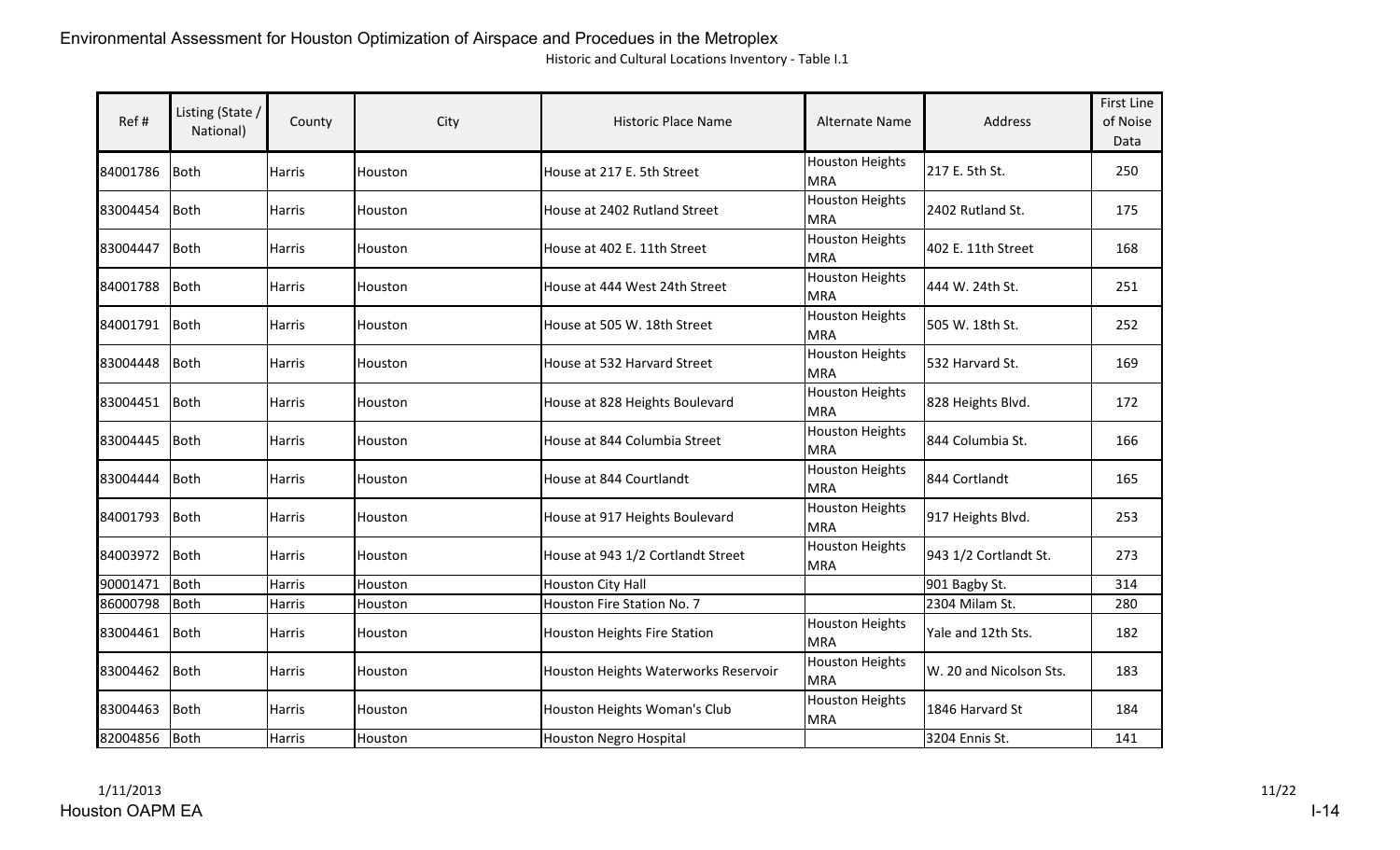| Ref#     | Listing (State /<br>National) | County        | City    | <b>Historic Place Name</b>                                  | Alternate Name                       | Address                                        | <b>First Line</b><br>of Noise<br>Data |
|----------|-------------------------------|---------------|---------|-------------------------------------------------------------|--------------------------------------|------------------------------------------------|---------------------------------------|
| 82004857 | <b>Both</b>                   | <b>Harris</b> | Houston | Houston Negro Hospital School of Nursing<br><b>Building</b> |                                      | Holman Ave. and Ennis St.                      | 142                                   |
| 2000072  | <b>Both</b>                   | Harris        | Houston | Houston Post-Dispatch Building                              |                                      | 609 Fannin                                     | 53                                    |
| 84001795 | <b>Both</b>                   | Harris        | Houston | <b>Houston Public Library</b>                               | <b>Houston Heights</b><br><b>MRA</b> | 1302 Heights Blvd.                             | 254                                   |
| 78002944 | <b>Both</b>                   | Harris        | Houston | <b>Houston Turn-Verein</b>                                  |                                      | 5202 Almeda Rd.                                | 101                                   |
| 99000068 | <b>Both</b>                   | Harris        | Houston | Humble Oil Building                                         |                                      | 1212 Main St.                                  | 360                                   |
| 77001447 | <b>Both</b>                   | Harris        | Houston | Ideson, Julia, Building                                     |                                      | 500 McKinney St.                               | 94                                    |
| 83004464 | <b>Both</b>                   | Harris        | Houston | Immanuel Lutheran Church                                    | <b>Houston Heights</b><br><b>MRA</b> | 1448 Cortlandt St.                             | 185                                   |
| 97000544 | <b>Both</b>                   | <b>Harris</b> | Houston | Independence Park                                           | Independence<br><b>Heights MPS</b>   | Roughly bounded by 1000<br>Blk. of E. 40th St. | 347                                   |
| 94000628 | <b>Both</b>                   | <b>Harris</b> | Houston | <b>Isabella Court</b>                                       |                                      | 3909--3917 S. Main St.                         | 325                                   |
| 83004465 | <b>Both</b>                   | Harris        | Houston | <b>Isbell House</b>                                         | <b>Houston Heights</b><br><b>MRA</b> | 639 Heights Blvd.                              | 186                                   |
| 5000859  | National                      | <b>Harris</b> | Houston | Jefferson Davis Hospital                                    |                                      | 1101 Elder                                     | 58                                    |
| 90001039 | <b>Both</b>                   | Harris        | Houston | Jensen, James L., House                                     | <b>Houston Heights</b><br><b>MRA</b> | 721 Arlington                                  | 303                                   |
| 97000550 | <b>Both</b>                   | Harris        | Houston | Johnson, Charles, House                                     | Independence<br><b>Heights MPS</b>   | 301 E. 35th St.                                | 352                                   |
| 97000541 | Both                          | Harris        | Houston | Johnson, Morris and Mary, House                             |                                      | 3818 Spencer St.                               | 344                                   |
| 83004466 | <b>Both</b>                   | <b>Harris</b> | Houston | Jones House                                                 | <b>Houston Heights</b><br><b>MRA</b> | 1115-1117 Allston St.                          | 187                                   |
| 79002962 | Both                          | Harris        | Houston | Jones-Hunt House                                            |                                      | 24 Courtlandt Pl.                              | 120                                   |
| 84001797 | <b>Both</b>                   | Harris        | Houston | <b>Keller House</b>                                         | <b>Houston Heights</b><br><b>MRA</b> | 1448 Heights Blvd.                             | 255                                   |
| 75001989 | <b>Both</b>                   | Harris        | Houston | Kellum-Noble House                                          |                                      | 212 Dallas St.                                 | 79                                    |
| 79002963 | <b>Both</b>                   | Harris        | Houston | <b>Kennedy Bakery</b>                                       |                                      | 813 Congress St.                               | 121                                   |
| 87002252 | <b>Both</b>                   | <b>Harris</b> | Houston | Kennedy, Marshall W., House                                 | <b>Houston Heights</b><br><b>MRA</b> | 1122 Harvard                                   | 292                                   |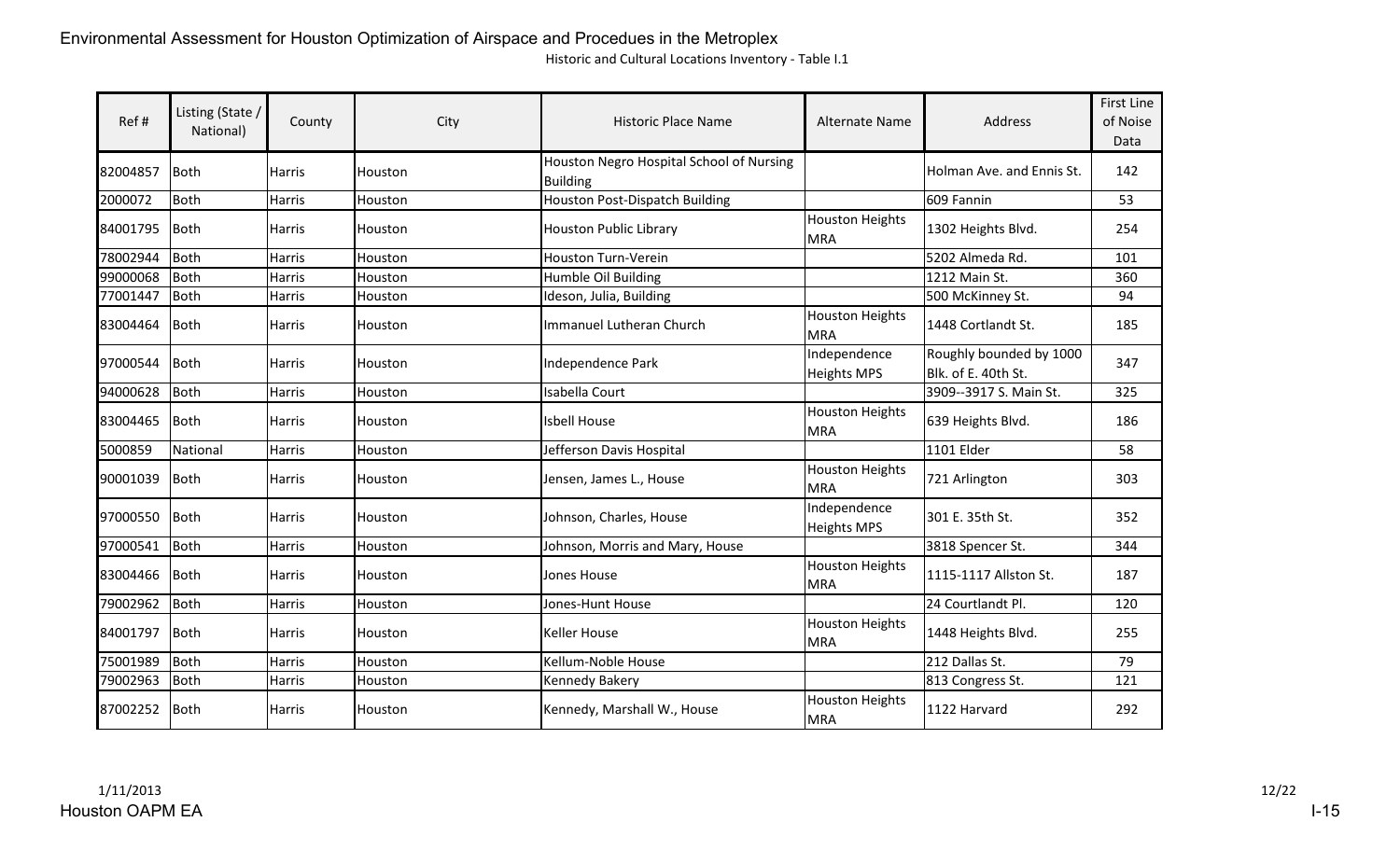| Ref#     | Listing (State /<br>National) | County        | City           | <b>Historic Place Name</b>                                         | Alternate Name                       | Address                           | <b>First Line</b><br>of Noise<br>Data |
|----------|-------------------------------|---------------|----------------|--------------------------------------------------------------------|--------------------------------------|-----------------------------------|---------------------------------------|
| 83004467 | <b>Both</b>                   | Harris        | Houston        | Kleinhaus House                                                    | 803 Yale St.                         | 188                               |                                       |
| 83004468 | <b>Both</b>                   | Harris        | Houston        | <b>Knittel House</b>                                               | <b>Houston Heights</b><br><b>MRA</b> | 1601 Ashland St.                  | 189                                   |
| 2001102  | <b>Both</b>                   | Harris        | Houston        | <b>Kress Building</b>                                              |                                      | 705 Main St.                      | 54                                    |
| 83004469 | <b>Both</b>                   | <b>Harris</b> | Houston        | Kronenberger House                                                 | <b>Houston Heights</b><br><b>MRA</b> | 612 W. 26th St.                   | 190                                   |
| 96000587 | <b>Both</b>                   | Harris        | Houston        | Lewis Apartment Building                                           |                                      | 2815--2817 Smith St.              | 337                                   |
| 97000543 | <b>Both</b>                   | Harris        | <b>Houston</b> | Lewis, Ella, Store and Rental Houses                               | Independence<br><b>Heights MPS</b>   | 3404--3406--3408<br>Courtland St. | 346                                   |
| 87002253 | <b>Both</b>                   | Harris        | Houston        | Lindenburg, Emil, House                                            | <b>Houston Heights</b><br><b>MRA</b> | 1445 Harvard                      | 293                                   |
| 97000546 | <b>Both</b>                   | Harris        | Houston        | Lindsay, Oscar, House                                              | Independence<br><b>Heights MPS</b>   | 7415 N. Main St.                  | 349                                   |
| 751      | <b>Both</b>                   | Harris        | Houston        | Link--Lee House                                                    |                                      | 3800 Montrose                     | 81                                    |
| 98000428 | <b>Both</b>                   | Harris        | Houston        | Logue House                                                        |                                      | 1101 Milford                      | 356                                   |
| 90001045 | <b>Both</b>                   | Harris        | Houston        | Lowry, Fayette C., House                                           | <b>Houston Heights</b><br><b>MRA</b> | 2009 Harvard                      | 309                                   |
| 83004470 | <b>Both</b>                   | Harris        | Houston        | <b>Lund House</b>                                                  | <b>Houston Heights</b><br><b>MRA</b> | 301 E. 5th St.                    | 191                                   |
| 5000387  | <b>Both</b>                   | Harris        | Houston        | Macatee, Leonard W., House                                         |                                      | 1220 Southmore Blvd.              | 58                                    |
| 97000547 | Both                          | Harris        | Houston        | Mackey, William, House                                             | Independence<br><b>Heights MPS</b>   | 313 E. 37th St.                   | 350                                   |
| 83004472 | <b>Both</b>                   | Harris        | <b>Houston</b> | <b>Houston Heights</b><br>Mansfield House<br><b>MRA</b>            |                                      | 1802 Harvard St.                  | 193                                   |
| 87002254 | <b>Both</b>                   | Harris        | Houston        | <b>Houston Heights</b><br>McCain, Henry Hicks, House<br><b>MRA</b> |                                      | 1026 Allston                      | 294                                   |
| 90001049 | <b>Both</b>                   | Harris        | Houston        | McCollum, D. C., House                                             | <b>Houston Heights</b><br><b>MRA</b> | 433 W. 24th St.                   | 312                                   |
| 83004473 | <b>Both</b>                   | Harris        | Houston        | <b>McDonald House</b>                                              | <b>Houston Heights</b><br><b>MRA</b> | 1801 Ashland St.                  | 194                                   |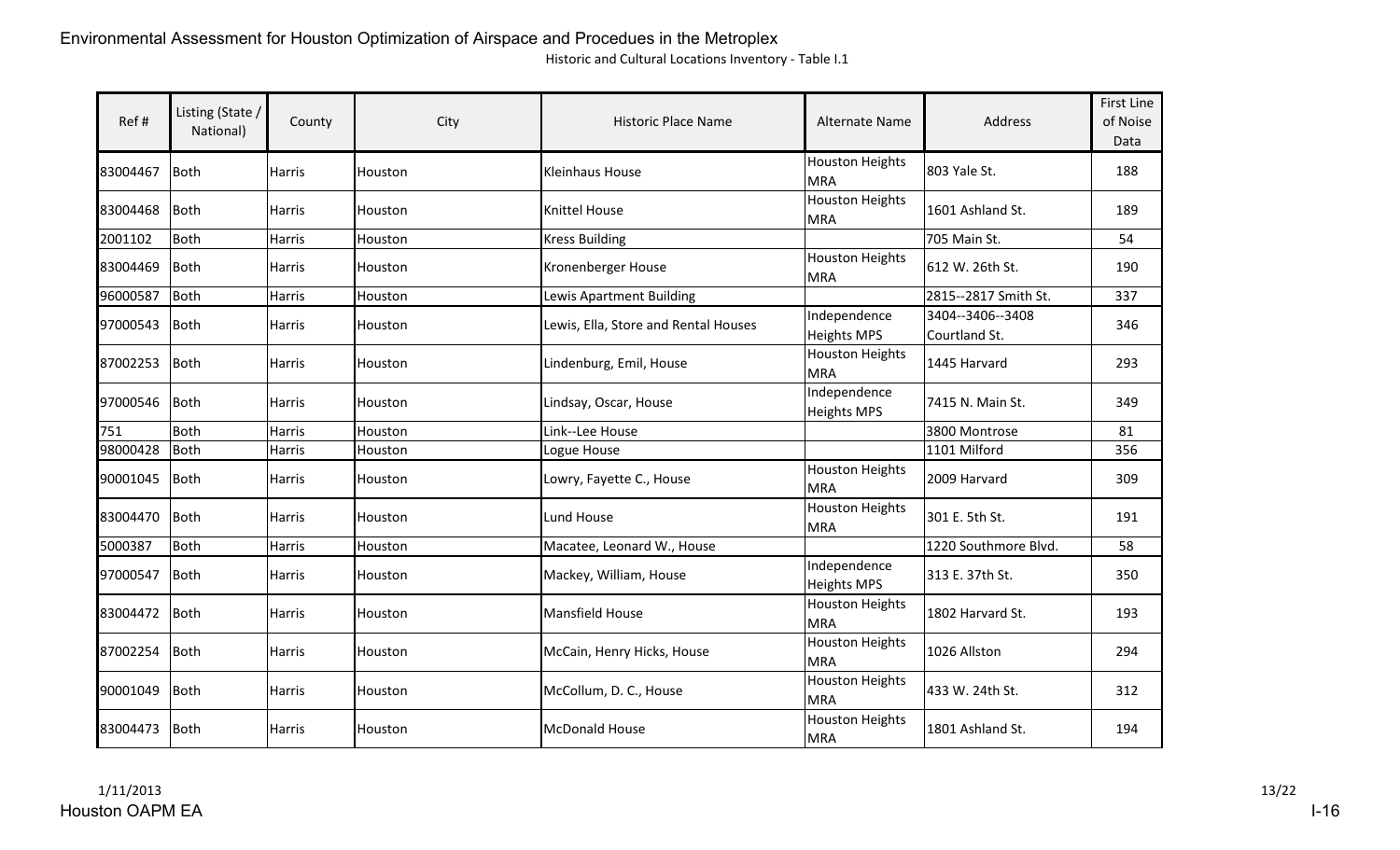| Ref#     | Listing (State /<br>National) | County        | City    | <b>Historic Place Name</b>                                   | Alternate Name                                       | Address               | First Line<br>of Noise<br>Data |
|----------|-------------------------------|---------------|---------|--------------------------------------------------------------|------------------------------------------------------|-----------------------|--------------------------------|
| 2000729  | <b>Both</b>                   | Harris        | Houston | McKee Street Bridge                                          | Historic Bridges of   McKee St. and Buffalo<br>Bayou | 54                    |                                |
| 94000247 | <b>Both</b>                   | Harris        | Houston | Meek, James V., House                                        | 3704 Garrott Ave.                                    | 320                   |                                |
| 84001813 | <b>Both</b>                   | <b>Harris</b> | Houston | <b>Meitzen House</b>                                         | <b>Houston Heights</b><br><b>MRA</b>                 | 725 Harvard St.       | 257                            |
| 80004130 | <b>Both</b>                   | <b>Harris</b> | Houston | Merchants and Manufacturers Building                         |                                                      | 1 Main St.            | 133                            |
| 84001814 | <b>Both</b>                   | Harris        | Houston | <b>Miller House</b>                                          | <b>Houston Heights</b><br><b>MRA</b>                 | 1245 Yale St.         | 258                            |
| 83003788 | <b>Both</b>                   | Harris        | Houston | Miller, Ezekial and Mary Jane, House                         |                                                      | 304 Hawthorne St.     | 146                            |
| 83004474 | <b>Both</b>                   | Harris        | Houston | <b>Milroy House</b>                                          | <b>Houston Heights</b><br><b>MRA</b>                 | 1102 Heights Blvd.    | 195                            |
| 80004131 | <b>Both</b>                   | Harris        | Houston | Milroy, John, House                                          |                                                      | 1102 Heights Blvd.    | 134                            |
| 84001816 | <b>Both</b>                   | Harris        | Houston | Milroy-Muller House                                          | <b>Houston Heights</b><br><b>MRA</b>                 | 1602 Harvard St.      | 259                            |
| 1496     | <b>Both</b>                   | Harris        | Houston | Minchen, Simon and Mamie, House                              |                                                      | 1753 North Blvd.      | 53                             |
| 6000818  | National                      | Harris        | Houston | Minella, Angelo and Lillian, House                           |                                                      | 6328 Brookside Dr.    | 58                             |
| 90001044 | <b>Both</b>                   | <b>Harris</b> | Houston | Morris, Glenn W., House                                      | <b>Houston Heights</b><br><b>MRA</b>                 | 1611 Harvard St.      | 308                            |
| 87002255 | Both                          | <b>Harris</b> | Houston | Morton Brothers Grocery                                      | <b>Houston Heights</b><br><b>MRA</b>                 | 401 W. Ninth          | 295                            |
| 84001819 | <b>Both</b>                   | <b>Harris</b> | Houston | <b>Houston Heights</b><br><b>Mulcahy House</b><br><b>MRA</b> |                                                      | 1046 Harvard St.      | 260                            |
| 79002964 | <b>Both</b>                   | Harris        | Houston | Myer, Sterling, House                                        |                                                      | 4 Courtlandt Pl.      | 122                            |
| 87002256 | <b>Both</b>                   | Harris        | Houston | Nairn, Forrest A., House                                     | <b>Houston Heights</b><br><b>MRA</b>                 | 1148 Heights Blvd.    | 296                            |
| 90001293 | <b>Both</b>                   | <b>Harris</b> | Houston | Nash, William R., House                                      |                                                      | 215 Westmoreland Ave. | 313                            |
| 98000141 | <b>Both</b>                   | <b>Harris</b> | Houston | National Biscuit Company Building                            |                                                      | 15 N. Chenevert       | 355                            |
| 79002965 | <b>Both</b>                   | Harris        | Houston | Neuhaus, C. L., House                                        |                                                      | 6 Courtlandt Pl.      | 123                            |
| 5000246  | <b>Both</b>                   | Harris        | Houston | Neuhaus, Hugo V., Jr. House                                  |                                                      | 2910 Lazy Ln.         | 57                             |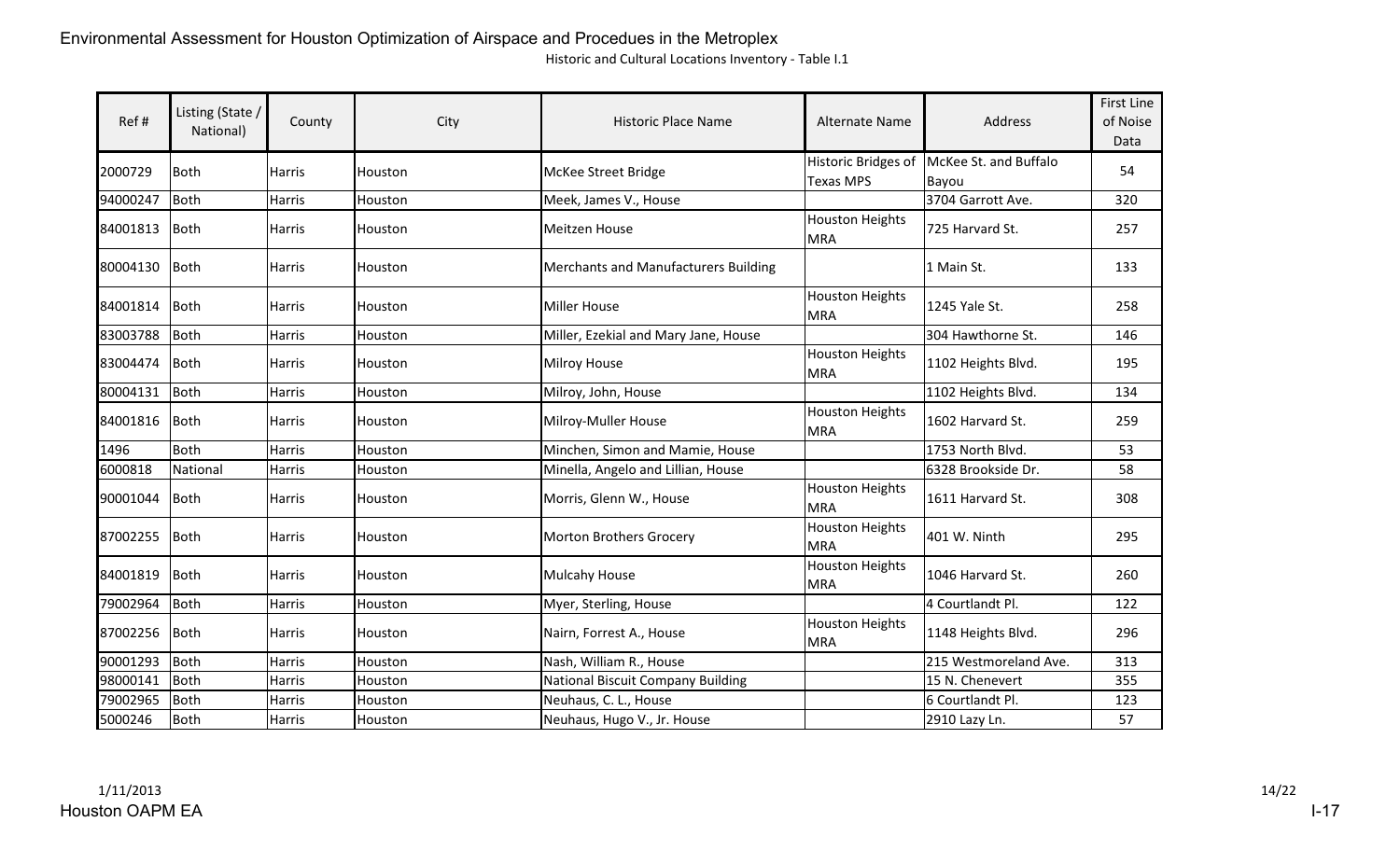| Ref#     | Listing (State /<br>National) | County        | City           | <b>Historic Place Name</b>                                | Alternate Name                                                          | Address                     | <b>First Line</b><br>of Noise<br>Data |
|----------|-------------------------------|---------------|----------------|-----------------------------------------------------------|-------------------------------------------------------------------------|-----------------------------|---------------------------------------|
| 83004475 | l Both                        | <b>Harris</b> | Houston        | Ogle, Joseph, House                                       | <b>Houston Heights</b><br><b>MRA</b>                                    | 530 Harvard St.             | 196                                   |
| 75001990 | <b>Both</b>                   | Harris        | <b>Houston</b> | Old Houston National Bank                                 |                                                                         | 202 Main St.                | 80                                    |
| 6001063  | National                      | Harris        | Houston        | Orange Show, The                                          |                                                                         | 2401 Munger St.             | 58                                    |
| 83004476 | <b>Both</b>                   | <b>Harris</b> | Houston        | <b>Oriental Textile Mill</b>                              | <b>Houston Heights</b><br><b>MRA</b>                                    | 2201 Lawrence St.           | 197                                   |
| 84001820 | l Both                        | <b>Harris</b> | Houston        | <b>Otto House</b>                                         | <b>Houston Heights</b><br><b>MRA</b>                                    | 835 Rutland St.             | 261                                   |
| 6000825  | National                      | Harris        | Houston        | Palace Hotel                                              |                                                                         | 216 La Branch               | 58                                    |
| 84000388 | <b>Both</b>                   | <b>Harris</b> | Houston        | Palmer, Edward Albert, Memorial Chapel<br>and Autry House |                                                                         | 6221 and 6265 Main St.      | 209                                   |
| 79002966 | <b>Both</b>                   | Harris        | Houston        | Parker, John W., House                                    |                                                                         | 2 Courtlandt Pl.            | 124                                   |
| 79002967 | <b>Both</b>                   | Harris        | Houston        | Paul Building                                             |                                                                         | 1018 Preston Ave.           | 125                                   |
| 91000889 | <b>Both</b>                   | Harris        | Houston        | Peden, D. D., House                                       |                                                                         | 2 Longfellow Ln.            | 316                                   |
| 83004477 | <b>Both</b>                   | Harris        | Houston        | Perry-Swilley House                                       | <b>Houston Heights</b><br><b>MRA</b>                                    | 1101 Heights Blvd.          | 198                                   |
| 3000329  | <b>Both</b>                   | Harris        | Pasadena       | Pomeroy Homestead                                         |                                                                         | 202 and 204 S. Main St.     | 55                                    |
| 90001038 | <b>Both</b>                   | <b>Harris</b> | Houston        | Reed, Thomas B., House                                    | <b>Houston Heights</b><br><b>MRA</b>                                    | 933 Allston St.             | 302                                   |
| 78002947 | <b>Both</b>                   | Harris        | Houston        | <b>Rice Hotel</b>                                         |                                                                         | Main St. and Texas Ave.     | 103                                   |
| 87002257 | Both                          | <b>Harris</b> | Houston        | Roessler, Charles, House                                  | <b>Houston Heights</b><br><b>MRA</b>                                    | 736 Cortland                | 297                                   |
| 90001042 | Both                          | Harris        | Houston        | Rogers, Ghent W., House                                   | <b>Houston Heights</b><br><b>MRA</b>                                    | 1150 Cortlandt              | 306                                   |
| 883      | <b>Both</b>                   | Harris        | Houston        | Rothko Chapel                                             |                                                                         | 1409 Sul Ross Ave.          | 301                                   |
| 7001023  | National                      | Harris        | Houston        | Sabine Street Bridge over Buffalo Bayou                   | Historic Bridges of<br><b>Texas MPS</b>                                 | Sabine St. at Buffalo Bayou | 65                                    |
| 2000276  | <b>Both</b>                   | Harris        | Houston        | Sam Houston Hotel                                         | 1119 Prairie St.                                                        |                             | 54                                    |
| 7001098  | National                      | <b>Harris</b> | Houston        | San Jacinto Street Bridge over Buffalo<br>Bayou           | Historic Bridges of<br>San Jacinto St. at Buffalo<br>Texas MPS<br>Bayou |                             | 65                                    |
| 2001731  | <b>Both</b>                   | Harris        | Houston        | Saturn V Launch Vehicle                                   |                                                                         | Johnson Space Center        | 55                                    |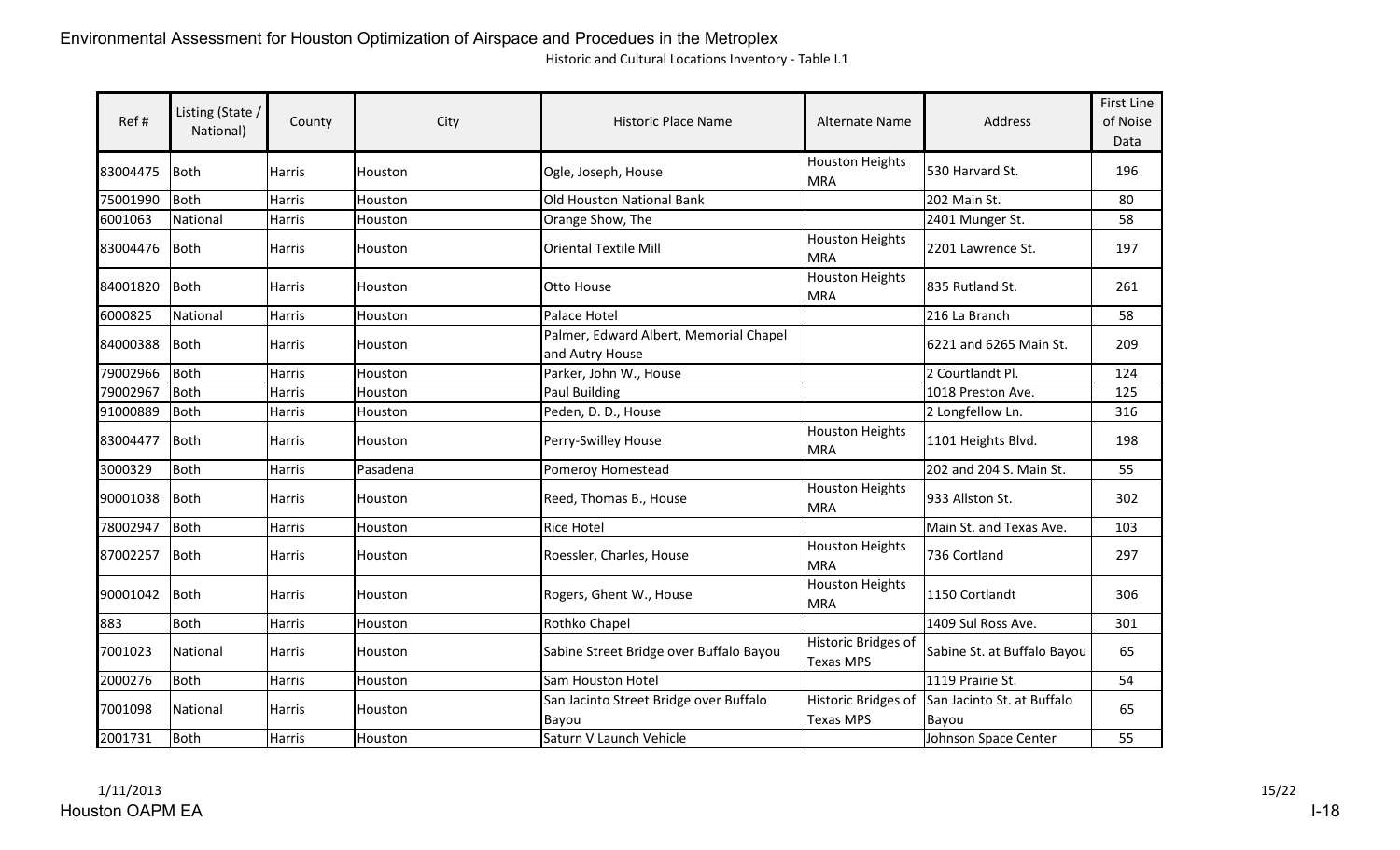### Historic and Cultural Locations Inventory - Table I.1 Environmental Assessment for Houston Optimization of Airspace and Procedues in the Metroplex

| Ref#     | Listing (State /<br>National) | County | City           | <b>Historic Place Name</b>                                                 | Alternate Name                          |                                          |     |  |
|----------|-------------------------------|--------|----------------|----------------------------------------------------------------------------|-----------------------------------------|------------------------------------------|-----|--|
| 80004132 | Both                          | Harris | Houston        | <b>Scanlan Building</b>                                                    | 405 Main St.                            | 135                                      |     |  |
| 83004478 | <b>Both</b>                   | Harris | Houston        | <b>Schauer Filling Station</b>                                             | 1400 Oxford St.                         | 199                                      |     |  |
| 84001823 | <b>Both</b>                   | Harris | Houston        | <b>Schlesser-Burrows House</b>                                             | <b>Houston Heights</b><br><b>MRA</b>    | 1123 Harvard St.                         | 262 |  |
| 98001344 | <b>Both</b>                   | Harris | Houston        | Sessums--James House                                                       |                                         | 3802 Spencer                             | 359 |  |
| 75001991 | <b>Both</b>                   | Harris | Houston        | Sewall, Cleveland Harding, House                                           |                                         | 3452 Inwood St.                          | 81  |  |
| 84001825 | <b>Both</b>                   | Harris | Houston        | <b>Sheridan Apartments</b>                                                 |                                         | 802-804 McGowen St.                      | 263 |  |
| 87002258 | <b>Both</b>                   | Harris | Houston        | Shoaf, John H., House                                                      | <b>Houston Heights</b><br><b>MRA</b>    | 2030 Arlington                           | 298 |  |
| 78002948 | National                      | Harris | Houston        | South Texas National Bank                                                  |                                         | 215 Main St.                             | 104 |  |
| 85002810 | Both                          | Harris | <b>Houston</b> | Space Environment Simulation Laboratory                                    |                                         | Lyndon B. Johnson Space<br>Center        | 277 |  |
| 94001521 | <b>Both</b>                   | Harris | Houston        | <b>Star Engraving Company Building</b>                                     |                                         | 3201 Allen Pkwy.                         | 332 |  |
| 96001110 | <b>Both</b>                   | Harris | Humble         | State Highway 35 Bridge at the West Fork<br>of the San Jacinto River       | Historic Bridges of<br><b>Texas MPS</b> | US 59, 1.4 mi. N of jct. with<br>FM 1960 | 339 |  |
| 82004843 | <b>Both</b>                   | Harris | Houston        | <b>State National Bank Building</b>                                        |                                         | 412 Main St.                             | 140 |  |
| 82004858 | <b>Both</b>                   | Harris | Morgan's Point | Sterling, Ross, S., House                                                  |                                         | 515 Bayridge Rd.                         | 143 |  |
| 83004479 | <b>Both</b>                   | Harris | Houston        | <b>Sterling-Berry House</b>                                                |                                         | 4515 Yoakum Blvd.                        | 200 |  |
| 96000275 | <b>Both</b>                   | Harris | Houston        | Stevenson, Joseph R. and Mary M., House                                    |                                         | 804 Harold St.                           | 335 |  |
| 96000067 | <b>Both</b>                   | Harris | Katy           | Stewart, Dr. James M. and Dove, House                                      |                                         | 5702 Fourth St.                          | 334 |  |
| 74002074 | <b>Both</b>                   | Harris | Houston        | Sweeney, Coombs & Fredericks Building                                      |                                         | 301 Main St.                             | 72  |  |
| 10000738 | National                      | Harris | La Porte       | Sylvan Beach Pavilion                                                      |                                         | 554 N Bayshore Dr                        | 49  |  |
| 79002968 | <b>Both</b>                   | Harris | Houston        | Taylor, Judson L., House                                                   |                                         | 20 Courtlandt Pl.                        | 126 |  |
| 7001235  | National                      | Harris | Houston        | Historic Bridges of<br>Telephone Road Bridge over Brays Bayou<br>Texas MPS |                                         | Telephone Rd. at Brays<br>Bayou          | 65  |  |
| 84001826 | <b>Both</b>                   | Harris | Houston        | Temple Beth Israel                                                         |                                         | 3517 Austin St.                          | 264 |  |
| 3000185  | <b>State</b>                  | Harris | Houston        | <b>Texas Company Building</b>                                              | <b>Texaco Building</b>                  | <b>1111 Rusk</b>                         | 55  |  |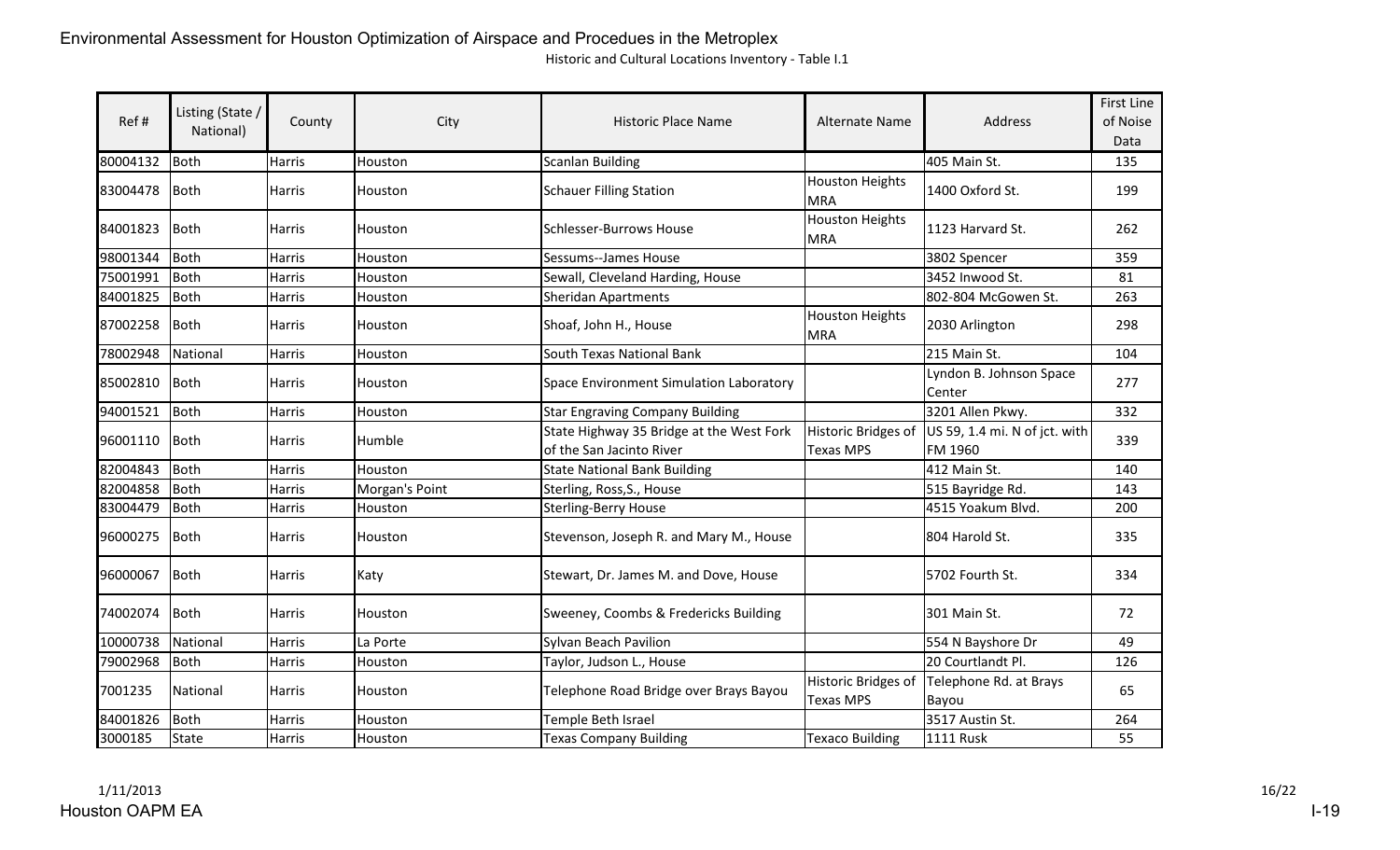| Ref#     | Listing (State /<br>National) | County        | City     | <b>Historic Place Name</b>                                                                                  | Alternate Name                       | Address                                                         | First Line<br>of Noise<br>Data |
|----------|-------------------------------|---------------|----------|-------------------------------------------------------------------------------------------------------------|--------------------------------------|-----------------------------------------------------------------|--------------------------------|
| 7001384  | National                      | Harris        | Houston  | Texas State Hotel                                                                                           | 720 Fannin                           | 65                                                              |                                |
| 83004480 | <b>Both</b>                   | <b>Harris</b> | Houston  | Thornton, Dr. Penn B., House                                                                                | 1541 Tulane St.                      | 201                                                             |                                |
| 83004481 | <b>Both</b>                   | Harris        | Houston  | <b>Trinity Church</b>                                                                                       |                                      | 3404 S. Main St.                                                | 202                            |
| 74002075 | Both                          | <b>Harris</b> | Houston  | U.S. Customhouse                                                                                            |                                      | San Jacinto at Rusk St.                                         | 73                             |
| 76002039 | <b>Both</b>                   | Harris        | Houston  | U.S.S. TEXAS                                                                                                |                                      | 22 mi. E of Houston on TX<br>134 at San Jacinto<br>Battleground | 90                             |
| 77001448 | <b>Both</b>                   | <b>Harris</b> | Houston  | <b>Union Station</b>                                                                                        |                                      | 501 Crawford St.                                                | 95                             |
| 1665     | <b>Both</b>                   | Harris        | Houston  | Union Transfer and Storage Building                                                                         |                                      | 1113 Vine St.                                                   | 53                             |
| 83004482 | <b>Both</b>                   | <b>Harris</b> | Houston  | <b>Upchurch House</b>                                                                                       | <b>Houston Heights</b><br><b>MRA</b> | 301 E. 14th St.                                                 | 203                            |
| 83004483 | <b>Both</b>                   | <b>Harris</b> | Houston  | <b>Ward House</b>                                                                                           | <b>Houston Heights</b><br><b>MRA</b> | 323 W. 17th St.                                                 | 204                            |
| 8000316  | National                      | Harris        | Houston  | <b>Washburn Tunnel</b>                                                                                      |                                      | 3100 Federal Rd.                                                | 127                            |
| 84001829 | <b>Both</b>                   | <b>Harris</b> | Houston  | <b>Webber House</b>                                                                                         | <b>Houston Heights</b><br><b>MRA</b> | 1011 Heights Blvd.                                              | 265                            |
| 83004484 | <b>Both</b>                   | <b>Harris</b> | Houston  | Webber, Samuel H., House                                                                                    | <b>Houston Heights</b><br><b>MRA</b> | 407 Heights Blvd.                                               | 205                            |
| 94001015 | Both                          | Harris        | Pasadena | West, James and Jessie, Mansion                                                                             |                                      | 3303 NASA Rd. 1                                                 | 329                            |
| 84001831 | <b>Both</b>                   | <b>Harris</b> | Houston  | <b>Wilkins House</b>                                                                                        | <b>Houston Heights</b><br><b>MRA</b> | 1541 Ashland St.                                                | 266                            |
| 83004485 | <b>Both</b>                   | Harris        | Houston  | <b>Houston Heights</b><br>Williams-Brueder House<br><b>MRA</b>                                              |                                      | 245 W. 18th St.                                                 | 206                            |
| 4000547  | <b>Both</b>                   | <b>Harris</b> | Houston  | <b>City Street</b><br>Cleaning and<br><b>Willow Street Pump Station</b><br><b>Sewage Pumping</b><br>Station |                                      | 811 N. San Jacinto                                              | 56                             |
| 84001841 | <b>Both</b>                   | <b>Harris</b> | Houston  | <b>Houston Heights</b><br><b>Wilson House</b><br><b>MRA</b>                                                 |                                      | 1206 Cortlandt St.                                              | 267                            |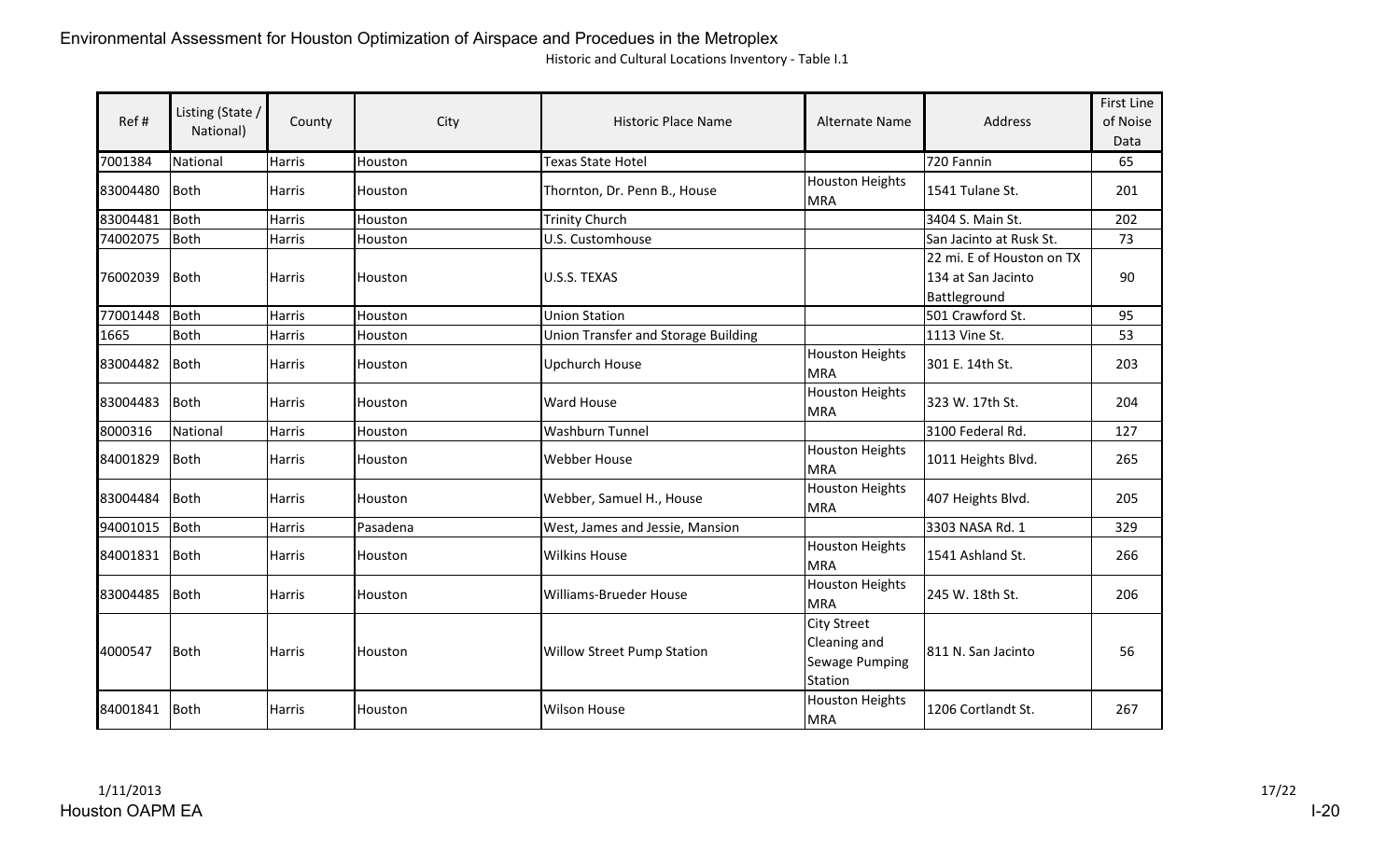| Ref#     | Listing (State /<br>National) | County        | City                | <b>Historic Place Name</b>                           | Alternate Name                                      | Address                                  | <b>First Line</b><br>of Noise<br>Data |
|----------|-------------------------------|---------------|---------------------|------------------------------------------------------|-----------------------------------------------------|------------------------------------------|---------------------------------------|
| 84001843 | <b>Both</b>                   | <b>Harris</b> | Houston             | <b>Wimberly House</b>                                | <b>Houston Heights</b><br><b>MRA</b>                | 703 Harvard St.                          | 268                                   |
| 84001844 | <b>Both</b>                   | <b>Harris</b> | Houston             | Wisnoski House                                       | <b>Houston Heights</b><br><b>MRA</b>                | 1651 Columbia St.                        | 269                                   |
| 84001847 | <b>Both</b>                   | Harris        | Houston             | <b>Woodard House</b>                                 | <b>Houston Heights</b><br><b>MRA</b>                | 740 Rutlant St.                          | 270                                   |
| 83004486 | <b>Both</b>                   | Harris        | Houston             | <b>Woodward House</b>                                | <b>Houston Heights</b><br><b>MRA</b>                | 1605 Heights Blvd.                       | 207                                   |
| 93000844 | <b>Both</b>                   | <b>Harris</b> | Houston             | Wray, Andrew Jackson and Margaret<br>Cullinan, House |                                                     | 3 Remington Ln.                          | 319                                   |
| 97000202 | Both                          | Harris        | Klein               | Wunderlich, Peter and Sophie, Farm                   |                                                     | 18202 Theiss Mail Rd.                    | 341                                   |
| 84001849 | <b>Both</b>                   | Harris        | Spring              | Wunsche Bros. Saloon and Hotel                       |                                                     | 103 Midway St.                           | 271                                   |
| 92001401 | <b>State</b>                  | Liberty       | Liberty             | <b>Black Cloud</b><br>41LB37                         |                                                     | <b>Address Restricted</b>                | 318                                   |
| 11000156 | National                      | Liberty       | Liberty             | Chambers, Thomas Jefferson, House                    |                                                     | 624 Milam St                             | 52                                    |
| 84001907 | <b>Both</b>                   | Liberty       | Liberty             | <b>Cleveland-Partlow House</b>                       |                                                     | 2131 Grand Ave.                          | 272                                   |
| 2001514  | <b>Both</b>                   | Liberty       | Liberty             | Liberty County Courthouse                            |                                                     | 1923 Sam Houston Blvd.                   | 54                                    |
| 96001114 | <b>Both</b>                   | Liberty       | Liberty             | State Highway 3 Bridge at the Trinity River          | Historic Bridges of<br><b>Texas MPS</b>             | US 90, 1.3 mi. W of jct.<br>with FM 2684 | 340                                   |
| 79002996 | <b>Both</b>                   | Montgomery    | Montgomery          | Arnold-Simonton House                                |                                                     | Rankin St.                               | 127                                   |
| 3000332  | <b>Both</b>                   | San Jacinto   | Coldspring          | San Jacinto County Courthouse                        |                                                     | #1 Hwy 150 at Byrd Ave.                  | 55                                    |
| 80004148 | <b>Both</b>                   | San Jacinto   | Coldspring          | San Jacinto County Jail                              |                                                     | Slade and Loyd St.                       | 136                                   |
| 99000611 | Both                          | Waller        | <b>Prairie View</b> | Anderson, L.C., Hall                                 | Praire View A&M<br><b>University MPS</b>            | L.W. Minor St., building<br>#0541        | 361                                   |
| 99000612 | <b>Both</b>                   | Waller        | <b>Prairie View</b> | Banks, W.R., Library                                 | <b>Praire View A&amp;M</b><br><b>University MPS</b> | L.W. Minor St., building<br>#0508        | 362                                   |
| 99000613 | <b>Both</b>                   | Waller        | <b>Prairie View</b> | Evans, Annie Laurie, Hall                            | Praire View A&M<br><b>University MPS</b>            | L.W. Minor St., building<br>#0544        | 363                                   |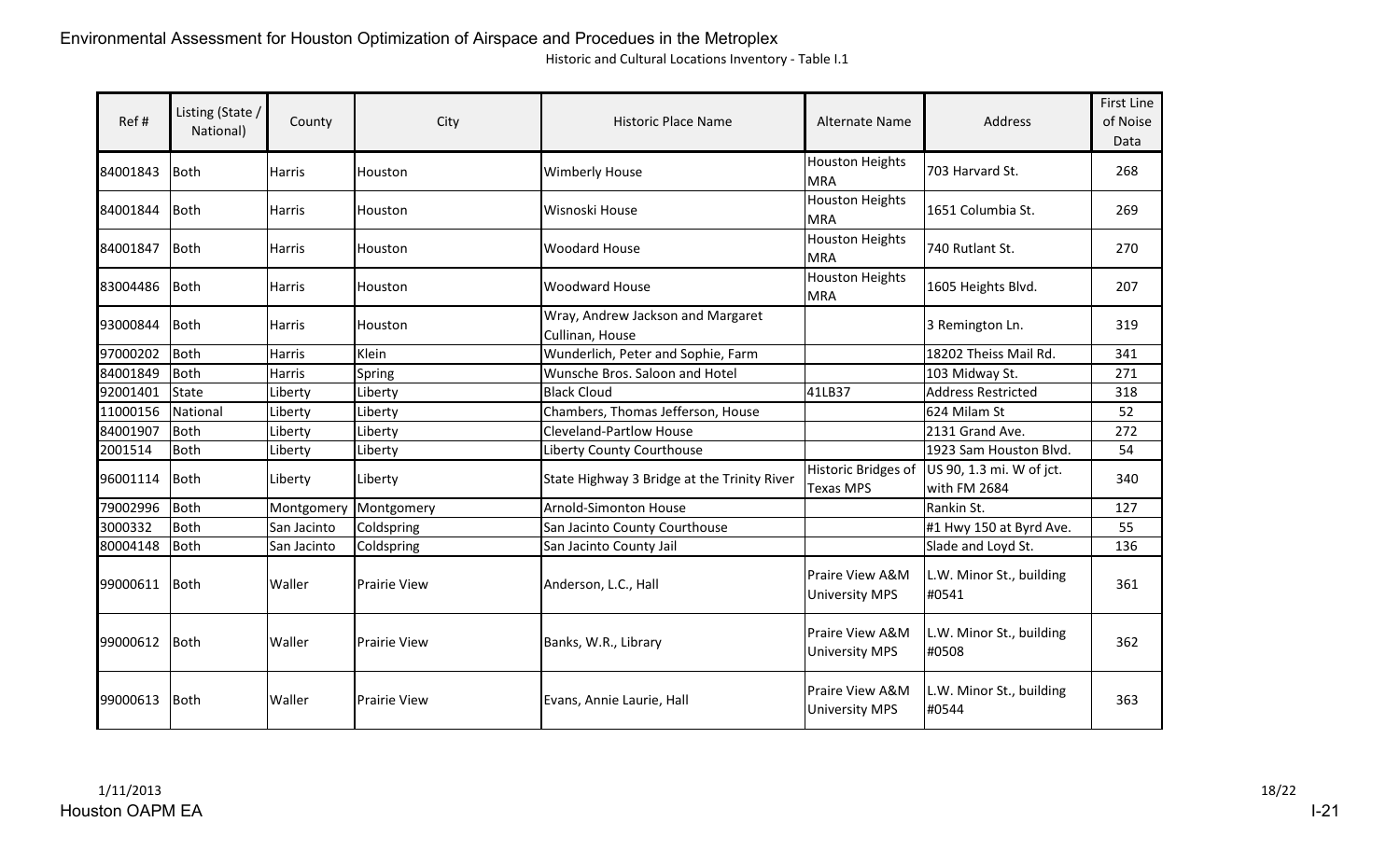| Ref#     | Listing (State /<br>National) | County | City                | Historic Place Name                                             | Alternate Name                           | <b>Address</b>                       | First Line<br>of Noise<br>Data |
|----------|-------------------------------|--------|---------------------|-----------------------------------------------------------------|------------------------------------------|--------------------------------------|--------------------------------|
| 99000614 | <b>Both</b>                   | Waller | <b>Prairie View</b> | <b>Hillard Hall</b>                                             | Praire View A&M<br><b>University MPS</b> | A.G. Cleaver St., building<br>#0537  | 364                            |
| 71000970 | <b>Both</b>                   | Waller | Hempstead           | Liendo Plantation                                               |                                          | 2 mi. NE of Hempstead off<br>FM 1488 | 69                             |
| 99000617 | Both                          | Waller | <b>Prairie View</b> | Veterninary Hospital                                            | Praire View A&M<br><b>University MPS</b> | E.M. Norris St., building<br>#0517   | 366                            |
| 99000616 | l Both                        | Waller | <b>Prairie View</b> | Woolfolk, G.R., Social and Political Science<br><b>Building</b> | Praire View A&M<br><b>University MPS</b> | A.G. Cleaver St., building<br>#0503  | 365                            |

# **Historic Districts**

| Ref#     | Listing (State /<br>National) | County          | City          | Residence Name                   | Multiname                  | <b>Address</b>                                                   | First Line<br>of Noise<br>Data |
|----------|-------------------------------|-----------------|---------------|----------------------------------|----------------------------|------------------------------------------------------------------|--------------------------------|
| 91001602 |                               | Brazoria        | East Colombia | lEast Columbia Historic District | Underwood,<br>Ammon, House | S. Main St.                                                      | 317                            |
| 80004082 |                               | <b>Brazoria</b> | West Columbia | Varner-Hogg Plantation           |                            | 2 mi. NE of West Columbia<br>off SR 2852                         | 128                            |
| 81000626 |                               | <b>Chambers</b> | Anahuac       | Fort Anahuac                     |                            | <b>TX 564</b>                                                    | 137                            |
| 98001225 |                               | Galveston       | Caplen        | Breakers, The                    |                            | TX 87 W. of Gilchrist                                            | 357                            |
| 2001570  |                               | Galveston       | Galveston     | Cedar Lawn Historic District     |                            | Bounded by 45th. St., 48th<br>St., Ave. L, and Ave. N,           | 55                             |
| 1001471  |                               | Galveston       | Galveston     | Denver Court Historic District   |                            | Roughly bounded by Aves.<br>S1/2 and U1/2, 43rd and<br>52nd Sts. | 51                             |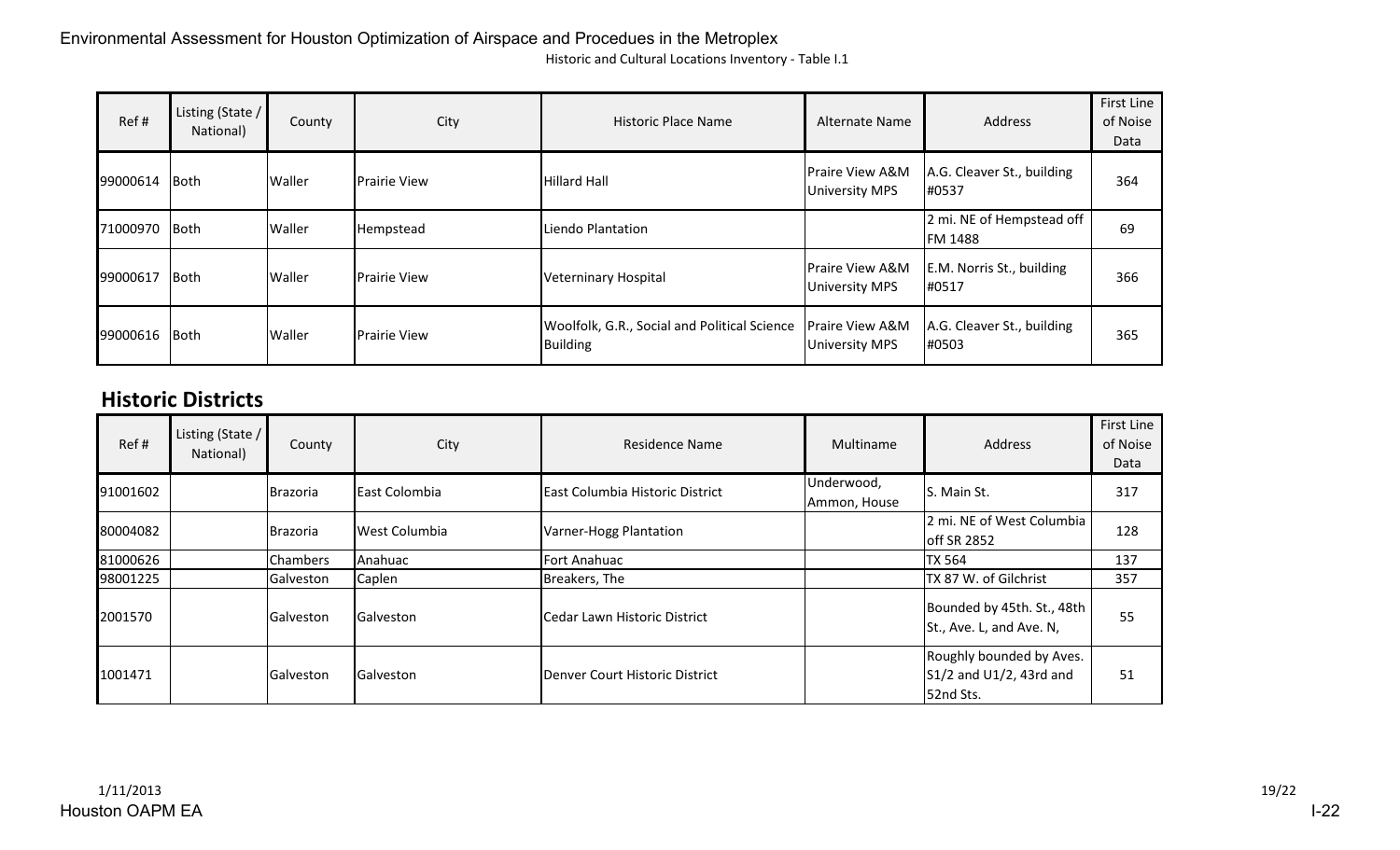| Ref#     | Listing (State /<br>National) | County        | City         | <b>Historic Place Name</b>                  | Alternate Name                      | Address                                                                                       | <b>First Line</b><br>of Noise<br>Data |
|----------|-------------------------------|---------------|--------------|---------------------------------------------|-------------------------------------|-----------------------------------------------------------------------------------------------|---------------------------------------|
| 75001979 |                               | Galveston     | Galveston    | <b>East End Historic District</b>           |                                     | Irregular pattern including<br>both sides of Broadway<br>and Market Sts.                      | 74                                    |
| 5000247  |                               | Galveston     | Port Bolivar | <b>Fort Travis</b>                          | <b>Fort Travis</b><br>Seashore Park | St Hwy 87 at Loop 108                                                                         | 58                                    |
| 76002028 |                               | Galveston     | Galveston    | <b>Galveston Causeway</b>                   |                                     | Spans Galveston Bay from<br>Virginia Point to Galveston<br>Island                             | 83                                    |
| 96000539 |                               | Galveston     | Galveston    | Silk Stocking Residential Historic District |                                     | Roughly bounded by Ave.<br>K, 23rd St., Ave. P, and<br>26th St.                               | 336                                   |
| 70000748 |                               | Galveston     | Galveston    | Strand Historic District, The               |                                     | Roughly bounded by Ave.<br>A, 20th St., alley between<br>Aves. C and D, and railroad<br>depot | 65                                    |
| 79002954 |                               | Harris        | Houston      | <b>Bayou Bend</b>                           |                                     | 1 Westcott St.                                                                                | 113                                   |
| 2000117  |                               | <b>Harris</b> | Houston      | Boulevard Oaks Historic District            |                                     | Roughly bounded by North<br>Blvd., South Blvd., Hazard<br>and Mandell Sts.                    | 54                                    |
| 80004128 |                               | <b>Harris</b> | Houston      | <b>Broadacres Historic District</b>         |                                     | 1300-1506 North Blvd. and<br>1305-1515 South Blvd.                                            | 131                                   |
| 80004129 |                               | Harris        | Houston      | Courtlandt Place Historic District          |                                     | 2--25 Courtlandt Pl.                                                                          | 132                                   |
| 85000186 |                               | Harris        | Houston      | Freedmen's Town Historic District           |                                     | Roughly Bounded by<br>Genesse, West Dallas,<br>Arthur and W. Gray Sts.                        | 275                                   |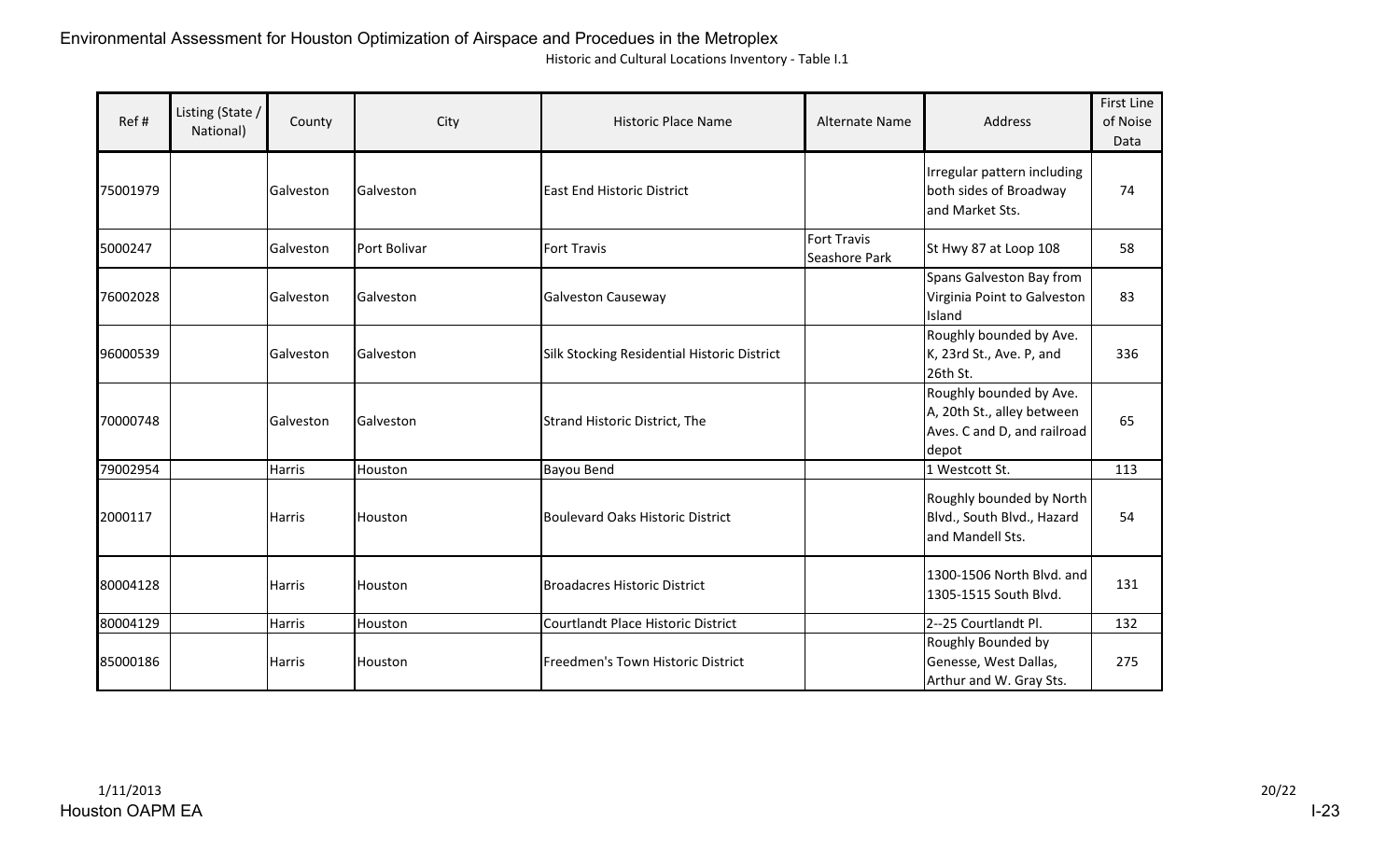| Ref#     | Listing (State /<br>National) | County        | City           | Historic Place Name                                                | Alternate Name                     | Address                                                                                                                              | <b>First Line</b><br>of Noise<br>Data |
|----------|-------------------------------|---------------|----------------|--------------------------------------------------------------------|------------------------------------|--------------------------------------------------------------------------------------------------------------------------------------|---------------------------------------|
| 11000425 |                               | Harris        | <b>Houston</b> | Idylwood Historic District                                         |                                    | Roughly bounded by<br>Lawndale Ave., N.<br>MacGregor Wy., Sylvan Rd.<br>& Wayside Dr.                                                | 53                                    |
| 97000542 |                               | Harris        | Houston        | Independence Heights Residential Historic<br><b>District</b>       | Independence<br><b>Heights MPS</b> | Roughly bounded by N.<br>Yale and E. 34th Sts., and I-<br>610                                                                        | 345                                   |
| 83004471 |                               | <b>Harris</b> | <b>Houston</b> | Main Street/Market Square Historic District                        |                                    | Roughly bounded by<br>Buffalo Bayou, Fannin,<br>Texas, and Milamsts                                                                  | 192                                   |
| 84001811 |                               | <b>Harris</b> | <b>Houston</b> | Main Street/Market Square Historic District<br>(Boundary Increase) |                                    | 110 Milam, 112-114<br>Milam, 202-204 Milam,<br>715 Franklin                                                                          | 256                                   |
| 94001160 |                               | Harris        | Morgan's Point | Morgan's Point Historic District                                   |                                    | 89--835 Bayridge Rd. and<br>300--322 Vinsonia                                                                                        | 330                                   |
| 3000936  |                               | Harris        | Houston        | Myers-Spalti Manufacturing Plant                                   |                                    | 2115 Runnels St.                                                                                                                     | 56                                    |
| 10000960 |                               | Harris        | Houston        | Near Northside Historic District                                   |                                    | Roughly bounded by Little<br>White Oak Bayou on the N;<br>Hogan on the S; I-45 on the<br>W and the block between<br>N Main and Keene | 50                                    |
| 78002946 |                               | Harris        | Houston        | Old Sixth Ward Historic District                                   |                                    | Bounded by Washington,<br>Union, Houston, Capitol<br>and Glenwood Cemetery                                                           | 102                                   |
| 88000042 |                               | Harris        | Houston        | San Felipe Courts Historic District                                |                                    | 1 Allen Pkwy. Village                                                                                                                | 299                                   |
| 66000815 |                               | Harris        | Houston        | San Jacinto Battlefield                                            |                                    | 22 mi. E of Houston on TX<br>134                                                                                                     | 59                                    |
| 97000317 |                               | Harris        | Houston        | West Eleventh Place Historic District                              |                                    | 1--8 W. 11th Pl.                                                                                                                     | 343                                   |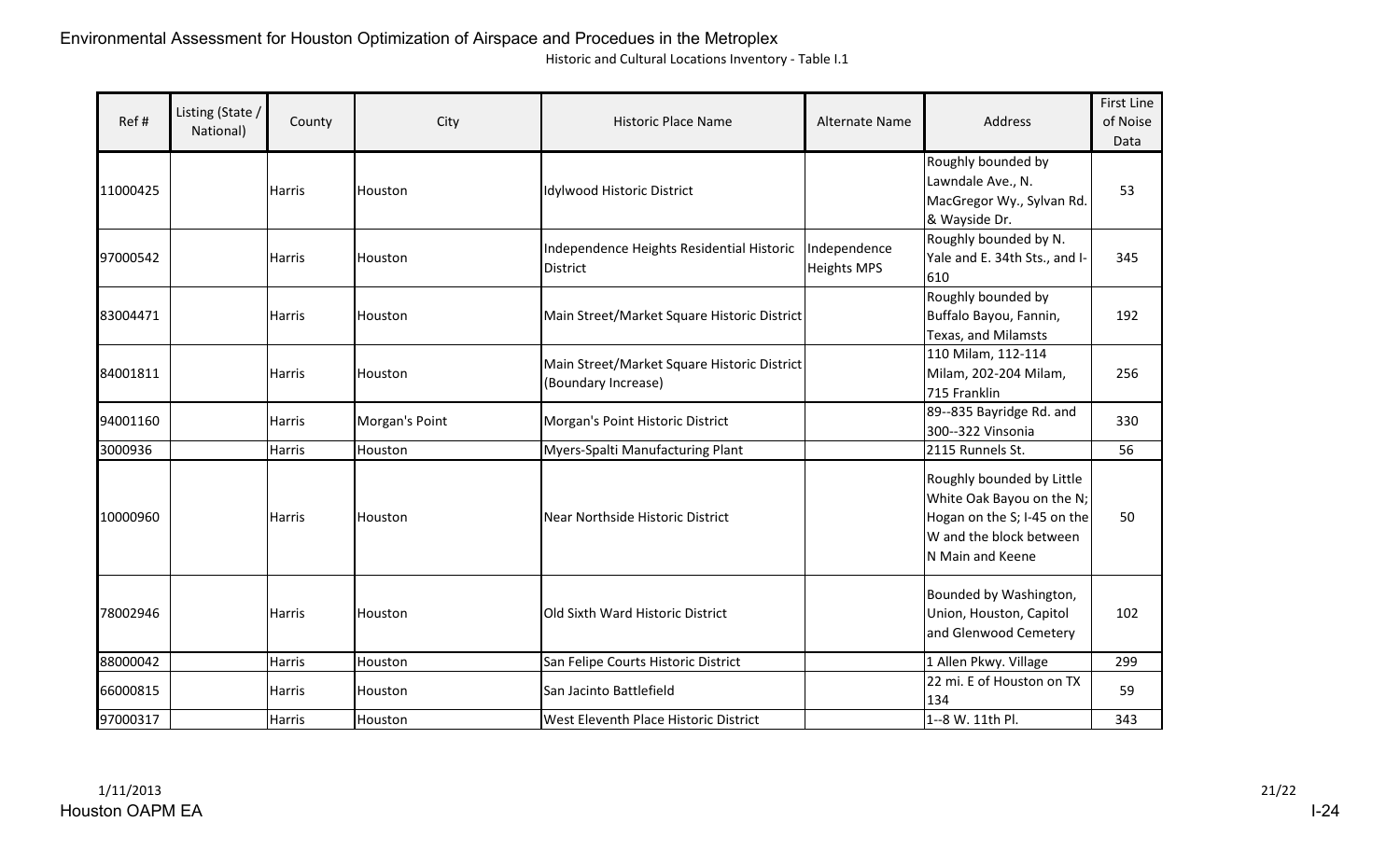### Historic and Cultural Locations Inventory - Table I.1 Environmental Assessment for Houston Optimization of Airspace and Procedues in the Metroplex

| Ref#     | Listing (State /<br>National) | County        | City           | Historic Place Name                         | Alternate Name | Address                                                                   | First Line<br>of Noise<br>Data |
|----------|-------------------------------|---------------|----------------|---------------------------------------------|----------------|---------------------------------------------------------------------------|--------------------------------|
| 94000859 |                               | Harris        | <b>Houston</b> | Westmoreland Historic District              |                | Bounded by Hawthorne,<br>Burlington and Marshall<br>Aves., and Garott St. | 328                            |
| 4001174  |                               | <b>Harris</b> | <b>Houston</b> | <b>Woodlawn Garden of Memories Cemetary</b> |                | 1101 Antoine                                                              | 57                             |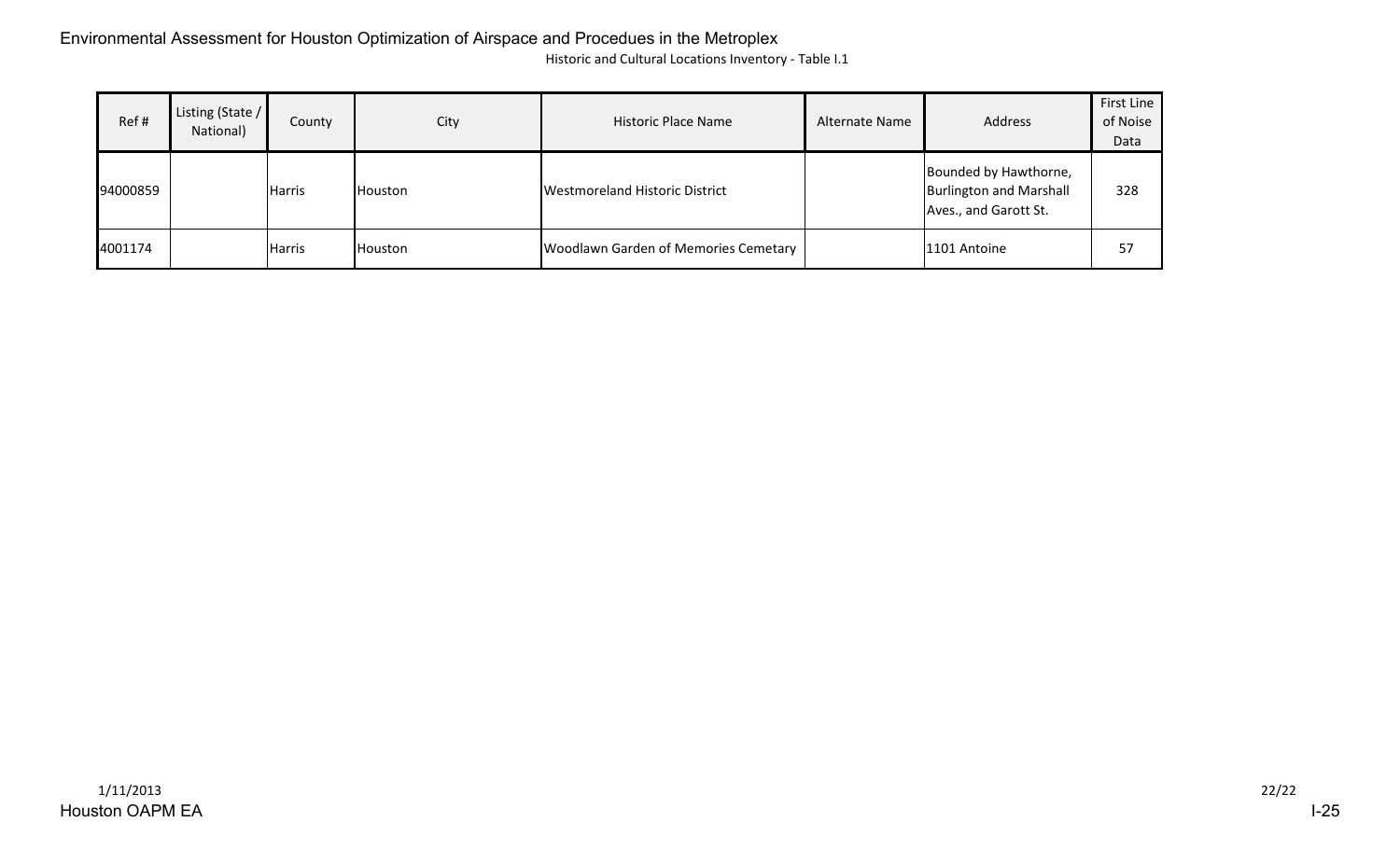Environmental Assessment for Houston Optimization of Airspace and Procedues in the Metroplex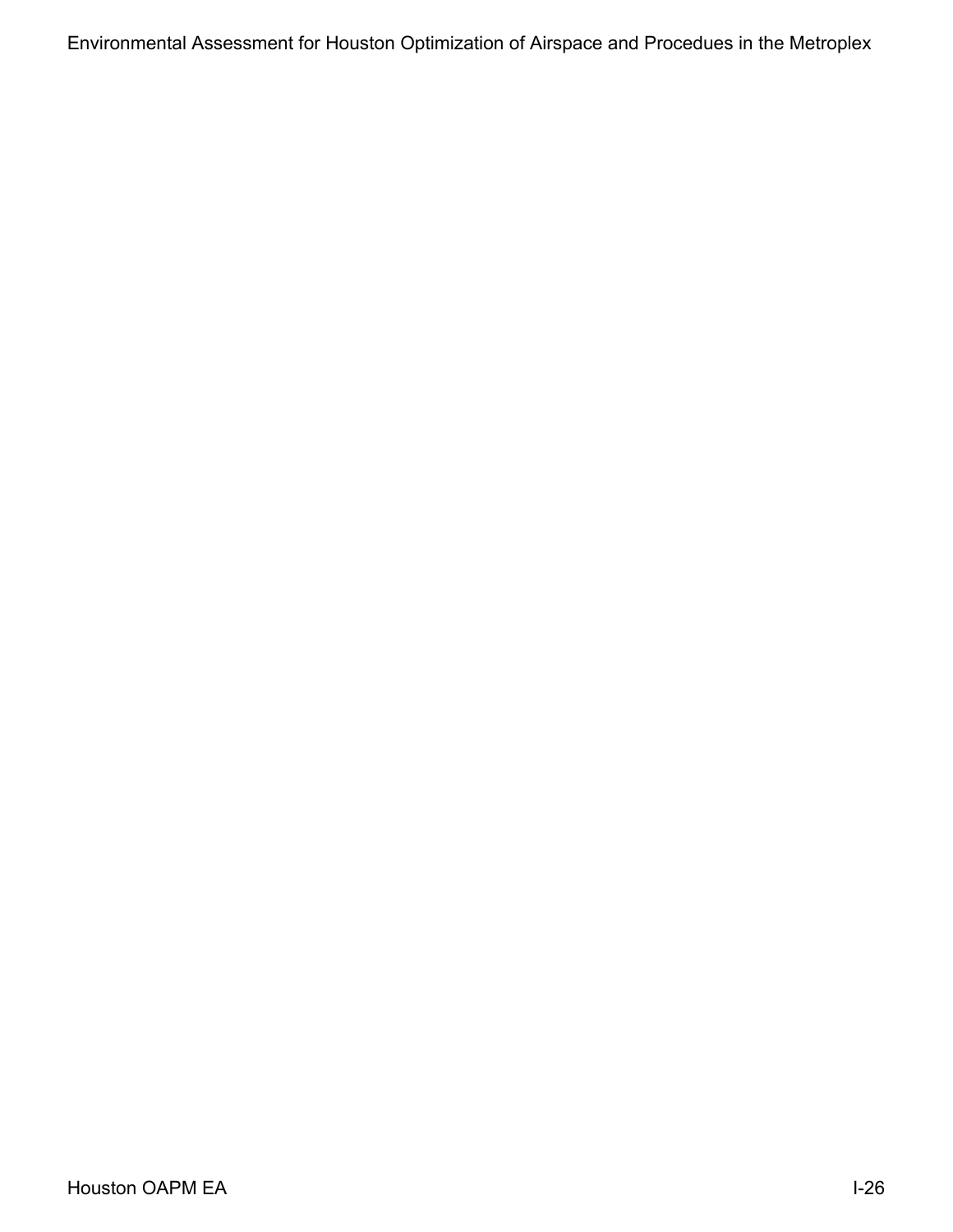### Noise Results at Historic and Cultural Sites and Districts - Table I.2 Environmental Assessment for Houston Optimization of Airspace and Procedues in the Metroplex

|             |                                                                              |                      |           | Location                        |                   |               |               |            | dB DNL     |               |               |            |            |
|-------------|------------------------------------------------------------------------------|----------------------|-----------|---------------------------------|-------------------|---------------|---------------|------------|------------|---------------|---------------|------------|------------|
| <b>LINE</b> |                                                                              | LocationID           |           |                                 | 2012              |               |               | 2014       |            |               | 2019          |            |            |
|             | SITE_NAME                                                                    |                      |           | LATITUDE LONGITUDE              | <b>Existing</b>   | <b>No</b>     | Proposed      | Change     | APE*       | <b>No</b>     | Proposed      | Change     | <b>APE</b> |
|             |                                                                              |                      |           |                                 | <b>Conditions</b> | <b>Action</b> | <b>Action</b> |            |            | <b>Action</b> | <b>Action</b> |            |            |
|             | Alabama-Coushatta Tribe of Texas Reservation                                 | Sec61131             | 30.713940 | $-94.713870$                    | 35.6              | 35.7          | 36.0          | 0.3        |            | 36.4          | 36.6          | 0.2        |            |
|             | 2 Alabama-Coushatta Tribe of Texas Reservation                               | Sec61132             | 30.730420 | -94.713180                      | 35.9              | 36.2          | 36.6          | 0.4        |            | 36.8          | 37.3          | 0.5        |            |
|             | 3 Alabama-Coushatta Tribe of Texas Reservation                               | Sec61303             | 30.713340 | $-94.694800$                    | 34.8              | 34.9          | 34.7          | $-0.2$     |            | 35.5          | 35.2          | $-0.3$     |            |
|             | 4 City National Bank Building                                                | H 00000291 29.758830 |           | $-95.364560$                    | 38.5              | 38.6          | 37.8          | $-0.8$     |            | 39.4          | 38.6          | $-0.8$     |            |
|             | 5Link--Lee House                                                             | H 00000751 29.738140 |           | $-95.391560$                    | 48.2              | 48.3          | 48.1          |            | $-0.2$ Yes | 49.5          | 49.3          | $-0.2$ Yes |            |
|             | 6 Rothko Chapel                                                              | H 00000883 29.737690 |           | $-95.396310$                    | 47.4              | 47.5          | 47.2          | $-0.3$ Yes |            | 48.6          | 48.3          | $-0.3$ Yes |            |
|             | 7 Minchen, Simon and Mamie, House                                            | H 00001496 29.729440 |           | -95.404360                      | 44.6              | 44.7          | 44.2          | $-0.5$     |            | 45.8          | 45.2          | $-0.6$ Yes |            |
|             | 8 Union Transfer and Storage Building                                        | H 00001665 29.770330 |           | $-95.357170$                    | 37.8              | 37.8          | 37.0          | $-0.8$     |            | 38.6          | 37.7          | $-0.9$     |            |
|             | 9 Moore, John M. and Lottie D., House                                        | H 01000104 29.581220 |           | $-95.761170$                    | 33.5              | 33.6          | 33.2          | $-0.4$     |            | 34.0          | 33.6          | $-0.4$     |            |
|             | 10 Galveston US Post Office, Custom House and Courtho   H 01000438 29.302390 |                      |           | -94.796030                      | 32.1              | 32.5          | 31.5          | $-1.0$     |            | 34.0          | 32.7          | $-1.3$     |            |
|             | 11 Houston Post-Dispatch Building                                            | H 02000072 29.759080 |           | $-95.361670$                    | 38.4              | 38.5          | 37.7          | $-0.8$     |            | 39.2          | 38.4          | $-0.8$     |            |
|             | 12 Sam Houston Hotel                                                         | H 02000276 29.761970 |           | $-95.360470$                    | 38.1              | 38.2          | 37.4          | $-0.8$     |            | 38.9          | 38.0          | $-0.9$     |            |
|             | 13 McKee Street Bridge                                                       | H 02000729 29.766190 |           | $-95.352110$                    | 37.9              | 38.0          | 37.3          | $-0.7$     |            | 38.7          | 37.9          | $-0.8$     |            |
|             | 14 Benjamin Apartments                                                       | H 02001063 29.746530 |           | -95.370060                      | 41.1              | 41.2          | 40.7          | $-0.5$     |            | 42.1          | 41.6          | $-0.5$     |            |
|             | 15 Kress Building                                                            | H 02001102 29.758860 |           | -95.362890                      | 38.5              | 38.5          | 37.8          | $-0.7$     |            | 39.3          | 38.5          | $-0.8$     |            |
|             | 16 Liberty County Courthouse                                                 | H 02001514 30.059190 |           | -94.796690                      | 35.5              | 35.7          | 29.7          | $-6.0$     |            | 36.5          | 30.1          | $-6.4$     |            |
|             | 17 Saturn V Launch Vehicle                                                   | H 02001731 29.557500 |           | -95.089110                      | 45.3              | 45.4          | 46.0          |            | 0.6 Yes    | 45.6          | 46.1          | $0.5$ Yes  |            |
|             | 18 Texas Company Building                                                    | H 03000185 29.757500 |           | $-95.362000$                    | 38.6              | 38.7          | 37.9          | $-0.8$     |            | 39.4          | 38.6          | $-0.8$     |            |
|             | 19 Pomeroy Homestead                                                         | H 03000329 29.710000 |           | -95.209800                      | 44.5              | 44.6          | 44.2          | $-0.4$     |            | 45.4          | 45.2          | $-0.2$ Yes |            |
|             | 20 San Jacinto County Courthouse                                             | H 03000332 30.592100 |           | $-95.128400$                    | 35.3              | 35.5          | 35.9          | 0.4        |            | 36.4          | 36.8          | 0.4        |            |
|             | 21 Levy, E.S., Building                                                      | H 03001163 29.304900 |           | $-94.793200$                    | 31.9              | 32.3          | 31.2          | $-1.1$     |            | 33.8          | 32.3          | $-1.5$     |            |
|             | 22 Woods, B. Ray and Charlotte, House                                        | H 03001377 29.783000 |           | $-95.827000$                    | 37.3              | 37.4          | 37.0          | $-0.4$     |            | 38.0          | 37.6          | $-0.4$     |            |
|             | 23 Willow Street Pump Station                                                | H 04000547 29.765600 |           | $-95.357000$                    | 37.9              | 37.9          | 37.1          | $-0.8$     |            | 38.6          | 37.7          | $-0.9$     |            |
|             | 24 Palapa Table for James Richard Marmion                                    | H 04001172 29.042000 |           | $-95.647300$                    | 30.8              | 30.9          | 30.6          | $-0.3$     |            | 31.2          | 30.6          | $-0.6$     |            |
|             | 25 Gazebo for James Richard Marmion                                          | H 04001173 29.041000 |           | $-95.644300$                    | 30.8              | 31.0          | 30.7          | $-0.3$     |            | 31.2          | 30.7          | $-0.5$     |            |
|             | 26 Lamar-Calder House                                                        | H 05000244 29.577800 |           | -95.756900                      | 33.8              | 33.8          | 33.3          | $-0.5$     |            | 34.3          | 33.8          | $-0.5$     |            |
|             | 27 Neuhaus, Hugo V., Jr. House                                               | H 05000246 29.755900 |           | $-95.416600$                    | 44.4              | 44.5          | 44.2          | $-0.3$     |            | 45.7          | 45.3          | $-0.4$ Yes |            |
|             | 28 Macatee, Leonard W., House                                                | H 05000387 29.727200 |           | -95.385700                      | 48.7              | 48.8          | 48.5          |            | $-0.3$ Yes | 49.9          | 49.7          | $-0.2$ Yes |            |
|             | 29 Aviary at the Houston Zoo                                                 |                      |           | H 05000858 29.716740 -95.392180 | 45.1              | 45.1          | 44.7          | $-0.4$     |            | 46.2          | 45.6          | $-0.6$ Yes |            |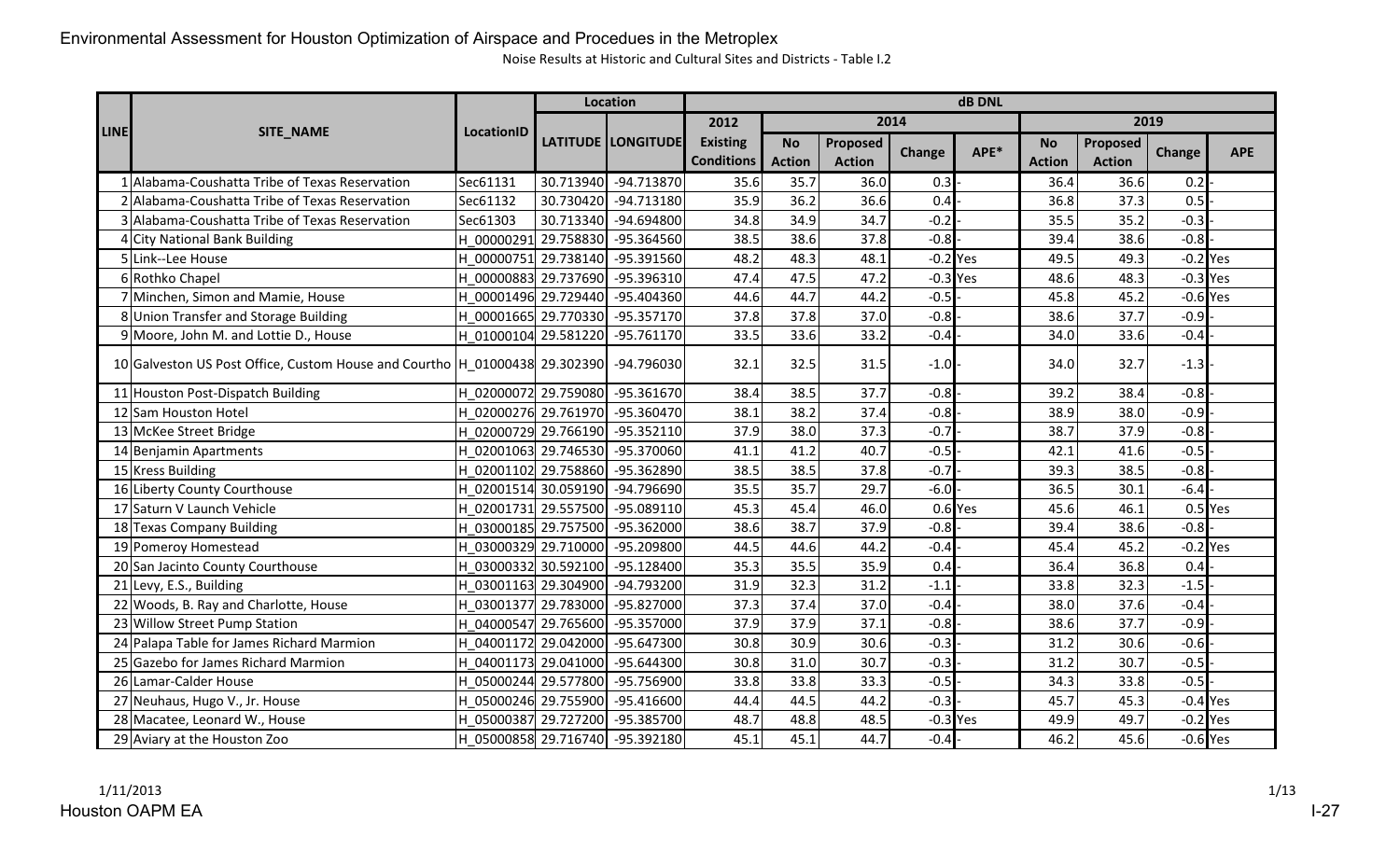|             |                                                     |                                 |           | Location             |                                      |                            |                           |               | dB DNL |                            |                                  |               |            |
|-------------|-----------------------------------------------------|---------------------------------|-----------|----------------------|--------------------------------------|----------------------------|---------------------------|---------------|--------|----------------------------|----------------------------------|---------------|------------|
| <b>LINE</b> | SITE_NAME                                           | LocationID                      |           |                      | 2012                                 |                            |                           | 2014          |        |                            | 2019                             |               |            |
|             |                                                     |                                 |           | LATITUDE LONGITUDE   | <b>Existing</b><br><b>Conditions</b> | <b>No</b><br><b>Action</b> | Proposed<br><b>Action</b> | <b>Change</b> | APE*   | <b>No</b><br><b>Action</b> | <b>Proposed</b><br><b>Action</b> | <b>Change</b> | <b>APE</b> |
|             | 30 Jefferson Davis Hospital                         | H 05000859 29.769580            |           | -95.368710           | 37.6                                 | 37.7                       | 36.9                      | $-0.8$        |        | 38.4                       | 37.7                             | $-0.7$        |            |
|             | 31 Minella, Angelo and Lillian, House               | H 06000818 29.731500            |           | -95.316590           | 41.4                                 | 41.5                       | 41.1                      | $-0.4$        |        | 41.9                       | 41.5                             | $-0.4$        |            |
|             | 32 Palace Hotel                                     | H 06000825 29.762530            |           | -95.356810           | 38.0                                 | 38.1                       | 37.3                      | $-0.8$        |        | 38.8                       | 37.9                             | $-0.9$        |            |
|             | 33 Farrar, Roy and Margaret, House                  | H 06000923 29.744920            |           | -95.388030           | 46.0                                 | 46.0                       | 45.7                      | $-0.3$ Yes    |        | 47.1                       | 46.8                             | $-0.3$ Yes    |            |
|             | 34 Orange Show, The                                 | H 06001063 29.719600 -95.324590 |           |                      | 42.4                                 | 42.4                       | 42.0                      | $-0.4$        |        | 43.0                       | 42.5                             | $-0.5$        |            |
|             | 35 First Evangelical Church                         | H 06001066 29.740410            |           | -95.375780           | 44.6                                 | 44.7                       | 44.4                      | $-0.3$        |        | 45.8                       | 45.4                             | $-0.4$ Yes    |            |
|             | 36 USS STEWART                                      | H 07000689 29.335960            |           | -94.779630           | 31.0                                 | 31.4                       | 29.1                      | $-2.3$        |        | 32.5                       | 30.1                             | $-2.4$        |            |
|             | 37 Sabine Street Bridge over Buffalo Bayou          | H 07001023 29.762790 -95.375560 |           |                      | 38.3                                 | 38.4                       | 37.8                      | $-0.6$        |        | 39.2                       | 38.6                             | $-0.6$        |            |
|             | 38 San Jacinto Street Bridge over Buffalo Bayou     | H 07001098 29.764870            |           | -95.357830           | 37.9                                 | 38.0                       | 37.2                      | $-0.8$        |        | 38.7                       | 37.8                             | $-0.9$        |            |
|             | 39 Hill Street Bridge over Buffalo Bayou            | H 07001131 29.761470            |           | -95.343660           | 38.5                                 | 38.6                       | 38.6                      | 0.0           |        | 39.3                       | 39.3                             | 0.0           |            |
|             | 40 Almeda Road Bridge over Brays Bayou              | H 07001234 29.714600            |           | -95.382360           | 46.7                                 | 46.8                       | 46.7                      | $-0.1$ Yes    |        | 48.0                       | 47.7                             | $-0.3$ Yes    |            |
|             | 41 Telephone Road Bridge over Brays Bayou           | H 07001235 29.710410            |           | -95.313470           | 43.9                                 | 44.0                       | 43.6                      | $-0.4$        |        | 44.2                       | 43.7                             | $-0.5$        |            |
|             | 42 Texas State Hotel                                | H 07001384 29.758110            |           | -95.363020           | 38.6                                 | 38.6                       | 37.9                      | $-0.7$        |        | 39.4                       | 38.5                             | $-0.9$        |            |
|             | 43 Washburn Tunnel                                  | H 08000316 29.719130 -95.211900 |           |                      | 42.3                                 | 42.4                       | 41.8                      | $-0.6$        |        | 42.8                       | 42.4                             | $-0.4$        |            |
|             | 44 Chambers County Courthouse                       | H 08000339 29.769210            |           | -94.684930           | 37.3                                 | 37.7                       | 39.1                      | 1.4           |        | 38.1                       | 39.6                             | 1.5           |            |
|             | 45 USS CAVALLA (submarine)                          | H 08000477 29.335900            |           | -94.778640           | 31.0                                 | 31.4                       | 29.1                      | $-2.3$        |        | 32.5                       | 30.0                             | $-2.5$        |            |
|             | 46 Farnsworth & Chambers Building                   | H 09000866 29.708850 -95.316870 |           |                      | 43.9                                 | 44.0                       | 43.7                      | $-0.3$        |        | 44.4                       | 43.8                             | $-0.6$        |            |
|             | 47 Dow, Alden B., Office and Lake Jackson City Hall | H 10000050 29.041550 -95.449200 |           |                      | 31.2                                 | 31.3                       | 31.1                      | $-0.2$        |        | 31.6                       | 31.5                             | $-0.1$        |            |
|             | 48 The Settlement Historic District                 | H 10000268 29.384320            |           | -94.977310           | 34.1                                 | 34.6                       | 33.4                      | $-1.2$        |        | 39.0                       | 38.6                             | $-0.4$        |            |
|             | 49 Sylvan Beach Pavilion                            | H 10000738 29.653120 -95.010880 |           |                      | 42.7                                 | 42.9                       | 43.7                      | 0.8           |        | 43.0                       | 44.0                             | 1.0           |            |
|             | 50 Near Northside Historic District                 | H 10000960 29.781050            |           | -95.366010           | 37.2                                 | 37.2                       | 36.4                      | $-0.8$        |        | 37.8                       | 37.0                             | $-0.8$        |            |
|             | 51 Denver Court Historic District                   | H 1001471                       |           | 29.280890 -94.810470 | 33.4                                 | 33.8                       | 33.7                      | $-0.1$        |        | 36.0                       | 35.2                             | $-0.8$        |            |
|             | 52 Chambers, Thomas Jefferson, House                | H 11000156 30.063600            |           | -94.798250           | 35.3                                 | 35.5                       | 29.5                      | $-6.0$        |        | 36.3                       | 30.0                             | $-6.3$        |            |
|             | 53 Idylwood Historic District                       | H 11000425 29.720610            |           | -95.309650           | 43.1                                 | 43.2                       | 42.8                      | $-0.4$        |        | 43.6                       | 43.1                             | $-0.5$        |            |
|             | 54 Boulevard Oaks Historic District                 | H 2000117                       | 29.728280 | -95.409110           | 43.8                                 | 43.9                       | 43.2                      | $-0.7$        |        | 44.8                       | 44.2                             | $-0.6$        |            |
|             | 55 Cedar Lawn Historic District                     | H 2001570                       | 29.291640 | -94.816830           | 33.4                                 | 33.9                       | 33.7                      | $-0.2$        |        | 35.9                       | 35.2                             | $-0.7$        |            |
|             | 56 Myers-Spalti Manufacturing Plant                 | H 3000936                       | 29.761200 | -95.346800           | 38.2                                 | 38.3                       | 38.2                      | $-0.1$        |        | 39.0                       | 38.9                             | $-0.1$        |            |
|             | 57 Woodlawn Garden of Memories Cemetary             | H 4001174                       |           | 29.784200 -95.479200 | 38.7                                 | 38.8                       | 36.5                      | $-2.3$        |        | 39.6                       | 37.4                             | $-2.2$        |            |
|             | 58 Fort Travis                                      | H 5000247                       |           | 29.364700 -94.757900 | 29.9                                 | 30.3                       | 28.1                      | $-2.2$        |        | 31.3                       | 28.9                             | $-2.4$        |            |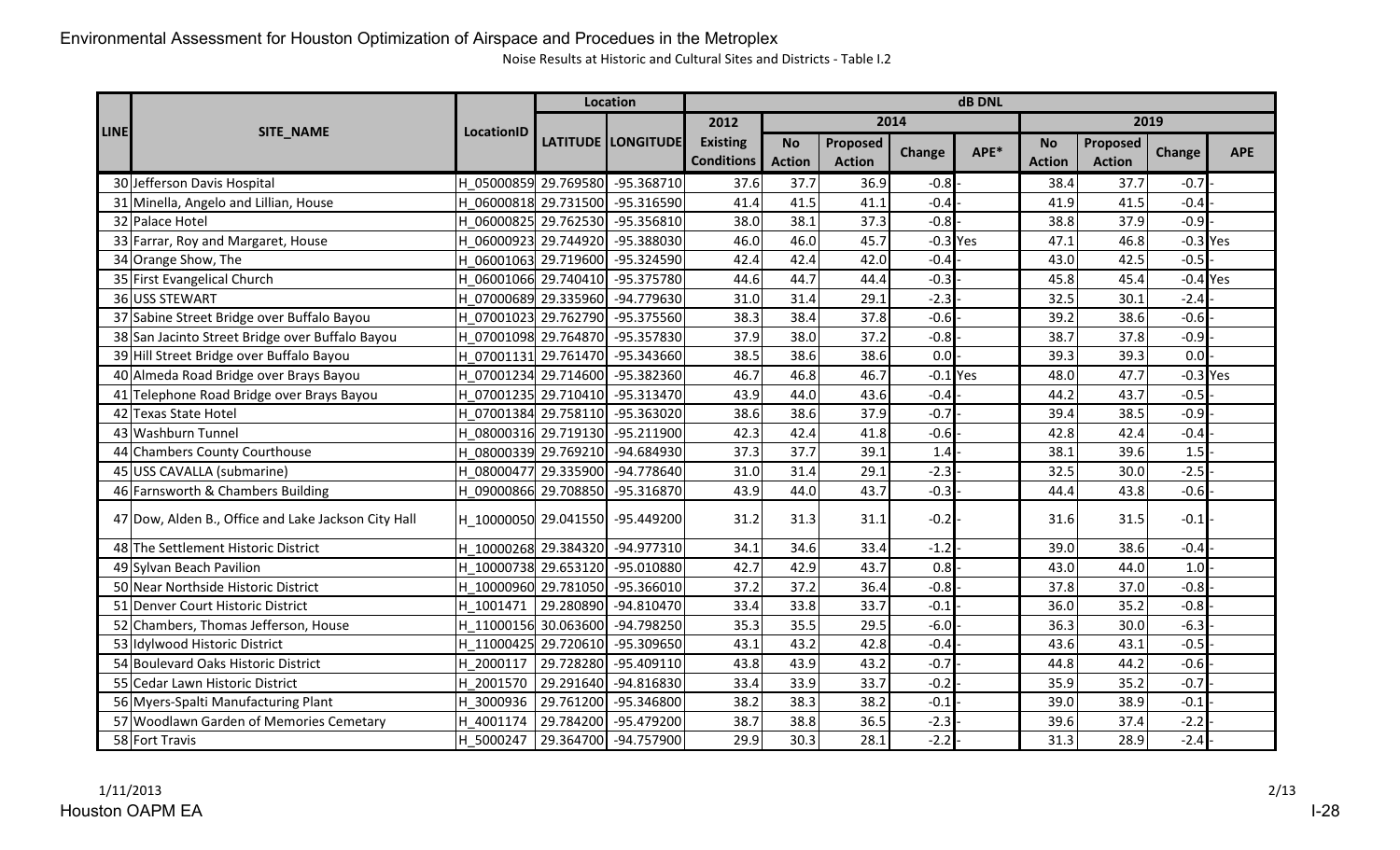|             |                                          |                      | Location                        |                                      |                            |                           |               | dB DNL  |                            |                           |           |            |
|-------------|------------------------------------------|----------------------|---------------------------------|--------------------------------------|----------------------------|---------------------------|---------------|---------|----------------------------|---------------------------|-----------|------------|
| <b>LINE</b> |                                          |                      |                                 | 2012                                 |                            |                           | 2014          |         |                            | 2019                      |           |            |
|             | SITE_NAME                                | LocationID           | LATITUDE LONGITUDE              | <b>Existing</b><br><b>Conditions</b> | <b>No</b><br><b>Action</b> | Proposed<br><b>Action</b> | <b>Change</b> | APE*    | <b>No</b><br><b>Action</b> | Proposed<br><b>Action</b> | Change    | <b>APE</b> |
|             | 59 San Jacinto Battlefield               | H 66000815 29.759940 | -95.089940                      | 42.0                                 | 42.4                       | 46.6                      |               | 4.2 Yes | 42.9                       | 47.1                      | $4.2$ Yes |            |
|             | 60 Smith, Ashbel, Building               |                      | H 69000203 29.311400 -94.778900 | 31.2                                 | 31.7                       | 29.8                      | $-1.9$        |         | 32.9                       | 30.9                      | $-2.0$    |            |
|             | 61 Ashton Villa                          |                      | H 69000204 29.300080 -94.792690 | 31.9                                 | 32.4                       | 31.3                      | $-1.1$        |         | 33.9                       | 32.5                      | $-1.4$    |            |
|             | 62 Sealy, George, House                  | H 69000205 29.299970 | $-94.793720$                    | 32.0                                 | 32.5                       | 31.3                      | $-1.2$        |         | 33.9                       | 32.6                      | $-1.3$    |            |
|             | 63 Bishop's Palace                       |                      | H 70000746 29.212890 -94.780390 | 33.6                                 | 34.1                       | 34.9                      | 0.8           |         | 36.2                       | 36.0                      | $-0.2$    |            |
|             | 64 Old Galveston Customhouse             |                      | H 70000747 29.305360 -94.789920 | 31.8                                 | 32.2                       | 30.9                      | $-1.3$        |         | 33.5                       | 32.1                      | $-1.4$    |            |
|             | 65 Strand Historic District, The         |                      | H 70000748 29.309030 -94.797810 | 32.0                                 | 32.6                       | 31.3                      | $-1.3$        |         | 33.9                       | 32.5                      | $-1.4$    |            |
|             | 66 Trueheart-Adriance Building           |                      | H 71000933 29.307030 -94.792830 | 31.9                                 | 32.3                       | 31.0                      | $-1.3$        |         | 33.7                       | 32.2                      | $-1.5$    |            |
|             | 67 Williams, Samuel May, House           |                      | H 71000934 29.287920 -94.804420 | 32.8                                 | 33.3                       | 32.9                      | $-0.4$        |         | 35.2                       | 34.3                      | $-0.9$    |            |
|             | 68 1884 Houston Cotton Exchange Building | H_71000938 29.763780 | -95.361360                      | 38.0                                 | 38.1                       | 37.2                      | $-0.9$        |         | 38.8                       | 37.9                      | $-0.9$    |            |
|             | 69 Liendo Plantation                     |                      | H 71000970 30.096610 -96.029970 | 36.3                                 | 36.7                       | 36.9                      | 0.2           |         | 37.1                       | 37.3                      | 0.2       |            |
|             | 70 St. Mary's Cathedral                  | H 73001964 29.304080 | -94.790190                      | 31.8                                 | 32.2                       | 31.0                      | $-1.2$        |         | 33.6                       | 32.1                      | $-1.5$    |            |
|             | 71 Grand Opera House                     | H 74002071 29.296670 | $-94.790750$                    | 31.9                                 | 32.4                       | 31.3                      | $-1.1$        |         | 33.9                       | 32.5                      | $-1.4$    |            |
|             | 72 Sweeney, Coombs & Fredericks Building |                      | H 74002074 29.762170 -95.360890 | 38.1                                 | 38.2                       | 37.3                      | $-0.9$        |         | 38.9                       | 38.1                      | $-0.8$    |            |
|             | 73 U.S. Customhouse                      |                      | H 74002075 29.757440 -95.361310 | 38.6                                 | 38.7                       | 37.9                      | $-0.8$        |         | 39.4                       | 38.6                      | $-0.8$    |            |
|             | 74 East End Historic District            | H 75001979 29.308720 | -94.788220                      | 31.6                                 | 32.1                       | 30.6                      | $-1.5$        |         | 33.4                       | 31.8                      | $-1.6$    |            |
|             | 75 Grace Episcopal Church                |                      | H 75001980 29.294560 -94.806610 | 32.8                                 | 33.2                       | 32.7                      | $-0.5$        |         | 35.0                       | 34.1                      | $-0.9$    |            |
|             | 76 Mosquito Fleet Berth, Pier 19         |                      | H 75001981 29.311030 -94.790530 | 31.7                                 | 32.2                       | 30.7                      | $-1.5$        |         | 33.5                       | 31.8                      | $-1.7$    |            |
|             | 77 Powhatan House                        |                      | H 75001982 29.290190 -94.803330 | 32.8                                 | 33.2                       | 32.6                      | $-0.6$        |         | 35.0                       | 34.0                      | $-1.0$    |            |
|             | 78 Annunciation Church                   |                      | H 75001988 29.756640 -95.357170 | 38.5                                 | 38.6                       | 38.0                      | $-0.6$        |         | 39.3                       | 38.6                      | $-0.7$    |            |
|             | 79 Kellum-Noble House                    | H 75001989 29.758890 | $-95.372310$                    | 38.8                                 | 38.9                       | 38.1                      | $-0.8$        |         | 39.7                       | 39.0                      | $-0.7$    |            |
|             | 80 Old Houston National Bank             | H 75001990 29.763060 | -95.360500                      | 38.0                                 | 38.1                       | 37.3                      | $-0.8$        |         | 38.8                       | 38.0                      | $-0.8$    |            |
|             | 81 Sewall, Cleveland Harding, House      | H 75001991 29.752250 | $-95.430360$                    | 42.7                                 | 42.8                       | 42.1                      | $-0.7$        |         | 43.9                       | 43.2                      | $-0.7$    |            |
|             | 82 Underwood, Ammon, House               | H 76002011 29.139140 | -95.617690                      | 28.3                                 | 28.4                       | 26.7                      | $-1.7$        |         | 28.7                       | 26.8                      | $-1.9$    |            |
|             | 83 Galveston Causeway                    | H 76002028 29.303390 | $-94.898810$                    | 35.4                                 | 35.9                       | 36.8                      | 0.9           |         | 39.2                       | 39.7                      | 0.5       |            |
|             | 84 McKinney-McDonald House               |                      | H 76002030 29.307060 -94.777810 | 31.2                                 | 31.7                       | 29.9                      | $-1.8$        |         | 32.9                       | 31.0                      | $-1.9$    |            |
|             | 85 Menard, Michel B., House              |                      | H 76002031 29.291110 -94.801810 | 32.6                                 | 33.1                       | 32.5                      | $-0.6$        |         | 34.8                       | 33.8                      | $-1.0$    |            |
|             | 86 St. Joseph's Church                   | H 76002032 29.299560 | -94.790750                      | 31.8                                 | 32.3                       | 31.1                      | $-1.2$        |         | 33.8                       | 32.4                      | $-1.4$    |            |
|             | 87 Davison, Frank B., House              |                      | H 76002033 29.387080 -94.895190 | 35.6                                 | 36.1                       | 37.0                      | 0.9           |         | 37.1                       | 37.9                      | 0.8       |            |
|             | 88 1879 Houston Waterworks               |                      | H 76002037 29.764170 -95.369640 | 38.0                                 | 38.1                       | 37.4                      | $-0.7$        |         | 38.9                       | 38.1                      | $-0.8$    |            |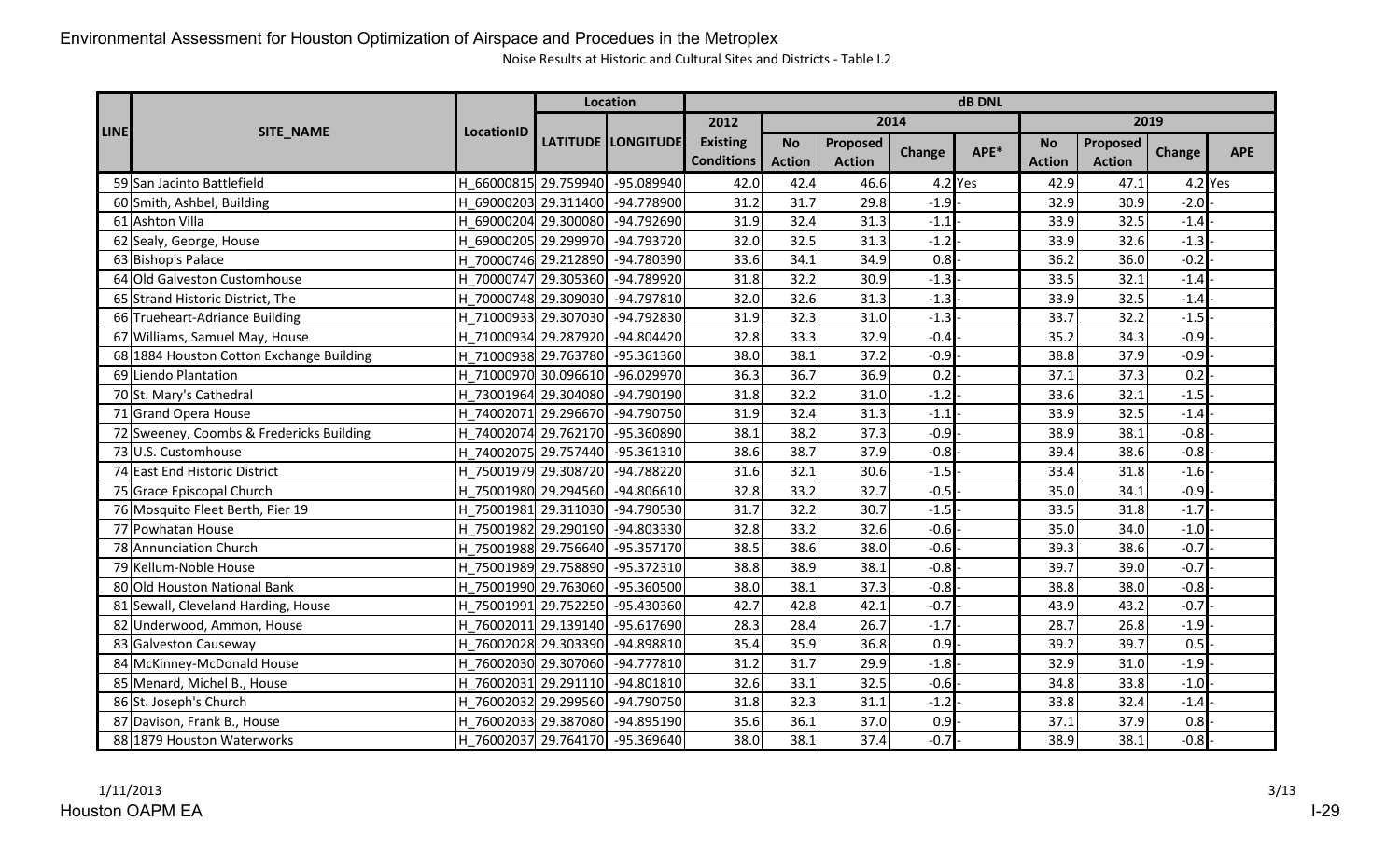|             |                                         |                      | <b>Location</b>                 |                   |               |               |               | dB DNL     |               |               |            |            |
|-------------|-----------------------------------------|----------------------|---------------------------------|-------------------|---------------|---------------|---------------|------------|---------------|---------------|------------|------------|
| <b>LINE</b> |                                         | LocationID           |                                 | 2012              |               |               | 2014          |            |               | 2019          |            |            |
|             | SITE_NAME                               |                      | LATITUDE LONGITUDE              | <b>Existing</b>   | <b>No</b>     | Proposed      | <b>Change</b> | APE*       | <b>No</b>     | Proposed      | Change     | <b>APE</b> |
|             |                                         |                      |                                 | <b>Conditions</b> | <b>Action</b> | <b>Action</b> |               |            | <b>Action</b> | <b>Action</b> |            |            |
|             | 89 Antioch Missionary Baptist Church    | H 76002038 29.755780 | -95.365190                      | 39.0              | 39.0          | 38.3          | $-0.7$        |            | 39.8          | 39.0          | $-0.8$     |            |
|             | 90 U.S.S. TEXAS                         | H 76002039 29.756080 | -95.089720                      | 41.9              | 42.2          | 46.3          |               | $4.1$ Yes  | 42.7          | 46.7          |            | 4.0 Yes    |
|             | 91 Galveston Seawall                    | H 77001443 29.302750 | -94.774420                      | 31.2              | 31.7          | 29.9          | $-1.8$        |            | 32.9          | 31.0          | $-1.9$     |            |
|             | 92 Garten Verein Pavilion               | H 77001444 29.292920 | $-94.795060$                    | 32.2              | 32.7          | 31.8          | $-0.9$        |            | 34.3          | 33.1          | $-1.2$     |            |
|             | 93 Point Bolivar Lighthouse             | H 77001445 29.366830 | -94.766890                      | 30.0              | 30.4          | 28.3          | $-2.1$        |            | 31.4          | 29.1          | $-2.3$     |            |
|             | Ideson, Julia, Building                 |                      | H 77001447 29.759030 -95.369310 | 38.7              | 38.8          | 37.9          | $-0.9$        |            | 39.5          | 38.8          | $-0.7$     |            |
|             | 95 Union Station                        | H 77001448 29.757280 | -95.356640                      | 38.4              | 38.5          | 37.9          | $-0.6$        |            | 39.2          | 38.5          | $-0.7$     |            |
|             | 96 Beissner, Henry, House               |                      | H 78002929 29.300530 -94.799080 | 32.3              | 32.7          | 31.8          | $-0.9$        |            | 34.3          | 33.1          | $-1.2$     |            |
|             | 97 ELISSA                               |                      | H 78002930 29.335110 -94.777670 | 31.0              | 31.4          | 29.0          | $-2.4$        |            | 32.5          | 30.0          | $-2.5$     |            |
|             | 98 Sweeney-Royston House                | H 78002931 29.298110 | -94.792470                      | 31.9              | 32.4          | 31.3          | $-1.1$        |            | 33.9          | 32.6          | $-1.3$     |            |
|             | 99 Foley, W. L., Building               | H 78002942 29.763220 | -95.361560                      | 38.0              | 38.1          | 37.2          | $-0.9$        |            | 38.8          | 38.0          | $-0.8$     |            |
|             | 100 Hogg Building                       | H 78002943 29.762640 | -95.364030                      | 38.1              | 38.2          | 37.4          | $-0.8$        |            | 38.9          | 38.2          | $-0.7$     |            |
|             | 101 Houston Turn-Verein                 | H 78002944 29.723220 | -95.379000                      | 50.1              | 50.2          | 50.0          | $-0.2$ Yes    |            | 51.3          | 51.2          | $-0.1$ Yes |            |
|             | 102 Old Sixth Ward Historic District    |                      | H 78002946 29.768310 -95.382750 | 37.9              | 38.0          | 37.5          | $-0.5$        |            | 38.7          | 38.1          | $-0.6$     |            |
|             | 103 Rice Hotel                          |                      | H 78002947 29.760670 -95.362940 | 38.3              | 38.4          | 37.5          | $-0.9$        |            | 39.1          | 38.3          | $-0.8$     |            |
|             | 104 South Texas National Bank           | H 78002948 29.762510 | -95.360270                      | 38.1              | 38.1          | 37.3          | $-0.8$        |            | 38.9          | 38.0          | $-0.9$     |            |
|             | 105 Old Brazoria County Courthouse      | H 79002922 29.169080 | -95.431440                      | 35.0              | 35.1          | 35.6          | 0.5           |            | 35.6          | 36.1          | 0.5        |            |
|             | 106 Chambersea                          | H 79002925 29.770890 | -94.684690                      | 37.3              | 37.7          | 39.3          | 1.6           |            | 38.1          | 39.7          | 1.6        |            |
|             | 107 First Presbyterian Church           | H 79002942 29.304500 | -94.788860                      | 31.7              | 32.1          | 30.8          | $-1.3$        |            | 33.5          | 32.0          | $-1.5$     |            |
|             | 108 Galveston Orphans Home              |                      | H 79002943 29.297420 -94.788940 | 31.8              | 32.3          | 31.1          | $-1.2$        |            | 33.8          | 32.3          | $-1.5$     |            |
|             | 109 Galvez Hotel                        | H 79002944 29.292580 | -94.785780                      | 31.8              | 32.3          | 31.1          | $-1.2$        |            | 33.7          | 32.2          | $-1.5$     |            |
|             | 110 Kempner, Daniel Webster, House      | H 79002945 29.293390 | -94.792890                      | 32.1              | 32.6          | 31.6          | $-1.0$        |            | 34.2          | 32.9          | $-1.3$     |            |
|             | 111 Trinity Protestant Episcopal Church | H 79002946 29.302610 | -94.792140                      | 31.9              | 32.3          | 31.2          | $-1.1$        |            | 33.8          | 32.4          | $-1.4$     |            |
|             | 112 Autry, James L., House              | H 79002953 29.742920 | -95.382470                      | 45.4              | 45.5          | 45.1          |               | $-0.4$ Yes | 46.6          | 46.2          | $-0.4$ Yes |            |
|             | 113 Bayou Bend                          | H 79002954 29.759080 | -95.420580                      | 43.9              | 44.0          | 43.6          | $-0.4$        |            | 45.1          | 44.8          | $-0.3$     |            |
|             | 114 Carroll, J. J., House               | H 79002955 29.743890 | -95.384140                      | 45.4              | 45.5          | 45.1          | $-0.4$ Yes    |            | 46.6          | 46.2          | $-0.4$ Yes |            |
|             | 115 Carter, W. T., Jr., House           | H 79002956 29.743860 | -95.384360                      | 45.4              | 45.5          | 45.2          |               | $-0.3$ Yes | 46.6          | 46.3          | $-0.3$ Yes |            |
|             | 116 Christ Church                       | H 79002957 29.759810 | -95.361060                      | 38.4              | 38.4          | 37.6          | $-0.8$        |            | 39.1          | 38.3          | $-0.8$     |            |
|             | 117 Cleveland, A. S., House             | H 79002958 29.743890 | -95.383000                      | 45.1              | 45.1          | 44.9          | $-0.2$        |            | 46.2          | 45.9          | $-0.3$ Yes |            |
|             | 118 Donoghue, Thomas J., House          |                      | H 79002959 29.742860 -95.384830 | 46.1              | 46.2          | 45.8          |               | $-0.4$ Yes | 47.3          | 47.0          | $-0.3$ Yes |            |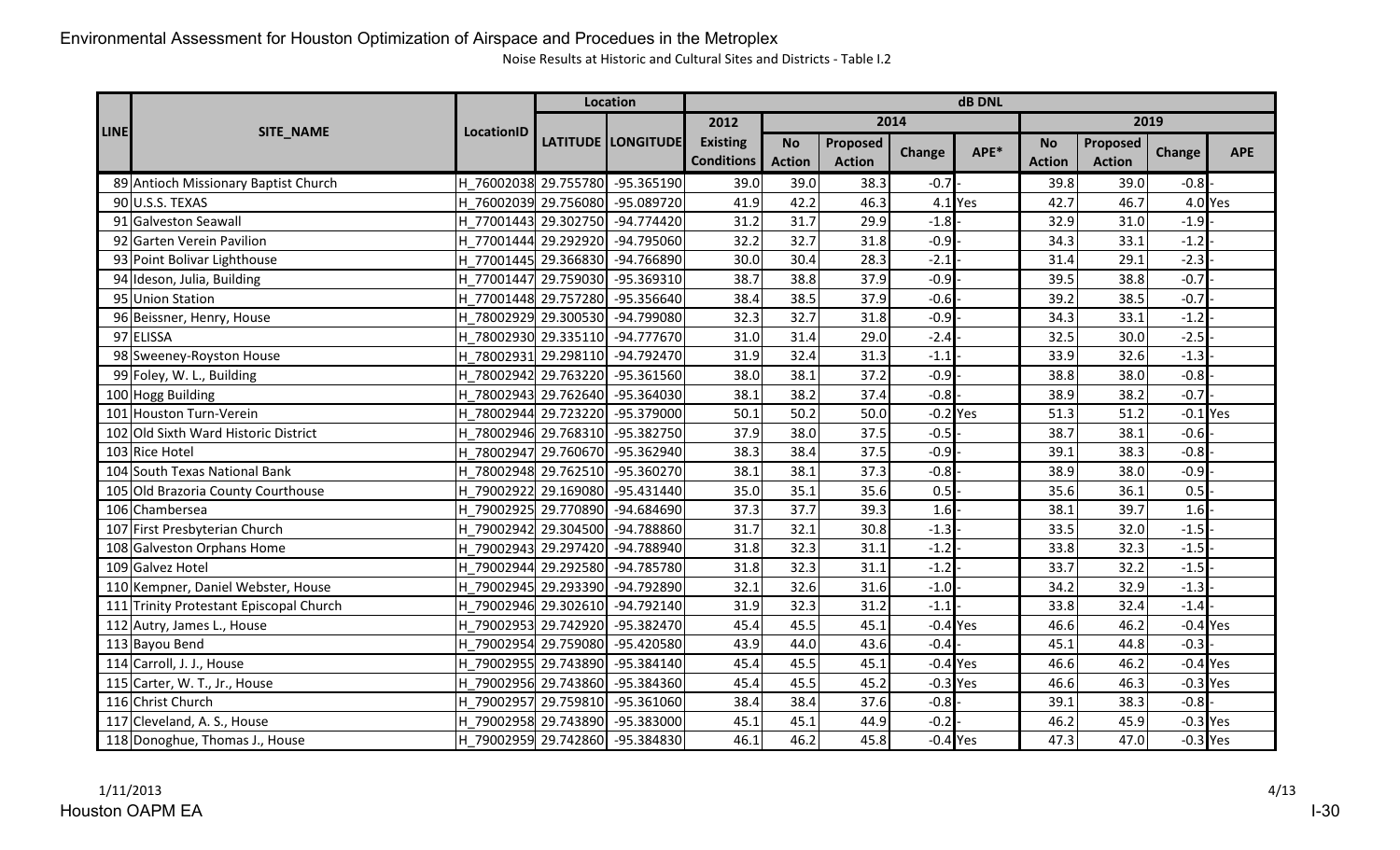|             |                                                       |                                 | Location           |                   |               |               |               | dB DNL     |               |               |            |            |
|-------------|-------------------------------------------------------|---------------------------------|--------------------|-------------------|---------------|---------------|---------------|------------|---------------|---------------|------------|------------|
| <b>LINE</b> | SITE_NAME                                             | LocationID                      |                    | 2012              |               |               | 2014          |            |               | 2019          |            |            |
|             |                                                       |                                 | LATITUDE LONGITUDE | <b>Existing</b>   | <b>No</b>     | Proposed      | <b>Change</b> | APE*       | <b>No</b>     | Proposed      | Change     | <b>APE</b> |
|             |                                                       |                                 |                    | <b>Conditions</b> | <b>Action</b> | <b>Action</b> |               |            | <b>Action</b> | <b>Action</b> |            |            |
|             | 119 Dorrance, John M., House                          | H 79002960 29.742920            | -95.382780         | 45.5              | 45.6          | 45.2          | $-0.4$ Yes    |            | 46.6          | 46.3          | $-0.3$ Yes |            |
|             | 120 Jones-Hunt House                                  | H 79002962 29.743860            | -95.385690         | 45.8              | 45.9          | 45.6          | $-0.3$ Yes    |            | 47.0          | 46.7          | $-0.3$ Yes |            |
|             | 121 Kennedy Bakery                                    | H 79002963 29.763080 -95.361750 |                    | 38.1              | 38.1          | 37.3          | $-0.8$        |            | 38.9          | 38.0          | $-0.9$     |            |
|             | 122 Myer, Sterling, House                             | H 79002964 29.743920            | -95.382280         | 44.9              | 45.0          | 44.6          | $-0.4$        |            | 46.0          | 45.7          | $-0.3$ Yes |            |
|             | 123 Neuhaus, C. L., House                             | H 79002965 29.743920            | -95.382580         | 44.9              | 45.0          | 44.7          | $-0.3$        |            | 46.1          | 45.8          | $-0.3$ Yes |            |
|             | 124 Parker, John W., House                            | H 79002966 29.743920            | -95.381970         | 44.8              | 44.9          | 44.5          | $-0.4$        |            | 45.9          | 45.6          | $-0.3$ Yes |            |
|             | 125 Paul Building                                     | H 79002967 29.760890            | -95.360860         | 38.2              | 38.3          | 37.5          | $-0.8$        |            | 39.0          | 38.2          | $-0.8$     |            |
|             | 126 Taylor, Judson L., House                          | H 79002968 29.743860            | -95.385170         | 45.7              | 45.8          | 45.5          | $-0.3$ Yes    |            | 46.8          | 46.6          | $-0.2$ Yes |            |
|             | 127 Arnold-Simonton House                             | H 79002996 30.386860 -95.701440 |                    | 31.0              | 31.1          | 30.8          | $-0.3$        |            | 31.5          | 31.2          | $-0.3$     |            |
|             | 128 Varner-Hogg Plantation                            | H 80004082 29.167560            | -95.641030         | 28.3              | 28.3          | 25.9          | $-2.4$        |            | 28.7          | 25.8          | $-2.9$     |            |
|             | 129 Fort Bend County Courthouse                       | H 80004119 29.581470            | -95.761750         | 33.5              | 33.5          | 33.1          | $-0.4$        |            | 34.0          | 33.5          | $-0.5$     |            |
|             | 130 Ada Belle Oil Well                                | H 80004126 30.263890            | $-94.616110$       | 25.4              | 25.5          | 32.8          | 7.3           |            | 26.2          | 33.7          | 7.5        |            |
|             | 131 Broadacres Historic District                      | H 80004128 29.728440            | -95.399190         | 45.4              | 45.5          | 45.0          |               | $-0.5$ Yes | 46.6          | 46.1          | $-0.5$ Yes |            |
|             | 132 Courtlandt Place Historic District                | H 80004129 29.745170            | -95.382640         | 44.4              | 44.5          | 44.1          | $-0.4$        |            | 45.5          | 45.2          | $-0.3$ Yes |            |
|             | 133 Merchants and Manufacturers Building              | H 80004130 29.766170 -95.359250 |                    | 37.8              | 37.9          | 37.1          | $-0.8$        |            | 38.6          | 37.8          | $-0.8$     |            |
|             | 134 Milroy, John, House                               | H 80004131 29.791080            | -95.397250         | 36.2              | 36.2          | 35.8          | $-0.4$        |            | 36.8          | 36.3          | $-0.5$     |            |
|             | 135 Scanlan Building                                  | H 80004132 29.761250            | -95.361390         | 38.2              | 38.3          | 37.5          | $-0.8$        |            | 39.0          | 38.2          | $-0.8$     |            |
|             | 136 San Jacinto County Jail                           | H 80004148 30.576690 -95.126750 |                    | 36.3              | 36.6          | 37.1          | 0.5           |            | 37.4          | 38.0          | 0.6        |            |
|             | 137 Fort Anahuac                                      | H 81000626 29.757750            | -94.688390         | 37.4              | 37.8          | 38.3          | 0.5           |            | 38.1          | 38.7          | 0.6        |            |
|             | 138 Harris County Courthouse of 1910                  | H 81000629 29.761250            | -95.359670         | 38.1              | 38.2          | 37.4          | $-0.8$        |            | 38.9          | 38.1          | $-0.8$     |            |
|             | 139 Hagemann, John, House                             | H 82004505 29.294750 -94.813190 |                    | 33.1              | 33.6          | 33.3          | $-0.3$        |            | 35.5          | 34.7          | $-0.8$     |            |
|             | 140 State National Bank Building                      | H 82004843 29.761420            | -95.361810         | 38.2              | 38.3          | 37.5          | $-0.8$        |            | 39.0          | 38.1          | $-0.9$     |            |
|             | 141 Houston Negro Hospital                            | H 82004856 29.731390            | -95.360500         | 44.6              | 44.7          | 44.4          | $-0.3$        |            | 45.8          | 45.5          | $-0.3$ Yes |            |
|             | 142 Houston Negro Hospital School of Nursing Building | H 82004857 29.726500 -95.357470 |                    | 46.1              | 46.2          | 45.9          | $-0.3$ Yes    |            | 47.3          | 47.0          | $-0.3$ Yes |            |
|             | 143 Sterling, Ross, S., House                         | H 82004858 29.668940            | -94.995190         | 40.9              | 41.0          | 41.0          | 0.0           |            | 41.1          | 41.2          | 0.1        |            |
|             | 144 Church of the Guardian Angel                      | H 83003074 29.625830            | -96.057190         | 31.6              | 31.8          | 29.2          | $-2.6$        |            | 32.2          | 29.7          | $-2.5$     |            |
|             | 145 Lasker Home for Homeless Children                 | H 83003140 29.300830            | -94.783860         | 31.6              | 32.0          | 30.6          | $-1.4$        |            | 33.4          | 31.7          | $-1.7$     |            |
|             | 146 Miller, Ezekial and Mary Jane, House              | H 83003788 29.743610            | -95.384030         | 45.5              | 45.5          | 45.3          | $-0.2$ Yes    |            | 46.7          | 46.3          | $-0.4$ Yes |            |
|             | 147 All Saints Roman Catholic Church                  | H 83004425 29.788580 -95.396470 |                    | 36.3              | 36.4          | 36.0          | $-0.4$        |            | 37.0          | 36.5          | $-0.5$     |            |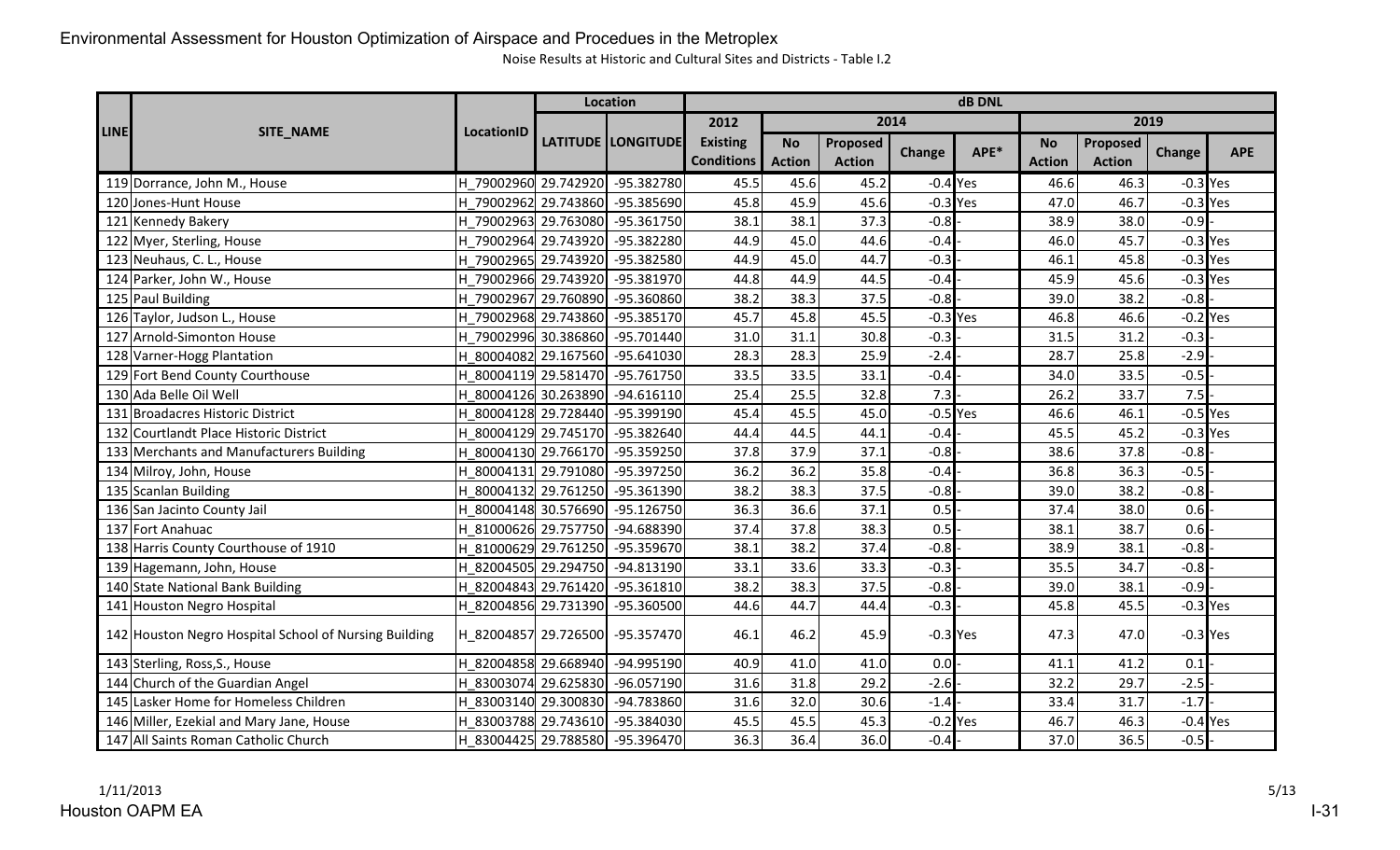|             |                                     |                                 |           | <b>Location</b>      |                                      |                            |                           |        | dB DNL |                            |                           |        |            |
|-------------|-------------------------------------|---------------------------------|-----------|----------------------|--------------------------------------|----------------------------|---------------------------|--------|--------|----------------------------|---------------------------|--------|------------|
| <b>LINE</b> | SITE_NAME                           | LocationID                      |           |                      | 2012                                 |                            |                           | 2014   |        |                            | 2019                      |        |            |
|             |                                     |                                 |           | LATITUDE LONGITUDE   | <b>Existing</b><br><b>Conditions</b> | <b>No</b><br><b>Action</b> | Proposed<br><b>Action</b> | Change | APE*   | <b>No</b><br><b>Action</b> | Proposed<br><b>Action</b> | Change | <b>APE</b> |
|             | 148 Allbach House                   | H 83004426                      |           | 29.804830 -95.394890 | 35.5                                 | 35.6                       | 35.3                      | $-0.3$ |        | 36.1                       | 35.7                      | $-0.4$ |            |
|             | 149 Banta House                     | H 83004427                      | 29.803720 | -95.397360           | 35.6                                 | 35.7                       | 35.3                      | $-0.4$ |        | 36.2                       | 35.8                      | $-0.4$ |            |
|             | 150 Beaconsfield                    | H 83004428 29.755810            |           | -95.372750           | 39.3                                 | 39.4                       | 38.7                      | $-0.7$ |        | 40.3                       | 39.6                      | $-0.7$ |            |
|             | 151 Burge House                     | H 83004430                      | 29.801970 | -95.398560           | 35.7                                 | 35.8                       | 35.4                      | $-0.4$ |        | 36.3                       | 35.8                      | $-0.5$ |            |
|             | 152 Countryman House                | H 83004431 29.787360 -95.393970 |           |                      | 36.4                                 | 36.5                       | 36.1                      | $-0.4$ |        | 37.0                       | 36.5                      | $-0.5$ |            |
|             | 153 Cummings House                  | H 83004432 29.796580            |           | -95.397810           | 35.8                                 | 35.9                       | 35.5                      | $-0.4$ |        | 36.5                       | 36.0                      | $-0.5$ |            |
|             | 154 Eaton House                     | H 83004433                      | 29.780030 | -95.395970           | 37.2                                 | 37.3                       | 36.8                      | $-0.5$ |        | 37.8                       | 37.4                      | $-0.4$ |            |
|             | 155 Elkins House                    | H 83004434 29.787120 -95.391770 |           |                      | 36.4                                 | 36.4                       | 36.0                      | $-0.4$ |        | 36.9                       | 36.5                      | $-0.4$ |            |
|             | 156 Ellis, Dr. Billie V., House     | H 83004435 29.798640            |           | -95.398470           | 35.8                                 | 35.9                       | 35.4                      | $-0.5$ |        | 36.4                       | 35.9                      | $-0.5$ |            |
|             | 157 Gulf Building                   | H 83004436 29.768140            |           | -95.364030           | 37.7                                 | 37.8                       | 37.0                      | $-0.8$ |        | 38.6                       | 37.8                      | $-0.8$ |            |
|             | 158 Hartley House                   | H 83004437                      | 29.800670 | -95.401000           | 35.8                                 | 35.9                       | 35.4                      | $-0.5$ |        | 36.5                       | 35.9                      | $-0.6$ |            |
|             | 159 Heights Christian Church        | H 83004438 29.801080            |           | -95.398530           | 35.7                                 | 35.8                       | 35.4                      | $-0.4$ |        | 36.3                       | 35.9                      | $-0.4$ |            |
|             | 160 Heights State Bank Building     | H 83004439                      | 29.768580 | $-95.448420$         | 41.0                                 | 41.1                       | 40.7                      | $-0.4$ |        | 42.2                       | 42.0                      | $-0.2$ |            |
|             | 161 House at 1515 Allston Street    | H 83004440 29.798420            |           | -95.400440           | 35.8                                 | 35.9                       | 35.5                      | $-0.4$ |        | 36.5                       | 36.0                      | $-0.5$ |            |
|             | 162 House at 1509 Allston Street    | H 83004441 29.798080            |           | -95.400420           | 35.9                                 | 36.0                       | 35.5                      | $-0.5$ |        | 36.5                       | 36.0                      | $-0.5$ |            |
|             | 163 House at 1443 Allston Street    | H 83004442 29.796810            |           | -95.400390           | 35.9                                 | 36.0                       | 35.5                      | $-0.5$ |        | 36.6                       | 36.0                      | $-0.6$ |            |
|             | 164 House at 1343 Allston Street    | H 83004443 29.795920            |           | -95.400390           | 36.0                                 | 36.1                       | 35.6                      | $-0.5$ |        | 36.6                       | 36.1                      | $-0.5$ |            |
|             | 165 House at 844 Courtlandt         | H 83004444                      |           | 29.786890 -95.395080 | 36.4                                 | 36.5                       | 36.1                      | $-0.4$ |        | 37.1                       | 36.6                      | $-0.5$ |            |
|             | 166 House at 844 Columbia Street    | H 83004445                      | 29.786920 | -95.393330           | 36.4                                 | 36.5                       | 36.1                      | $-0.4$ |        | 37.0                       | 36.6                      | $-0.4$ |            |
|             | 167 House at 1517 Cortland Street   | H 83004446 29.798780 -95.395890 |           |                      | 35.6                                 | 35.7                       | 35.4                      | $-0.3$ |        | 36.3                       | 35.8                      | $-0.5$ |            |
|             | 168 House at 402 E. 11th Street     | H 83004447 29.790970            |           | -95.394060           | 36.1                                 | 36.1                       | 35.8                      | $-0.3$ |        | 36.7                       | 36.2                      | $-0.5$ |            |
|             | 169 House at 532 Harvard Street     | H 83004448 29.780830            |           | -95.395970           | 37.1                                 | 37.1                       | 36.7                      | $-0.4$ |        | 37.8                       | 37.2                      | $-0.6$ |            |
|             | 170 House at 1421 Harvard St.       | H 83004449 29.796860            |           | -95.396970           | 35.8                                 | 35.9                       | 35.5                      | $-0.4$ |        | 36.4                       | 35.9                      | $-0.5$ |            |
| 171         | House at 1640 Harvard Street        | H 83004450 29.801110            |           | -95.396470           | 35.6                                 | 35.7                       | 35.4                      | $-0.3$ |        | 36.2                       | 35.8                      | $-0.4$ |            |
|             | 172 House at 828 Heights Boulevard  | H 83004451                      | 29.785670 | -95.397560           | 36.6                                 | 36.7                       | 36.2                      | $-0.5$ |        | 37.3                       | 36.8                      | $-0.5$ |            |
|             | 173 House at 1421 Heights Boulevard | H 83004452                      |           | 29.796860 -95.396970 | 35.8                                 | 35.9                       | 35.5                      | $-0.4$ |        | 36.4                       | 35.9                      | $-0.5$ |            |
|             | 174 House at 1437 Heights Boulevard | H 83004453 29.797470            |           | -95.398440           | 35.8                                 | 35.9                       | 35.5                      | $-0.4$ |        | 36.4                       | 36.0                      | $-0.4$ |            |
|             | 175 House at 2402 Rutland Street    | H 83004454                      | 29.808060 | -95.401390           | 35.7                                 | 35.8                       | 35.3                      | $-0.5$ |        | 36.3                       | 35.7                      | $-0.6$ |            |
|             | 176 House at 2035 Rutland Street    | H 83004455 29.804810 -95.401610 |           |                      | 35.7                                 | 35.8                       | 35.4                      | $-0.4$ |        | 36.4                       | 35.8                      | $-0.6$ |            |
|             | 177 House at 1237 Rutland Street    | H 83004456 29.793810 -95.401360 |           |                      | 36.1                                 | 36.2                       | 35.7                      | $-0.5$ |        | 36.8                       | 36.2                      | $-0.6$ |            |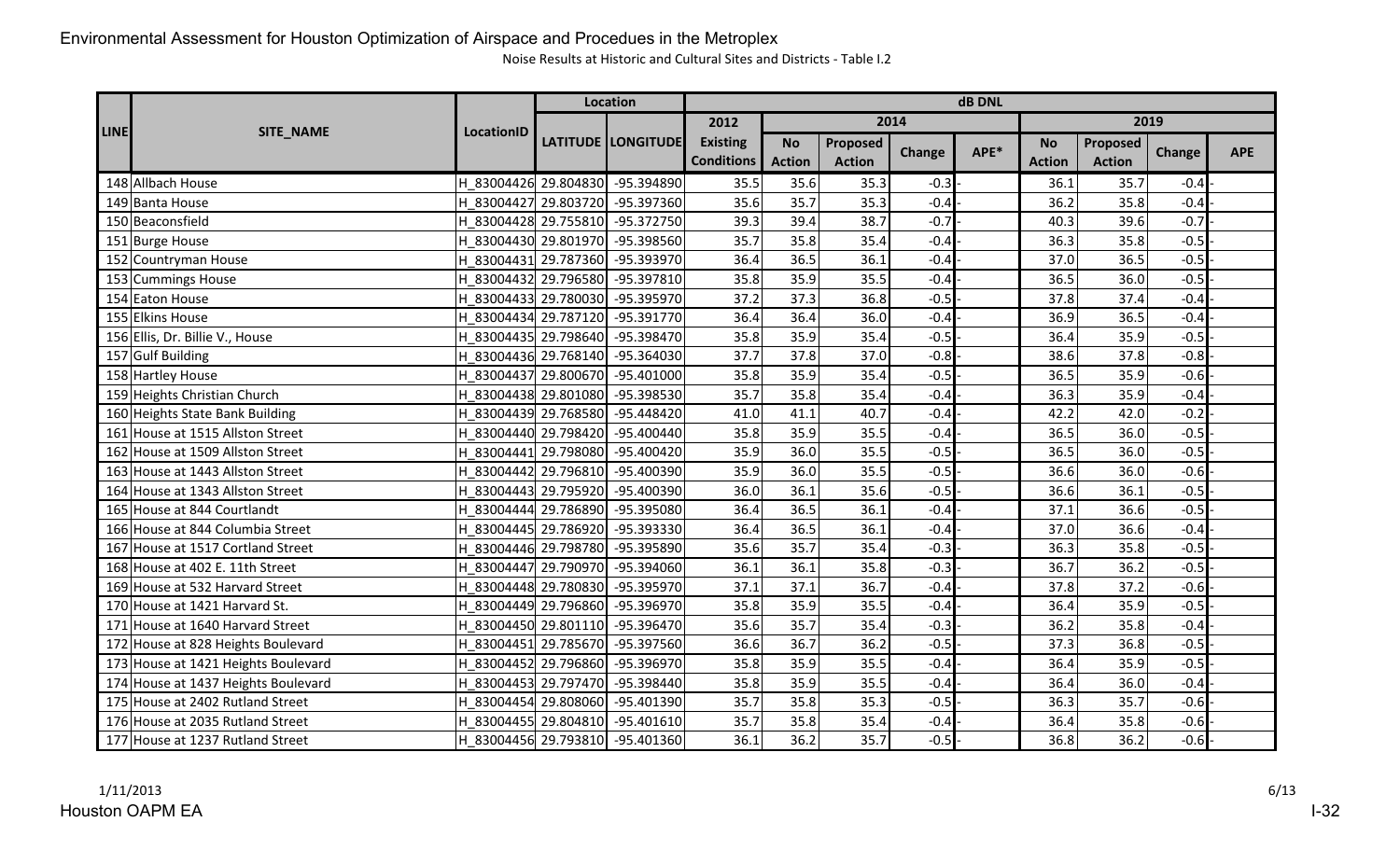|             |                                                 |                                 | Location           |                                      |                            |                           |            | <b>dB DNL</b> |                            |                           |               |            |
|-------------|-------------------------------------------------|---------------------------------|--------------------|--------------------------------------|----------------------------|---------------------------|------------|---------------|----------------------------|---------------------------|---------------|------------|
| <b>LINE</b> |                                                 | LocationID                      |                    | 2012                                 |                            |                           | 2014       |               |                            | 2019                      |               |            |
|             | SITE_NAME                                       |                                 | LATITUDE LONGITUDE | <b>Existing</b><br><b>Conditions</b> | <b>No</b><br><b>Action</b> | Proposed<br><b>Action</b> | Change     | APE*          | <b>No</b><br><b>Action</b> | Proposed<br><b>Action</b> | <b>Change</b> | <b>APE</b> |
|             | 178 House at 1537 Tulane Street                 | H 83004457 29.799310 -95.402530 |                    | 35.9                                 | 36.0                       | 35.5                      | $-0.5$     |               | 36.5                       | 36.0                      | $-0.5$        |            |
|             | 179 House at 1437 Waverly Street                | H 83004458 29.797080 -95.404750 |                    | 36.1                                 | 36.1                       | 35.6                      | $-0.5$     |               | 36.7                       | 36.1                      | $-0.6$        |            |
|             | 180 House at 1421-1423 Waverly Street           | H 83004459 29.796720            | -95.404750         | 36.1                                 | 36.2                       | 35.6                      | $-0.6$     |               | 36.8                       | 36.1                      | $-0.7$        |            |
|             | 181 House at 201 W. 15th Street                 | H 83004460 29.797720            | -95.399390         | 35.9                                 | 35.9                       | 35.5                      | $-0.4$     |               | 36.5                       | 36.0                      | $-0.5$        |            |
|             | 182 Houston Heights Fire Station                | H 83004461 29.792690            | -95.399060         | 36.1                                 | 36.2                       | 35.7                      | $-0.5$     |               | 36.7                       | 36.2                      | $-0.5$        |            |
|             | 183 Houston Heights Waterworks Reservoir        | H 83004462 29.804360            | -95.406670         | 35.9                                 | 36.0                       | 35.4                      | $-0.6$     |               | 36.5                       | 35.8                      | $-0.7$        |            |
|             | 184 Houston Heights Woman's Club                | H 83004463 29.803560            | -95.396530         | 35.6                                 | 35.7                       | 35.3                      | $-0.4$     |               | 36.2                       | 35.8                      | $-0.4$        |            |
|             | 185 Immanuel Lutheran Church                    | H 83004464 29.797970            | -95.395360         | 35.7                                 | 35.8                       | 35.4                      | $-0.4$     |               | 36.3                       | 35.8                      | $-0.5$        |            |
|             | 186 Isbell House                                | H 83004465 29.782580            | -95.398080         | 36.9                                 | 37.0                       | 36.6                      | $-0.4$     |               | 37.6                       | 37.1                      | $-0.5$        |            |
|             | 187 Jones House                                 | H 83004466 29.791030            | -95.400250         | 36.3                                 | 36.3                       | 35.9                      | $-0.4$     |               | 36.9                       | 36.4                      | $-0.5$        |            |
|             | 188 Kleinhaus House                             | H 83004467 29.785470            | -95.399190         | 36.7                                 | 36.8                       | 36.3                      | $-0.5$     |               | 37.4                       | 36.8                      | $-0.6$        |            |
|             | 189 Knittel House                               | H 83004468 29.799920            | -95.402940         | 35.9                                 | 36.0                       | 35.5                      | $-0.5$     |               | 36.5                       | 36.0                      | $-0.5$        |            |
|             | 190 Kronenberger House                          | H 83004469 29.809610            | -95.405140         | 35.7                                 | 35.9                       | 35.2                      | $-0.7$     |               | 36.3                       | 35.6                      | $-0.7$        |            |
|             | 191 Lund House                                  | H 83004470 29.779750            | -95.395220         | 37.2                                 | 37.3                       | 36.8                      | $-0.5$     |               | 37.9                       | 37.4                      | $-0.5$        |            |
|             | 192 Main Street/Market Square Historic District | H 83004471 29.767030            | -95.360810         | 37.8                                 | 37.9                       | 37.0                      | $-0.9$     |               | 38.6                       | 37.8                      | $-0.8$        |            |
|             | 193 Mansfield House                             | H 83004472 29.802030            | -95.396500         | 35.6                                 | 35.7                       | 35.3                      | $-0.4$     |               | 36.2                       | 35.8                      | $-0.4$        |            |
|             | 194 McDonald House                              | H 83004473 29.801810            | -95.403000         | 35.8                                 | 35.9                       | 35.4                      | $-0.5$     |               | 36.5                       | 35.9                      | $-0.6$        |            |
|             | 195 Milroy House                                | H 83004474 29.790920            | -95.397670         | 36.2                                 | 36.3                       | 35.8                      | $-0.5$     |               | 36.8                       | 36.3                      | $-0.5$        |            |
|             | 196 Ogle, Joseph, House                         | H 83004475 29.780030            | -95.395970         | 37.2                                 | 37.3                       | 36.8                      | $-0.5$     |               | 37.8                       | 37.4                      | $-0.4$        |            |
|             | 197 Oriental Textile Mill                       | H 83004476 29.805940            | -95.408470         | 35.8                                 | 36.0                       | 35.3                      | $-0.7$     |               | 36.5                       | 35.7                      | $-0.8$        |            |
|             | 198 Perry-Swilley House                         | H 83004477 29.790890            | -95.398280         | 36.2                                 | 36.3                       | 35.8                      | $-0.5$     |               | 36.8                       | 36.3                      | $-0.5$        |            |
|             | 199 Schauer Filling Station                     | H 83004478 29.796330            | -95.392420         | 35.7                                 | 35.8                       | 35.4                      | $-0.4$     |               | 36.3                       | 35.8                      | $-0.5$        |            |
|             | 200 Sterling-Berry House                        | H 83004479 29.732470            | -95.392030         | 47.7                                 | 47.8                       | 47.6                      | $-0.2$ Yes |               | 49.0                       | 48.7                      | $-0.3$ Yes    |            |
|             | 201 Thornton, Dr. Penn B., House                | H 83004480 29.799470            | -95.402530         | 35.9                                 | 36.0                       | 35.5                      | $-0.5$     |               | 36.5                       | 36.0                      | $-0.5$        |            |
|             | 202 Trinity Church                              | H 83004481 29.739750            | -95.377830         | 45.6                                 | 45.7                       | 45.3                      | $-0.4$ Yes |               | 46.8                       | 46.4                      | $-0.4$ Yes    |            |
|             | 203 Upchurch House                              | H 83004482 29.796000            | -95.395420         | 35.8                                 | 35.9                       | 35.5                      | $-0.4$     |               | 36.4                       | 35.9                      | $-0.5$        |            |
|             | 204 Ward House                                  | H 83004483 29.800670 -95.401220 |                    | 35.8                                 | 35.9                       | 35.4                      | $-0.5$     |               | 36.5                       | 35.9                      | $-0.6$        |            |
|             | 205 Webber, Samuel H., House                    | H 83004484 29.778170            | -95.398000         | 37.5                                 | 37.5                       | 37.0                      | $-0.5$     |               | 38.2                       | 37.7                      | $-0.5$        |            |
|             | 206 Williams-Brueder House                      | H 83004485 29.801580            | -95.400420         | 35.7                                 | 35.9                       | 35.4                      | $-0.5$     |               | 36.4                       | 35.9                      | $-0.5$        |            |
|             | 207 Woodward House                              | H 83004486 29.800080 -95.398500 |                    | 35.7                                 | 35.8                       | 35.4                      | $-0.4$     |               | 36.3                       | 35.9                      | $-0.4$        |            |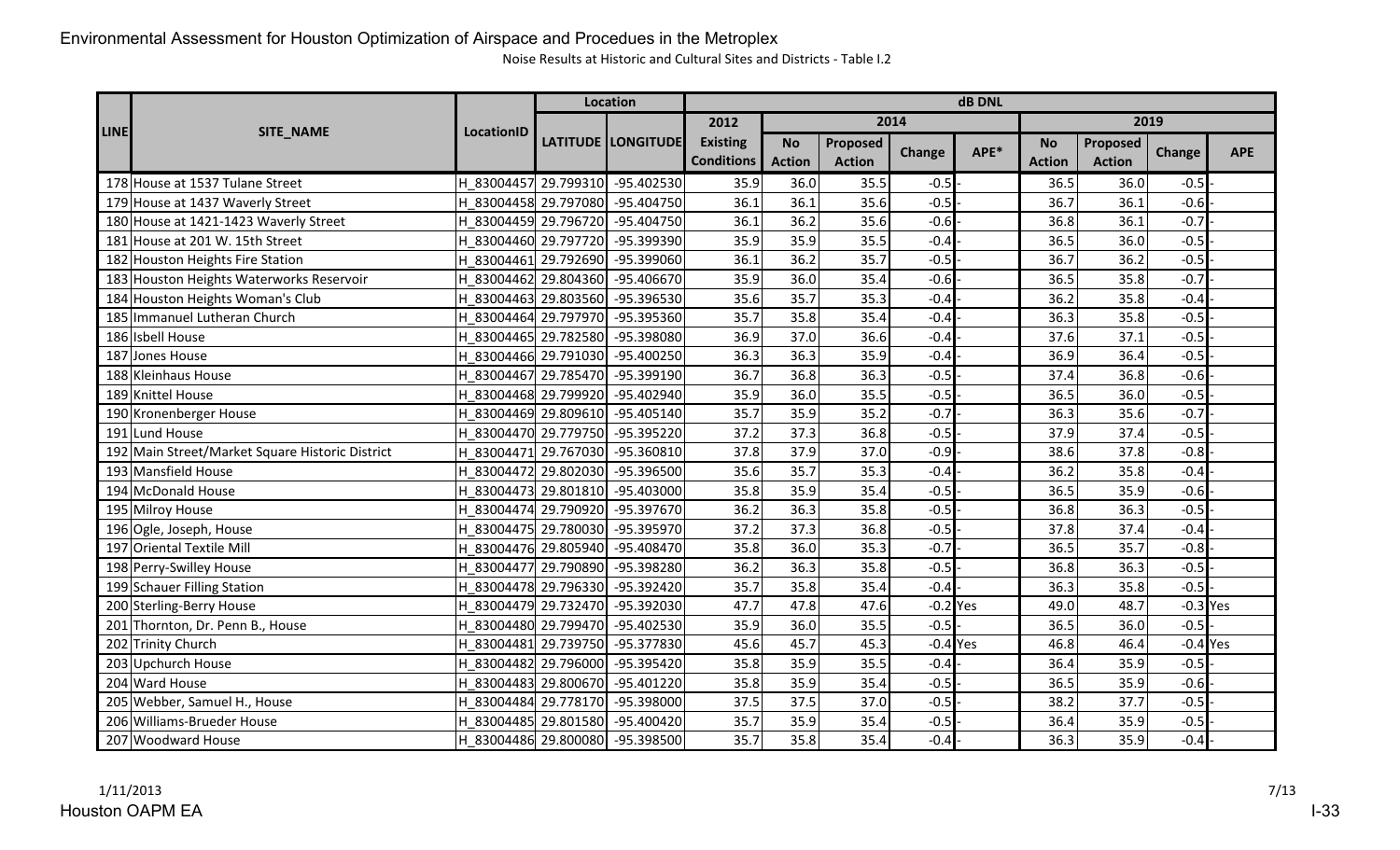|             |                                                                              |                                 | Location                        |                                      |                            |                           |        | dB DNL |                            |                           |               |            |
|-------------|------------------------------------------------------------------------------|---------------------------------|---------------------------------|--------------------------------------|----------------------------|---------------------------|--------|--------|----------------------------|---------------------------|---------------|------------|
| <b>LINE</b> | SITE_NAME                                                                    | LocationID                      |                                 | 2012                                 |                            |                           | 2014   |        |                            | 2019                      |               |            |
|             |                                                                              |                                 | LATITUDE LONGITUDE              | <b>Existing</b><br><b>Conditions</b> | <b>No</b><br><b>Action</b> | Proposed<br><b>Action</b> | Change | APE*   | <b>No</b><br><b>Action</b> | Proposed<br><b>Action</b> | <b>Change</b> | <b>APE</b> |
|             | 208 Burnett House                                                            | H 83004671 29.790700            | -95.399600                      | 36.2                                 | 36.3                       | 35.8                      | $-0.5$ |        | 36.9                       | 36.4                      | $-0.5$        |            |
|             | 209 Palmer, Edward Albert, Memorial Chapel and Autry H  H_84000388 29.716220 |                                 | -95.396500                      | 44.3                                 | 44.4                       | 43.8                      | $-0.6$ |        | 45.4                       | 44.8                      | $-0.6$        |            |
|             | 210 Building at 1925-1927 Market Street                                      | H 84001668 29.307220 -94.791580 |                                 | 31.8                                 | 32.2                       | 30.9                      | $-1.3$ |        | 33.6                       | 32.1                      | $-1.5$        |            |
|             | 211 Building at 1921-1921 1/2 Avenue D                                       | H 84001671 29.306170 -94.789920 |                                 | 31.7                                 | 32.1                       | 30.8                      | $-1.3$ |        | 33.5                       | 32.0                      | $-1.5$        |            |
|             | 212 City Hall                                                                | H 84001676 29.300670 -94.795390 |                                 | 32.1                                 | 32.5                       | 31.5                      | $-1.0$ |        | 34.0                       | 32.7                      | $-1.3$        |            |
|             | 213 City National Bank                                                       |                                 | H 84001680 29.305390 -94.793530 | 31.9                                 | 32.3                       | 31.2                      | $-1.1$ |        | 33.8                       | 32.3                      | $-1.5$        |            |
|             | 214 Eiband's                                                                 |                                 | H 84001683 29.304780 -94.792580 | 31.9                                 | 32.3                       | 31.1                      | $-1.2$ |        | 33.8                       | 32.3                      | $-1.5$        |            |
|             | 215 First Evangelical Lutheran Church                                        | H 84001688 29.302220 -94.794390 |                                 | 32.0                                 | 32.4                       | 31.4                      | $-1.0$ |        | 33.9                       | 32.6                      | $-1.3$        |            |
|             | 216 House at 2017-2023 Avenue I                                              |                                 | H 84001698 29.301610 -94.785530 | 31.6                                 | 32.1                       | 30.7                      | $-1.4$ |        | 33.4                       | 31.8                      | $-1.6$        |            |
|             | 217 House at 2528 Postoffice St.                                             | H 84001700 29.304000            | -94.797080                      | 32.1                                 | 32.5                       | 31.5                      | $-1.0$ |        | 34.0                       | 32.7                      | $-1.3$        |            |
|             | 218 I.O.O.F. Lodge                                                           | H 84001703 29.305170            | -94.790220                      | 31.8                                 | 32.2                       | 30.9                      | $-1.3$ |        | 33.6                       | 32.1                      | $-1.5$        |            |
|             | 219 Jean Lafitte Hotel                                                       | H 84001705 29.304080            | -94.791110                      | 31.8                                 | 32.2                       | 31.0                      | $-1.2$ |        | 33.7                       | 32.2                      | $-1.5$        |            |
|             | 220 Marschner Building                                                       |                                 | H 84001706 29.307530 -94.789940 | 31.7                                 | 32.2                       | 30.8                      | $-1.4$ |        | 33.5                       | 32.0                      | $-1.5$        |            |
|             | 221 Model Laundry                                                            | H 84001707 29.303110 -94.796140 |                                 | 32.1                                 | 32.5                       | 31.5                      | $-1.0$ |        | 34.0                       | 32.7                      | $-1.3$        |            |
|             | 222 Moser House                                                              | H 84001711 29.305280            | -94.789390                      | 31.7                                 | 32.1                       | 30.8                      | $-1.3$ |        | 33.5                       | 32.0                      | $-1.5$        |            |
|             | 223 Pix Building                                                             |                                 | H 84001713 29.305140 -94.792470 | 31.9                                 | 32.3                       | 31.1                      | $-1.2$ |        | 33.8                       | 32.3                      | $-1.5$        |            |
|             | 224 Reedy Chapel-AME Church                                                  | H 84001717 29.300390 -94.788890 |                                 | 31.7                                 | 32.2                       | 31.0                      | $-1.2$ |        | 33.7                       | 32.2                      | $-1.5$        |            |
|             | 225 Robinson Building                                                        |                                 | H 84001720 29.305060 -94.790720 | 31.8                                 | 32.2                       | 31.0                      | $-1.2$ |        | 33.6                       | 32.1                      | $-1.5$        |            |
|             | 226 Rosenberg Library                                                        |                                 | H 84001722 29.301170 -94.793030 | 32.0                                 | 32.4                       | 31.3                      | $-1.1$ |        | 33.9                       | 32.5                      | $-1.4$        |            |
|             | 227 Scottish Rite Cathedral                                                  | H 84001724 29.304250 -94.791940 |                                 | 31.9                                 | 32.3                       | 31.1                      | $-1.2$ |        | 33.7                       | 32.3                      | $-1.4$        |            |
|             | 228 Shaw, M. W., Building                                                    | H 84001728 29.304640            | -94.796170                      | 32.1                                 | 32.5                       | 31.4                      | $-1.1$ |        | 33.9                       | 32.6                      | $-1.3$        |            |
|             | 229 Star Drug Store                                                          | H 84001731 29.304220            | -94.793280                      | 31.9                                 | 32.3                       | 31.2                      | $-1.1$ |        | 33.8                       | 32.4                      | $-1.4$        |            |
|             | 230 Texas Building                                                           |                                 | H 84001734 29.304940 -94.792780 | 31.9                                 | 32.3                       | 31.1                      | $-1.2$ |        | 33.8                       | 32.3                      | $-1.5$        |            |
|             | 231 Texas Heroes Monument                                                    | H 84001737 29.299530            | -94.794330                      | 32.0                                 | 32.5                       | 31.4                      | $-1.1$ |        | 34.0                       | 32.7                      | $-1.3$        |            |
|             | 232 U.S. National Bank                                                       |                                 | H 84001739 29.305500 -94.793000 | 31.9                                 | 32.3                       | 31.1                      | $-1.2$ |        | 33.8                       | 32.3                      | $-1.5$        |            |
|             | 233 Barker House                                                             | H 84001754 29.799750            | -95.397250                      | 35.7                                 | 35.8                       | 35.4                      | $-0.4$ |        | 36.3                       | 35.9                      | $-0.4$        |            |
|             | 234 Borgstrom House                                                          | H 84001755 29.796360            | -95.395830                      | 35.8                                 | 35.9                       | 35.5                      | $-0.4$ |        | 36.4                       | 35.9                      | $-0.5$        |            |
|             | 235 Clayton, William L., Summer House                                        |                                 | H 84001756 29.779140 -95.429750 | 41.1                                 | 41.2                       | 40.3                      | $-0.9$ |        | 42.1                       | 41.2                      | $-0.9$        |            |
|             | 236 Coop, Dr. B. F., House                                                   |                                 | H 84001757 29.799110 -95.397860 | 35.8                                 | 35.8                       | 35.4                      | $-0.4$ |        | 36.4                       | 35.9                      | $-0.5$        |            |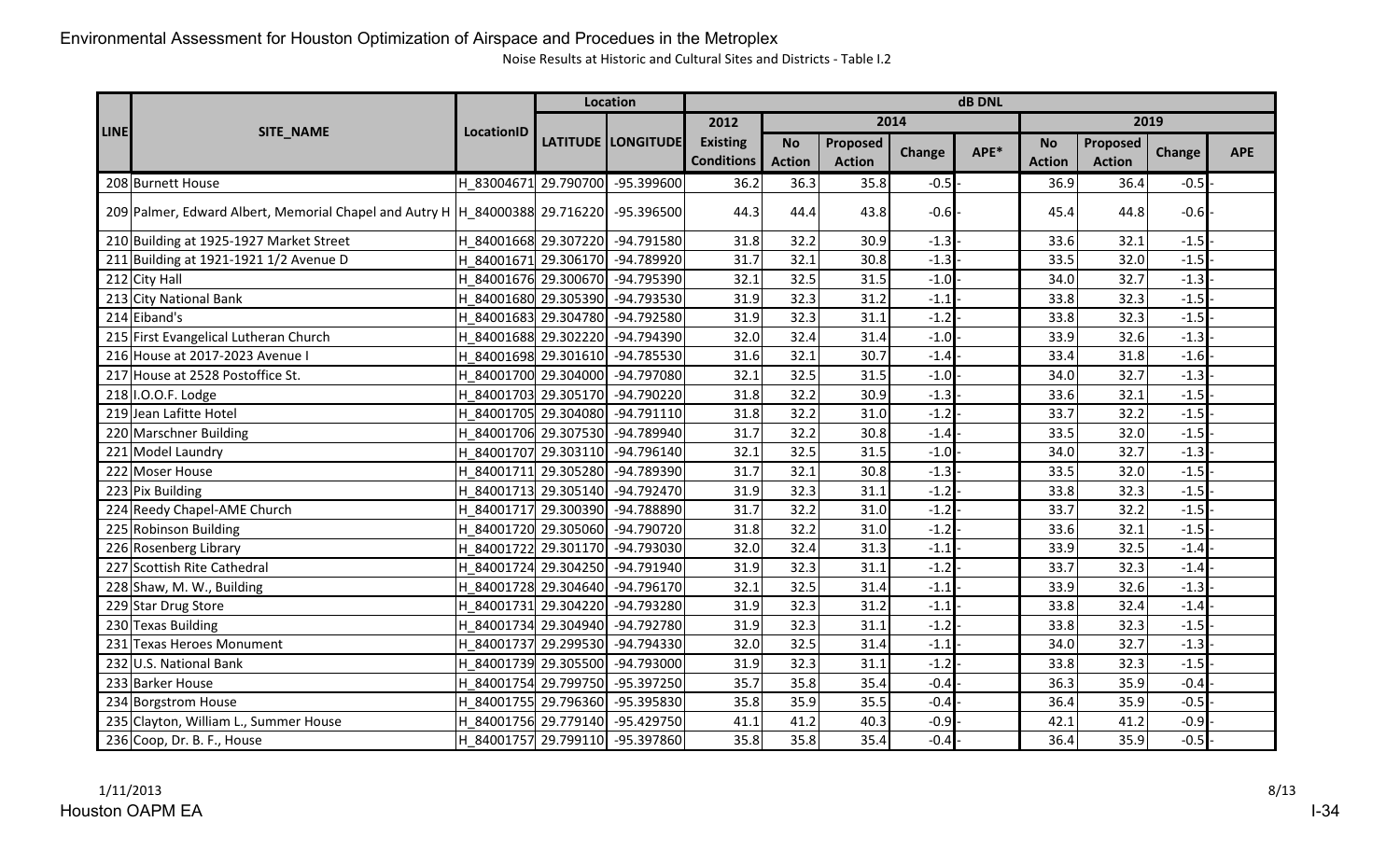|             |                                                        |                                 |           | Location             |                                      |                            |                           |            | dB DNL |                            |                           |            |            |
|-------------|--------------------------------------------------------|---------------------------------|-----------|----------------------|--------------------------------------|----------------------------|---------------------------|------------|--------|----------------------------|---------------------------|------------|------------|
| <b>LINE</b> |                                                        | LocationID                      |           |                      | 2012                                 |                            |                           | 2014       |        |                            | 2019                      |            |            |
|             | SITE_NAME                                              |                                 |           | LATITUDE LONGITUDE   | <b>Existing</b><br><b>Conditions</b> | <b>No</b><br><b>Action</b> | Proposed<br><b>Action</b> | Change     | APE*   | <b>No</b><br><b>Action</b> | Proposed<br><b>Action</b> | Change     | <b>APE</b> |
|             | 237 DePelchin Faith Home                               | H 84001759 29.749140 -95.382830 |           |                      | 42.6                                 | 42.8                       | 42.4                      | $-0.4$     |        | 43.8                       | 43.3                      | $-0.5$     |            |
|             | 238 Dexter House                                       | H 84001761 29.800690 -95.399970 |           |                      | 35.8                                 | 35.9                       | 35.4                      | $-0.5$     |        | 36.4                       | 35.9                      | $-0.5$     |            |
|             | 239 Ezzell House                                       | H 84001762 29.793810 -95.401060 |           |                      | 36.1                                 | 36.2                       | 35.7                      | $-0.5$     |        | 36.8                       | 36.2                      | $-0.6$     |            |
|             | 240 Gillette House                                     | H 84001764 29.797970            |           | -95.395470           | 35.7                                 | 35.7                       | 35.4                      | $-0.3$     |        | 36.3                       | 35.8                      | $-0.5$     |            |
|             | 241 Hawkins House                                      | H 84001765 29.789640 -95.398250 |           |                      | 36.3                                 | 36.4                       | 35.9                      | $-0.5$     |        | 36.9                       | 36.4                      | $-0.5$     |            |
|             | 242 Heights Boulevard Esplanade                        | H 84001766 29.769600 -95.397350 |           |                      | 38.8                                 | 38.9                       | 38.4                      | $-0.5$     |        | 39.7                       | 39.1                      | $-0.6$     |            |
|             | 243 House at 1111 Heights Boulevard                    | H 84001768 29.791250 -95.398310 |           |                      | 36.2                                 | 36.3                       | 35.8                      | $-0.5$     |        | 36.8                       | 36.3                      | $-0.5$     |            |
|             | 244 House at 112 W. 4th Street                         | H 84001771 29.778170 -95.398080 |           |                      | 37.5                                 | 37.5                       | 37.0                      | $-0.5$     |        | 38.2                       | 37.6                      | $-0.6$     |            |
|             | 245 House at 1210 Harvard Street                       | H 84001774 29.793080 -95.396280 |           |                      | 36.0                                 | 36.1                       | 35.6                      | $-0.5$     |        | 36.6                       | 36.1                      | $-0.5$     |            |
|             | 246 House at 122 East Fifth Street                     | H 84001776 29.779720            |           | -95.396670           | 37.2                                 | 37.3                       | 36.8                      | $-0.5$     |        | 37.9                       | 37.4                      | $-0.5$     |            |
|             | 247 House at 1227 Rutland Street                       | H 84001777 29.793440            |           | -95.401360           | 36.1                                 | 36.2                       | 35.7                      | $-0.5$     |        | 36.8                       | 36.3                      | $-0.5$     |            |
|             | 248 House at 1230 Oxford Street                        | H 84001780 29.793810            |           | -95.392360           | 35.8                                 | 35.9                       | 35.5                      | $-0.4$     |        | 36.4                       | 35.9                      | $-0.5$     |            |
|             | 249 House at 1304 Cortlandt Street                     | H 84001784 29.794640            |           | -95.395280           | 35.8                                 | 35.9                       | 35.5                      | $-0.4$     |        | 36.5                       | 36.0                      | $-0.5$     |            |
|             | 250 House at 217 E. 5th Street                         | H 84001786 29.779750 -95.395750 |           |                      | 37.2                                 | 37.3                       | 36.8                      | $-0.5$     |        | 37.9                       | 37.4                      | $-0.5$     |            |
|             | 251 House at 444 West 24th Street                      | H 84001788 29.808110 -95.403470 |           |                      | 35.8                                 | 35.8                       | 35.2                      | $-0.6$     |        | 36.4                       | 35.7                      | $-0.7$     |            |
|             | 252 House at 505 W. 18th Street                        | H 84001791 29.801530            |           | -95.403000           | 35.9                                 | 35.9                       | 35.4                      | $-0.5$     |        | 36.5                       | 35.9                      | $-0.6$     |            |
|             | 253 House at 917 Heights Boulevard                     | H 84001793 29.787360 -95.398190 |           |                      | 36.5                                 | 36.6                       | 36.1                      | $-0.5$     |        | 37.1                       | 36.6                      | $-0.5$     |            |
|             | 254 Houston Public Library                             | H 84001795 29.794500 -95.397750 |           |                      | 35.9                                 | 36.0                       | 35.6                      | $-0.4$     |        | 36.6                       | 36.1                      | $-0.5$     |            |
|             | 255 Keller House                                       | H 84001797 29.797830 -95.397830 |           |                      | 35.8                                 | 35.9                       | 35.4                      | $-0.5$     |        | 36.4                       | 35.9                      | $-0.5$     |            |
|             | 256 Main Street/Market Square Historic District (Bound | H 84001811 29.767030 -95.360810 |           |                      | 37.8                                 | 37.9                       | 37.0                      | $-0.9$ -   |        | 38.6                       | 37.8                      | $-0.8$     |            |
|             | 257 Meitzen House                                      | H 84001813 29.775310 -95.396470 |           |                      | 37.8                                 | 37.9                       | 37.4                      | $-0.5$     |        | 38.6                       | 38.0                      | $-0.6$     |            |
|             | 258 Miller House                                       | H 84001814 29.793940 -95.399390 |           |                      | 36.0                                 | 36.1                       | 35.7                      | $-0.4$     |        | 36.7                       | 36.2                      | $-0.5$     |            |
|             | 259 Milroy-Muller House                                | H 84001816                      |           | 29.800030 -95.396440 | 35.6                                 | 35.7                       | 35.4                      | $-0.3$     |        | 36.3                       | 35.8                      | $-0.5$     |            |
|             | 260 Mulcahy House                                      | H 84001819                      | 29.790110 | -95.396190           | 36.2                                 | 36.3                       | 35.9                      | $-0.4$     |        | 36.8                       | 36.3                      | $-0.5$     |            |
|             | 261 Otto House                                         | H 84001820 29.786250 -95.401170 |           |                      | 36.7                                 | 36.7                       | 36.3                      | $-0.4$     |        | 37.4                       | 36.8                      | $-0.6$     |            |
|             | 262 Schlesser-Burrows House                            | H 84001823 29.790750 -95.396830 |           |                      | 36.2                                 | 36.3                       | 35.8                      | $-0.5$     |        | 36.8                       | 36.3                      | $-0.5$     |            |
|             | 263 Sheridan Apartments                                | H 84001825 29.746190 -95.375830 |           |                      | 42.3                                 | 42.3                       | 41.9                      | $-0.4$     |        | 43.3                       | 42.8                      | $-0.5$     |            |
|             | 264 Temple Beth Israel                                 | H 84001826 29.737000 -95.375310 |           |                      | 46.1                                 | 46.2                       | 46.0                      | $-0.2$ Yes |        | 47.3                       | 47.1                      | $-0.2$ Yes |            |
|             | 265 Webber House                                       | H 84001829 29.790890 -95.398280 |           |                      | 36.2                                 | 36.3                       | 35.8                      | $-0.5$     |        | 36.8                       | 36.3                      | $-0.5$     |            |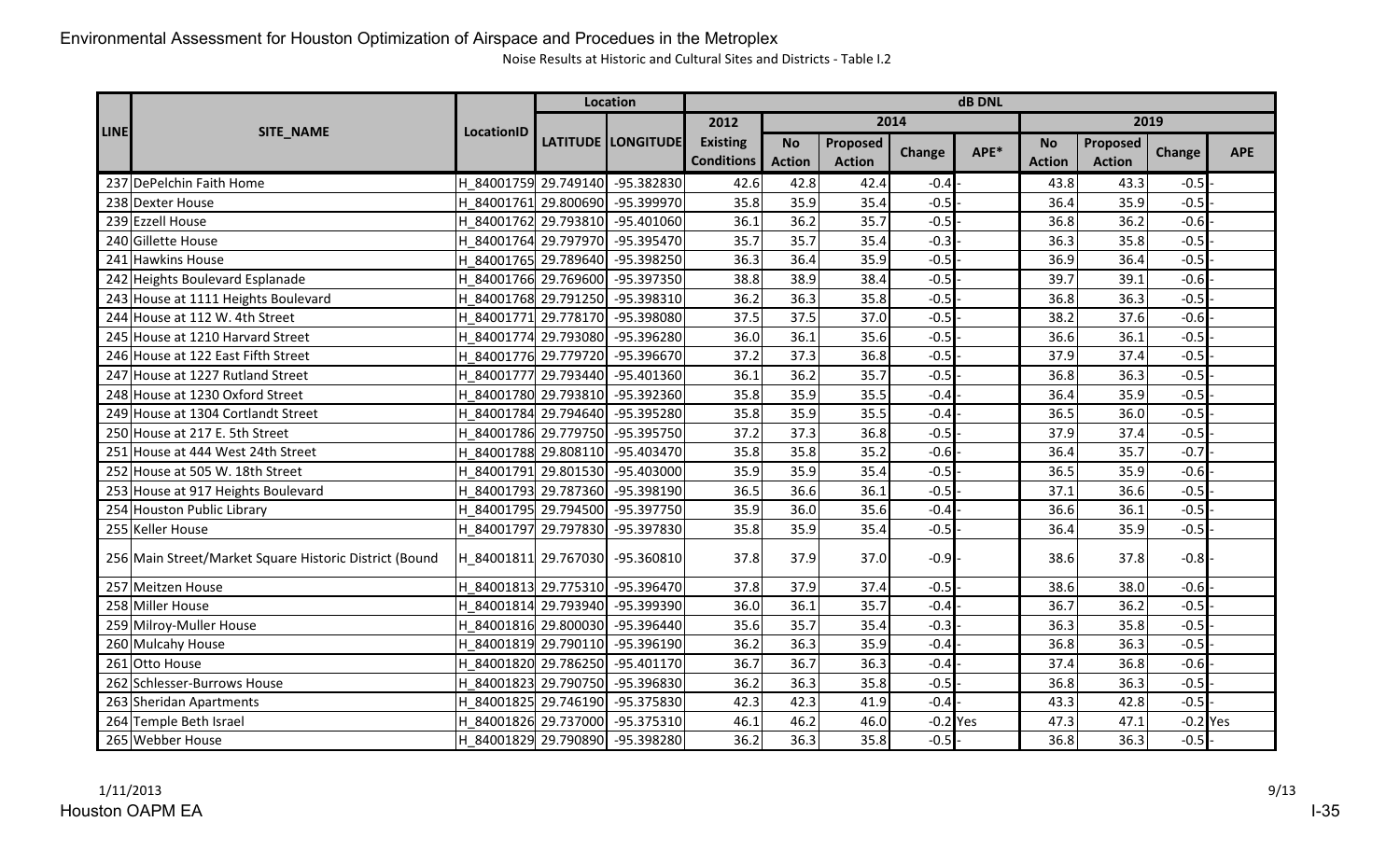|             |                                             |                                 | Location           |                                      |                            |                           |            | dB DNL    |                            |                           |            |            |
|-------------|---------------------------------------------|---------------------------------|--------------------|--------------------------------------|----------------------------|---------------------------|------------|-----------|----------------------------|---------------------------|------------|------------|
| <b>LINE</b> | SITE_NAME                                   | LocationID                      |                    | 2012                                 |                            |                           | 2014       |           |                            | 2019                      |            |            |
|             |                                             |                                 | LATITUDE LONGITUDE | <b>Existing</b><br><b>Conditions</b> | <b>No</b><br><b>Action</b> | Proposed<br><b>Action</b> | Change     | APE*      | <b>No</b><br><b>Action</b> | Proposed<br><b>Action</b> | Change     | <b>APE</b> |
|             | 266 Wilkins House                           | H 84001831 29.799440            | -95.403670         | 35.9                                 | 36.0                       | 35.5                      | $-0.5$     |           | 36.6                       | 36.0                      | $-0.6$     |            |
|             | 267 Wilson House                            | H 84001841 29.792940            | -95.395250         | 36.0                                 | 36.0                       | 35.6                      | $-0.4$     |           | 36.6                       | 36.1                      | $-0.5$     |            |
|             | 268 Wimberly House                          | H 84001843 29.774780 -95.396470 |                    | 37.9                                 | 38.0                       | 37.4                      | $-0.6$     |           | 38.6                       | 38.1                      | $-0.5$     |            |
|             | 269 Wisnoski House                          | H 84001844 29.799920            | -95.393640         | 35.6                                 | 35.6                       | 35.3                      | $-0.3$     |           | 36.2                       | 35.7                      | $-0.5$     |            |
|             | 270 Woodard House                           | H 84001847 29.784720            | -95.400830         | 36.8                                 | 36.9                       | 36.4                      | $-0.5$     |           | 37.5                       | 37.0                      | $-0.5$     |            |
|             | 271 Wunsche Bros. Saloon and Hotel          | H 84001849 30.079190 -95.417670 |                    | 46.2                                 | 46.4                       | 46.3                      | $-0.1$ Yes |           | 46.9                       | 46.8                      | $-0.1$ Yes |            |
|             | 272 Cleveland-Partlow House                 | H 84001907 30.063890            | -94.785140         | 35.2                                 | 35.5                       | 29.7                      | $-5.8$     |           | 36.2                       | 30.2                      | $-6.0$     |            |
|             | 273 House at 943 1/2 Cortlandt Street       | H 84003972 29.788140 -95.395640 |                    | 36.3                                 | 36.4                       | 36.0                      | $-0.4$     |           | 36.9                       | 36.5                      | $-0.4$     |            |
|             | 274 Merimax Building                        | H 85000121 29.313220            | -94.782330         | 31.4                                 | 31.8                       | 30.0                      | $-1.8$     |           | 33.0                       | 31.1                      | $-1.9$     |            |
|             | 275 Freedmen's Town Historic District       | H 85000186 29.757530            | -95.387250         | 40.6                                 | 40.7                       | 40.3                      | $-0.4$     |           | 41.6                       | 41.1                      | $-0.5$     |            |
|             | 276 Cohn, Arthur B., House                  | H 85002771 29.754640            | -95.357220         | 38.7                                 | 38.8                       | 38.3                      | $-0.5$     |           | 39.5                       | 38.9                      | $-0.6$     |            |
|             | 277 Space Environment Simulation Laboratory | H 85002810 29.560860            | -95.088310         | 45.6                                 | 45.6                       | 46.2                      |            | 0.6 Yes   | 45.8                       | 46.3                      | $0.5$ Yes  |            |
|             | 278 Apollo Mission Control Center           | H 85002815 29.558330            | -95.088670         | 45.4                                 | 45.4                       | 46.0                      |            | $0.6$ Yes | 45.6                       | 46.2                      |            | 0.6 Yes    |
|             | 279 Fire Engine House No. 9                 | H 85003238 29.775670            | -95.351610         | 38.0                                 | 38.0                       | 37.3                      | $-0.7$     |           | 38.7                       | 37.9                      | $-0.8$     |            |
|             | 280 Houston Fire Station No. 7              | H 86000798 29.747310            | -95.374810         | 41.7                                 | 41.8                       | 41.3                      | $-0.5$     |           | 42.7                       | 42.2                      | $-0.5$     |            |
|             | 281 Anderson, John W., House                | H 87002241 29.783940            | -95.393060         | 36.7                                 | 36.7                       | 36.4                      | $-0.3$     |           | 37.3                       | 36.8                      | $-0.5$     |            |
|             | 282 Baring, Otto H., House                  | H 87002242 29.789940            | -95.400860         | 36.3                                 | 36.4                       | 35.9                      | $-0.5$     |           | 37.0                       | 36.5                      | $-0.5$     |            |
|             | 283 Burlingame, George L., House            | H 87002243 29.794000            | -95.396190         | 35.9                                 | 36.0                       | 35.6                      | $-0.4$     |           | 36.6                       | 36.1                      | $-0.5$     |            |
|             | 284 Clare, J. H., House                     | H 87002244 29.788440            | -95.394420         | 36.3                                 | 36.4                       | 36.0                      | $-0.4$     |           | 36.9                       | 36.5                      | $-0.4$     |            |
|             | 285 Copeland, Austin, House II              | H 87002245 29.788080 -95.394390 |                    | 36.3                                 | 36.4                       | 36.0                      | $-0.4$     |           | 36.9                       | 36.5                      | $-0.4$     |            |
|             | 286 Durham, Jay L., House                   | H 87002246 29.788220            | -95.386530         | 36.1                                 | 36.2                       | 35.8                      | $-0.4$     |           | 36.7                       | 36.2                      | $-0.5$     |            |
|             | 287 Fluegel, William F., House              | H 87002247 29.795470            | -95.403670         | 36.1                                 | 36.2                       | 35.7                      | $-0.5$     |           | 36.8                       | 36.2                      | $-0.6$     |            |
|             | 288 Copeland, Austin, House I               | H 87002248 29.787890            | -95.394390         | 36.3                                 | 36.4                       | 36.0                      | $-0.4$     |           | 36.9                       | 36.5                      | $-0.4$     |            |
|             | 289 House at 1217 Harvard                   | H 87002249 29.793440            | -95.396810         | 36.0                                 | 36.1                       | 35.6                      | $-0.5$     |           | 36.6                       | 36.1                      | $-0.5$     |            |
|             | 290 House at 1220 Harvard                   | H 87002250 29.793280            | -95.396170         | 36.0                                 | 36.1                       | 35.6                      | $-0.5$     |           | 36.6                       | 36.1                      | $-0.5$     |            |
|             | 291 House at 1435 Heights Boulevard         | H 87002251 29.797560 -95.398330 |                    | 35.8                                 | 35.9                       | 35.5                      | $-0.4$     |           | 36.4                       | 36.0                      | $-0.4$     |            |
|             | 292 Kennedy, Marshall W., House             | H 87002252 29.791470            | -95.396140         | 36.1                                 | 36.2                       | 35.8                      | $-0.4$     |           | 36.7                       | 36.2                      | $-0.5$     |            |
|             | 293 Lindenburg, Emil, House                 | H 87002253 29.797940            | -95.396920         | 35.7                                 | 35.8                       | 35.4                      | $-0.4$     |           | 36.4                       | 35.9                      | $-0.5$     |            |
|             | 294 McCain, Henry Hicks, House              | H 87002254 29.789970            | -95.399830         | 36.3                                 | 36.4                       | 35.9                      | $-0.5$     |           | 37.0                       | 36.5                      | $-0.5$     |            |
|             | 295 Morton Brothers Grocery                 | H 87002255 29.787220 -95.401420 |                    | 36.6                                 | 36.7                       | 36.2                      | $-0.5$     |           | 37.3                       | 36.7                      | $-0.6$     |            |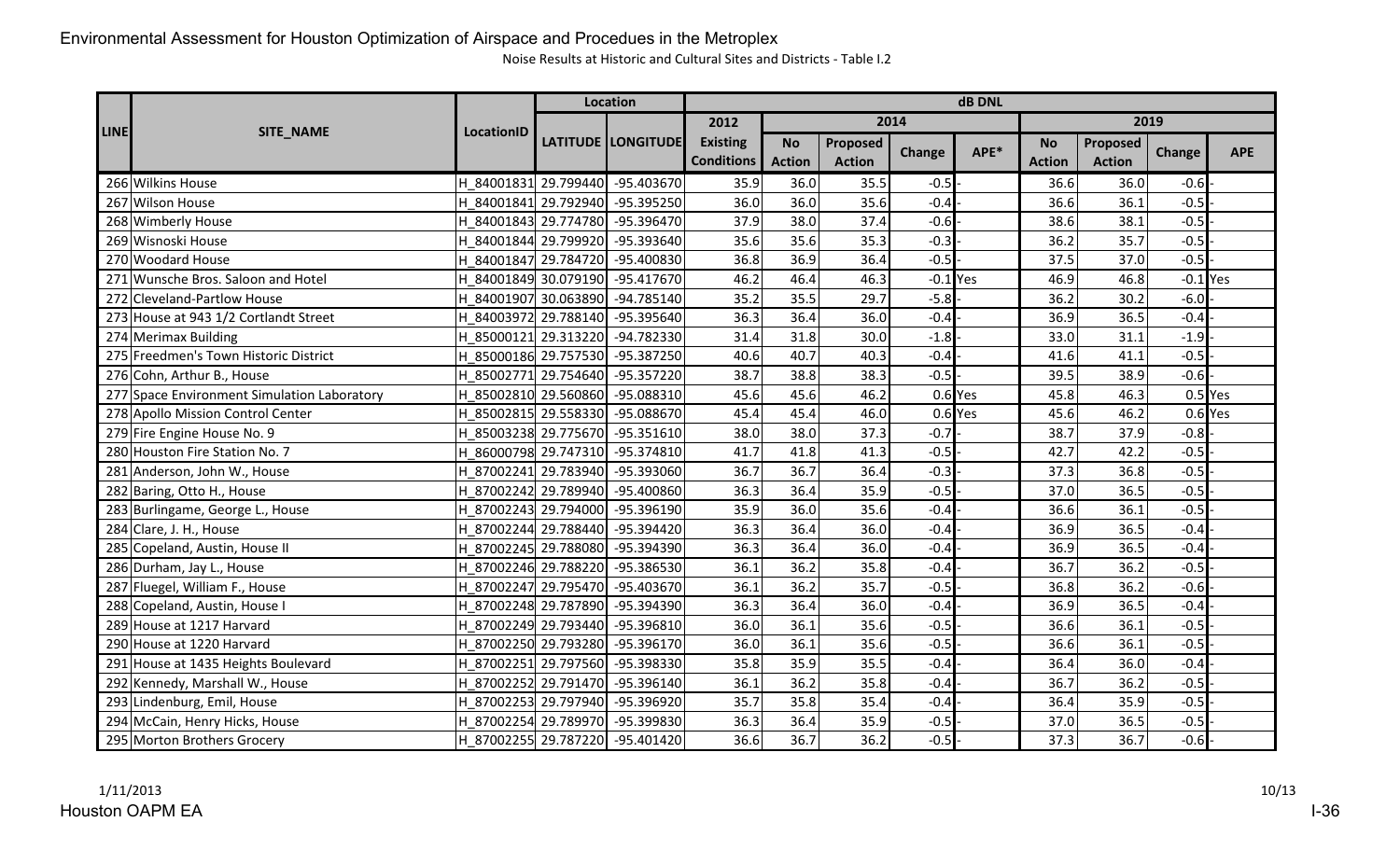|             |                                                                                          |                                 | Location           |                                      |                            |                           |               | dB DNL |                            |                           |               |            |
|-------------|------------------------------------------------------------------------------------------|---------------------------------|--------------------|--------------------------------------|----------------------------|---------------------------|---------------|--------|----------------------------|---------------------------|---------------|------------|
| <b>LINE</b> | SITE_NAME                                                                                | LocationID                      |                    | 2012                                 |                            |                           | 2014          |        |                            | 2019                      |               |            |
|             |                                                                                          |                                 | LATITUDE LONGITUDE | <b>Existing</b><br><b>Conditions</b> | <b>No</b><br><b>Action</b> | Proposed<br><b>Action</b> | <b>Change</b> | APE*   | <b>No</b><br><b>Action</b> | Proposed<br><b>Action</b> | <b>Change</b> | <b>APE</b> |
|             | 296 Nairn, Forrest A., House                                                             | H 87002256 29.792170 -95.397390 |                    | 36.1                                 | 36.2                       | 35.7                      | $-0.5$        |        | 36.7                       | 36.2                      | $-0.5$        |            |
|             | 297 Roessler, Charles, House                                                             | H 87002257 29.784810 -95.394940 |                    | 36.7                                 | 36.7                       | 36.3                      | $-0.4$        |        | 37.2                       | 36.8                      | $-0.4$        |            |
|             | 298 Shoaf, John H., House                                                                | H 87002258 29.805030 -95.394190 |                    | 35.5                                 | 35.6                       | 35.3                      | $-0.3$        |        | 36.1                       | 35.7                      | $-0.4$        |            |
|             | 299 San Felipe Courts Historic District                                                  | H 88000042 29.761060 -95.381750 |                    | 39.1                                 | 39.2                       | 38.7                      | $-0.5$        |        | 40.0                       | 39.4                      | $-0.6$        |            |
|             | 300 Forum of Civics                                                                      | H 88001053 29.741810 -95.418110 |                    | 43.6                                 | 43.7                       | 43.0                      | $-0.7$        |        | 44.8                       | 44.1                      | $-0.7$        |            |
|             | 301 Steffens--Drewa House Complex                                                        | H 88002671 29.292470 -94.794640 |                    | 32.2                                 | 32.7                       | 31.8                      | $-0.9$        |        | 34.3                       | 33.1                      | $-1.2$        |            |
|             | 302 Reed, Thomas B., House                                                               | H 90001038 29.788330 -95.400390 |                    | 36.5                                 | 36.5                       | 36.0                      | $-0.5$        |        | 37.1                       | 36.6                      | $-0.5$        |            |
|             | 303 Jensen, James L., House                                                              | H 90001039 29.784110 -95.394310 |                    | 36.7                                 | 36.8                       | 36.4                      | $-0.4$        |        | 37.3                       | 36.8                      | $-0.5$        |            |
|             | 304 Clanton, Moses A., House                                                             | H 90001040 29.790060 -95.394440 |                    | 36.1                                 | 36.2                       | 35.9                      | $-0.3$        |        | 36.8                       | 36.3                      | $-0.5$        |            |
|             | 305 Coombs, Charles E., House                                                            | H 90001041 29.790080 -95.393420 |                    | 36.1                                 | 36.2                       | 35.8                      | $-0.4$        |        | 36.7                       | 36.2                      | $-0.5$        |            |
|             | 306 Rogers, Ghent W., House                                                              | H 90001042 29.792220 -95.394920 |                    | 36.0                                 | 36.1                       | 35.7                      | $-0.4$        |        | 36.6                       | 36.1                      | $-0.5$        |            |
|             | 307 House at 1222 Harvard Street                                                         | H 90001043 29.793440 -95.396170 |                    | 36.0                                 | 36.1                       | 35.6                      | $-0.5$        |        | 36.6                       | 36.1                      | $-0.5$        |            |
|             | 308 Morris, Glenn W., House                                                              | H 90001044 29.802470            | -95.397030         | 35.6                                 | 35.7                       | 35.4                      | $-0.3$        |        | 36.3                       | 35.8                      | $-0.5$        |            |
|             | 309 Lowry, Fayette C., House                                                             | H 90001045 29.804440 -95.396860 |                    | 35.6                                 | 35.7                       | 35.3                      | $-0.4$        |        | 36.2                       | 35.7                      | $-0.5$        |            |
|             | 310 Doughty, Lula J., House                                                              | H 90001046 29.793390 -95.399280 |                    | 36.1                                 | 36.1                       | 35.7                      | $-0.4$        |        | 36.7                       | 36.2                      | $-0.5$        |            |
|             | 311 Carden, David A., House                                                              | H 90001048 29.800420            | -95.410830         | 36.0                                 | 36.1                       | 35.4                      | $-0.7$        |        | 36.7                       | 36.0                      | $-0.7$        |            |
|             | 312 McCollum, D. C., House                                                               | H 90001049 29.808280 -95.404810 |                    | 35.8                                 | 35.9                       | 35.2                      | $-0.7$        |        | 36.4                       | 35.7                      | $-0.7$        |            |
|             | 313 Nash, William R., House                                                              | H 90001293 29.740970 -95.384580 |                    | 46.9                                 | 47.0                       | 46.8                      | $-0.2$ Yes    |        | 48.1                       | 47.9                      | $-0.2$ Yes    |            |
|             | 314 Houston City Hall                                                                    | H 90001471 29.760190 -95.369330 |                    | 38.5                                 | 38.5                       | 37.8                      | $-0.7$        |        | 39.4                       | 38.6                      | $-0.8$        |            |
|             | 315 Brazoria Bridge                                                                      | H 91000783 29.054330 -95.557140 |                    | 36.7                                 | 36.8                       | 37.1                      | 0.3           |        | 36.9                       | 37.2                      | 0.3           |            |
|             | 316 Peden, D. D., House                                                                  | H 91000889 29.722420 -95.393060 |                    | 45.8                                 | 45.9                       | 45.4                      | $-0.5$ Yes    |        | 46.9                       | 46.5                      | $-0.4$ Yes    |            |
|             | 317 East Columbia Historic District                                                      | H 91001602 29.138700            | -95.618000         | 28.2                                 | 28.4                       | 26.7                      | $-1.7$        |        | 28.7                       | 26.8                      | $-1.9$        |            |
|             | 318 Black Cloud                                                                          | H 92001401 30.098110            | -94.821140         | 33.3                                 | 33.6                       | 30.8                      | $-2.8$        |        | 34.5                       | 31.4                      | $-3.1$        |            |
|             | 319 Wray, Andrew Jackson and Margaret Cullinan, House   H 93000844 29.723500 - 95.393280 |                                 |                    | 46.0                                 | 46.1                       | 45.6                      | $-0.5$ Yes    |        | 47.1                       | 46.6                      | $-0.5$ Yes    |            |
|             | 320 Meek, James V., House                                                                | H 94000247 29.739690 -95.385810 |                    | 47.7                                 | 47.8                       | 47.6                      | $-0.2$ Yes    |        | 48.9                       | 48.7                      | $-0.2$ Yes    |            |
|             | 321 Dawson, James A., House                                                              | H 94000248 29.743110 -95.385890 |                    | 46.2                                 | 46.3                       | 46.0                      | $-0.3$ Yes    |        | 47.4                       | 47.2                      | $-0.2$ Yes    |            |
|             | 322 Heyne, Fred J., House                                                                | H 94000266 29.740440 -95.384780 |                    | 47.2                                 | 47.3                       | 47.0                      | $-0.3$ Yes    |        | 48.4                       | 48.2                      | $-0.2$ Yes    |            |
|             | 323 Clarke & Courts Building                                                             | H 94000354 29.755780 -95.394190 |                    | 42.5                                 | 42.6                       | 42.2                      | $-0.4$        |        | 43.6                       | 43.2                      | $-0.4$        |            |
|             | 324 Willis--Moody Mansion                                                                | H 94000410 29.299500 -94.796190 |                    | 32.2                                 | 32.6                       | 31.6                      | $-1.0$        |        | 34.2                       | 32.9                      | $-1.3$        |            |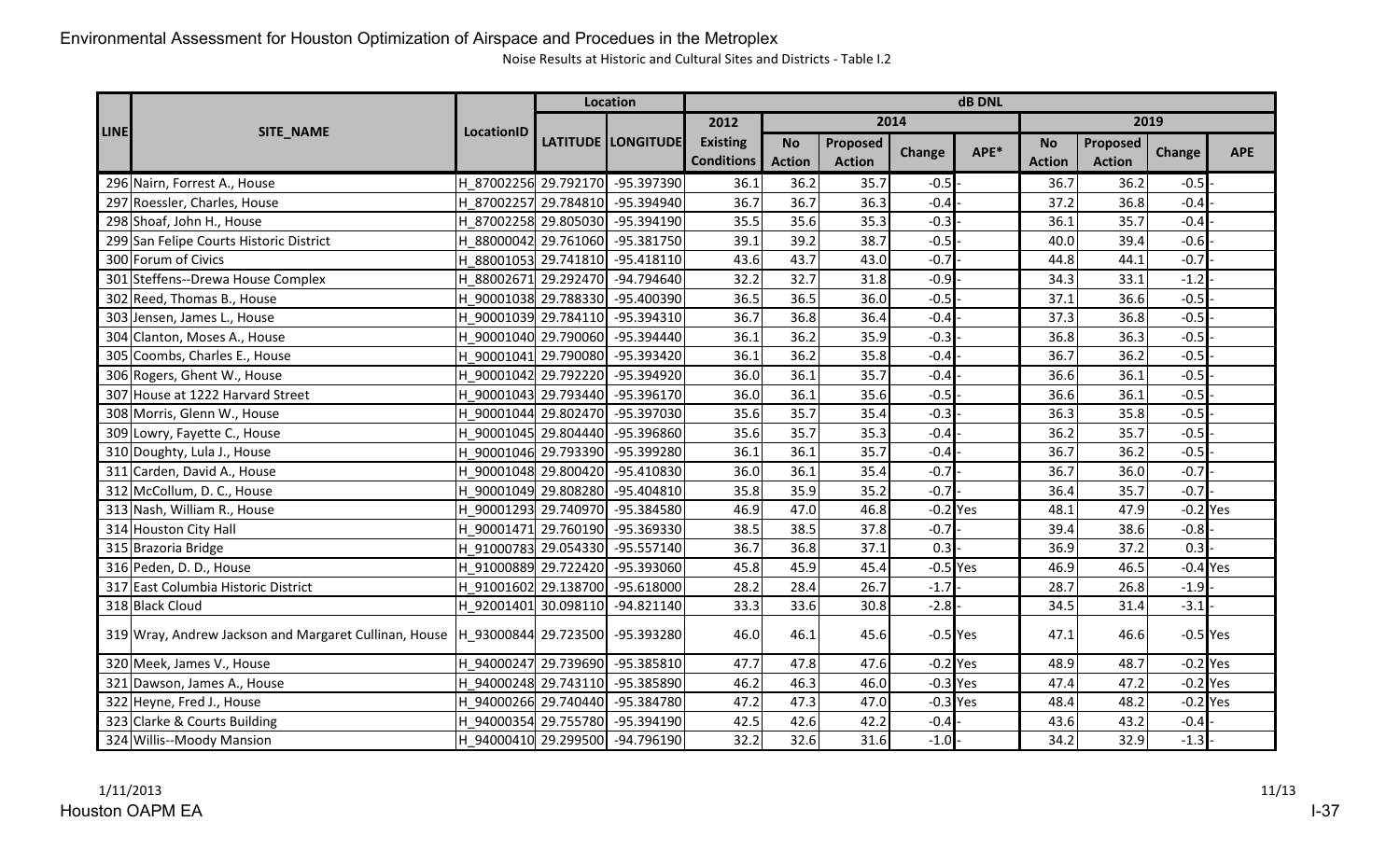|             |                                                        |                                 |           | Location           |                                      |                            |                           |            | dB DNL    |                            |                           |            |            |
|-------------|--------------------------------------------------------|---------------------------------|-----------|--------------------|--------------------------------------|----------------------------|---------------------------|------------|-----------|----------------------------|---------------------------|------------|------------|
| <b>LINE</b> | SITE_NAME                                              | LocationID                      |           |                    | 2012                                 |                            |                           | 2014       |           |                            | 2019                      |            |            |
|             |                                                        |                                 |           | LATITUDE LONGITUDE | <b>Existing</b><br><b>Conditions</b> | <b>No</b><br><b>Action</b> | Proposed<br><b>Action</b> | Change     | APE*      | <b>No</b><br><b>Action</b> | Proposed<br><b>Action</b> | Change     | <b>APE</b> |
|             | 325 Isabella Court                                     | H 94000628                      | 29.736530 | -95.380780         | 48.0                                 | 48.1                       | 48.0                      | $-0.1$ Yes |           | 49.3                       | 49.1                      | $-0.2$ Yes |            |
|             | 326 Bute, James, Company Warehouse                     | H 94000677 29.767860            |           | -95.354220         | 37.8                                 | 37.9                       | 37.1                      | $-0.8$     |           | 38.6                       | 37.8                      | $-0.8$     |            |
|             | 327 Hutchings, Sealy, House                            | H 94000796 29.292080            |           | -94.795860         | 32.3                                 | 32.8                       | 32.0                      | $-0.8$     |           | 34.4                       | 33.2                      | $-1.2$     |            |
|             | 328 Westmoreland Historic District                     | H 94000859                      | 29.742940 | -95.385890         | 46.3                                 | 46.4                       | 46.1                      | $-0.3$ Yes |           | 47.5                       | 47.3                      | $-0.2$ Yes |            |
|             | 329 West, James and Jessie, Mansion                    | H 94001015 29.560530            |           | -95.074690         | 45.0                                 | 45.1                       | 45.3                      |            | $0.2$ Yes | 45.3                       | 45.5                      | $0.2$ Yes  |            |
|             | 330 Morgan's Point Historic District                   | H 94001160                      | 29.676250 | -94.988610         | 39.3                                 | 39.5                       | 40.1                      | 0.6        |           | 39.6                       | 40.3                      | 0.7        |            |
|             | 331 Moore, Col. Hugh B. and Helen, House               | H 94001241                      | 29.394030 | -94.902940         | 35.9                                 | 36.3                       | 37.3                      | 1.0        |           | 37.4                       | 38.3                      | 0.9        |            |
|             | 332 Star Engraving Company Building                    | H 94001521 29.760390            |           | -95.388970         | 40.1                                 | 40.2                       | 39.7                      | $-0.5$     |           | 41.0                       | 40.5                      | $-0.5$     |            |
|             | 333 Illies Building-Justine Apartments                 | H 95001028 29.297330            |           | -94.782560         | 31.5                                 | 32.0                       | 30.6                      | $-1.4$     |           | 33.4                       | 31.8                      | $-1.6$     |            |
|             | 334 Stewart, Dr. James M. and Dove, House              | H 96000067 29.788970            |           | -95.832890         | 37.4                                 | 37.6                       | 36.8                      | $-0.8$     |           | 38.2                       | 37.5                      | $-0.7$     |            |
|             | 335 Stevenson, Joseph R. and Mary M., House            | H 96000275 29.741440            |           | -95.389170         | 47.6                                 | 47.6                       | 47.4                      | $-0.2$ Yes |           | 48.8                       | 48.6                      | $-0.2$ Yes |            |
|             | 336 Silk Stocking Residential Historic District        | H 96000539 29.299360            |           | -94.791440         | 31.9                                 | 32.4                       | 31.2                      | $-1.2$     |           | 33.8                       | 32.5                      | $-1.3$     |            |
|             | 337 Lewis Apartment Building                           | H 96000587                      | 29.745580 | -95.379110         | 43.2                                 | 43.3                       | 42.9                      | $-0.4$     |           | 44.3                       | 44.0                      | $-0.3$     |            |
|             | 338 Green, Henry G. and Annie B., House                | H 96001016 29.450080            |           | -95.994280         | 24.4                                 | 24.4                       | 24.5                      | 0.1        |           | 24.6                       | 25.2                      | 0.6        |            |
|             | 339 State Highway 35 Bridge at the West Fork of the Sa | H 96001110 30.026750            |           | -95.258080         | 47.6                                 | 47.9                       | 47.7                      | $-0.2$ Yes |           | 49.3                       | 49.1                      | $-0.2$ Yes |            |
|             | 340 State Highway 3 Bridge at the Trinity River        | H 96001114 30.057810            |           | -94.819360         | 35.7                                 | 36.0                       | 29.9                      | $-6.1$     |           | 36.7                       | 30.2                      | $-6.5$     |            |
|             | 341 Wunderlich, Peter and Sophie, Farm                 | H 97000202 30.030670            |           | -95.548560         | 45.6                                 | 45.8                       | 45.5                      | $-0.3$ Yes |           | 45.9                       | 45.7                      | $-0.2$ Yes |            |
|             | 342 Balinese Room                                      | H 97000258                      | 29.290080 | -94.785530         | 31.8                                 | 32.2                       | 31.2                      | $-1.0$     |           | 33.8                       | 32.3                      | $-1.5$     |            |
|             | 343 West Eleventh Place Historic District              | H 97000317 29.726060            |           | -95.392500         | 46.5                                 | 46.6                       | 46.2                      | $-0.4$ Yes |           | 47.7                       | 47.4                      | $-0.3$ Yes |            |
|             | 344 Johnson, Morris and Mary, House                    | H 97000541 29.775360            |           | -95.399670         | 38.0                                 | 38.0                       | 37.5                      | $-0.5$     |           | 38.7                       | 38.2                      | $-0.5$     |            |
|             | 345 Independence Heights Residential Historic District | H 97000542 29.817940            |           | -95.399440         | 35.3                                 | 35.4                       | 34.8                      | $-0.6$     |           | 35.9                       | 35.2                      | $-0.7$     |            |
|             | 346 Lewis, Ella, Store and Rental Houses               | H 97000543 29.817440            |           | -95.395920         | 35.3                                 | 35.4                       | 34.9                      | $-0.5$     |           | 35.9                       | 35.3                      | $-0.6$     |            |
|             | 347 Independence Park                                  | H 97000544                      | 29.822670 | -95.386530         | 35.2                                 | 35.3                       | 34.9                      | $-0.4$     |           | 35.9                       | 35.2                      | $-0.7$     |            |
|             | 348 General Mercantile Store                           | H 97000545 29.817330            |           | -95.392610         | 35.3                                 | 35.4                       | 35.0                      | $-0.4$     |           | 35.9                       | 35.4                      | $-0.5$     |            |
|             | 349 Lindsay, Oscar, House                              | H 97000546 29.817500            |           | -95.393030         | 35.3                                 | 35.4                       | 34.9                      | $-0.5$     |           | 35.9                       | 35.3                      | $-0.6$     |            |
|             | 350 Mackey, William, House                             | H 97000547                      | 29.810810 | -95.395140         | 35.5                                 | 35.6                       | 35.2                      | $-0.4$     |           | 36.1                       | 35.6                      | $-0.5$     |            |
|             | 351 Cyrus, Ben C. and Jenetter, House                  | H 97000549                      | 29.818220 | -95.392830         | 35.3                                 | 35.4                       | 34.9                      | $-0.5$     |           | 35.9                       | 35.3                      | $-0.6$     |            |
|             | 352 Johnson, Charles, House                            | H 97000550 29.818360 -95.395940 |           |                    | 35.3                                 | 35.4                       | 34.9                      | $-0.5$     |           | 35.9                       | 35.3                      | $-0.6$     |            |